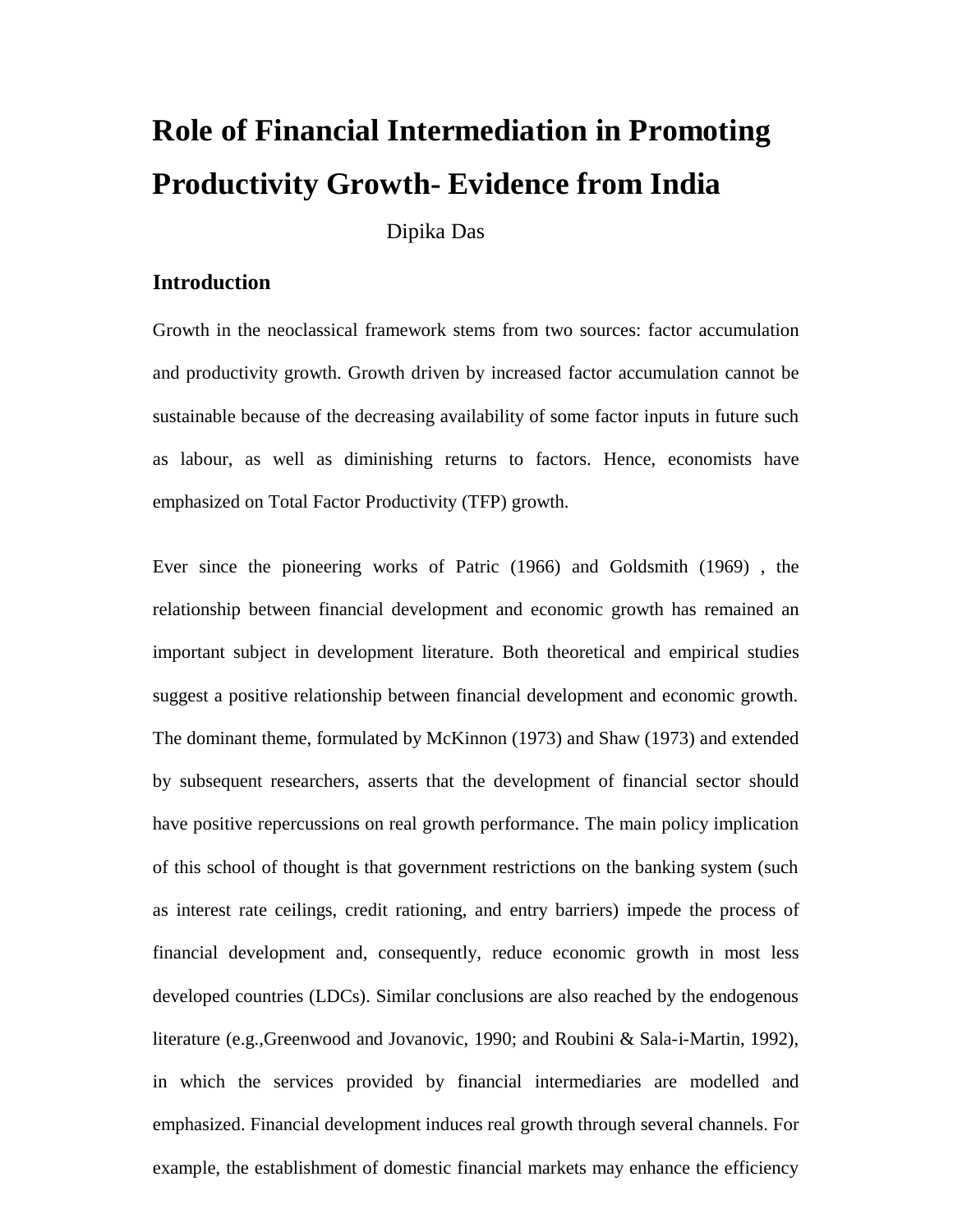of capital accumulation and financial intermediation can contribute to raising the saving rate and, thus, the investment rate. Modern financial systems, therefore, play the role of activating economic growth by transferring resources from backward sectors to advanced sectors and by stimulating entrepreneurial responses.

In the theoretical literature, it has long been recognized that financial development can contribute to the growth of Total Factor Productivity (TFP) by either raising the marginal productivity of capital or by improving the allocation efficiency of capital. Financial sector can play an active role in raising productivity through allocating investment funds to projects with higher returns (with higher risks) and enhancing technical progress through providing important financial resources for R&D activities. Endogenous growth theory (Bencivenga and Smith, 1991) emphasizes that the development of financial intermediaries enhances liquidity and mitigates idiosyncratic risk through risk diversification and improves the allocation efficiency of funds.

There is very few literature to examine the role of financial intermediation in promoting India's productivity growth. The current study attempts to fill this void by using banking intermediation data from 'Basic Statistical Returns of Scheduled Commercial Banks in India'–annual publication of the Reserve Bank of India and industry data from the Annual Surveys of Industries. Using panel data of 15 major Indian states from the period 1979-80 to 2003-04, I investigated whether there is any impact of financial intermediation on Total Factor Productivity growth in Indian manufacturing. India's financial market is fragmented, both across regions and sectors. Given this fragmentation, the investment activities and lending-borrowing behaviours of local banks can significantly affect the local economic performance. In this paper I have investigated whether different development level of local financial intermediaries in different Indian states has been an important factor in determining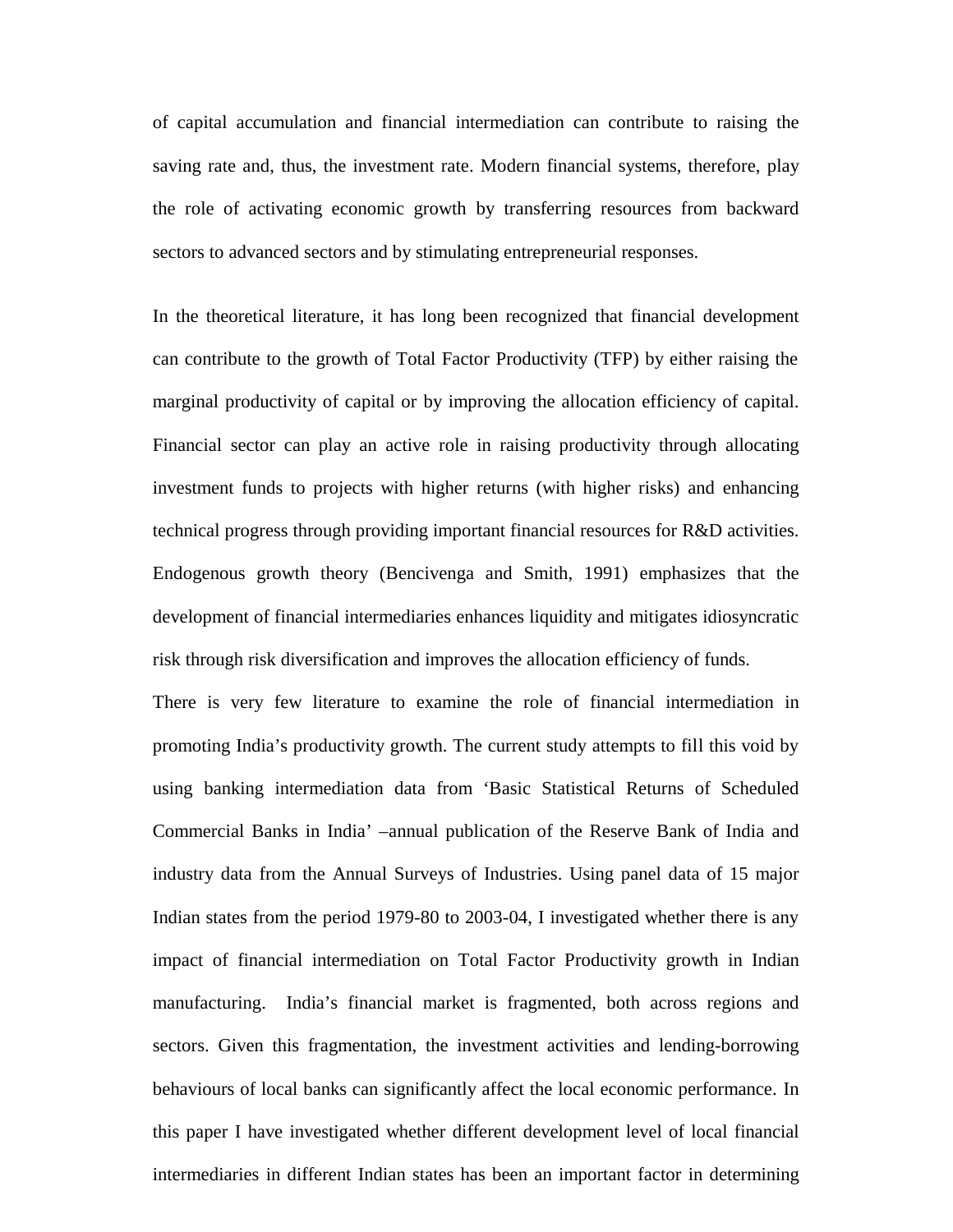its productivity growth in manufacturing industry. Further I have explored the channel through which financial sector development has promoted TFP growth. Also I have examined, whether financial development contributed to productivity growth through boosting technical progress or through mitigating the inefficiency.

In India, banks play a leading role in mobilizing savings and allocating capital to the corporate sector. However, after liberalization, the importance of stock market has been increasing over the years. According to Demirguc-Kunt and Levine's (1999) classification, India's financial structure can be classified as underdeveloped and still largely bank-based. In a recent study (RBI, 2007) also, same conclusion was reached that although both the stock market and the banking sector assist the level of economic activity or industrial activity in the country, the relationship between stock market and industrial activity is not strong in India but bank credit plays a very significant role which confirms the bank-dominated financial system in India. Given this back ground, I have considered banking sector development indicators as explanatory variables, to assess relationship between financial development and productivity growth.

The rest of the chapter is organized as follows. Section 2 provides a brief review of the literature on the relationship between financial development and productivity growth. Section 3 presents a brief review of the financial development and section 4 presents trends of TFP growth in India. Section 5 describes the empirical model, section 6 shows the results and section 7 concludes.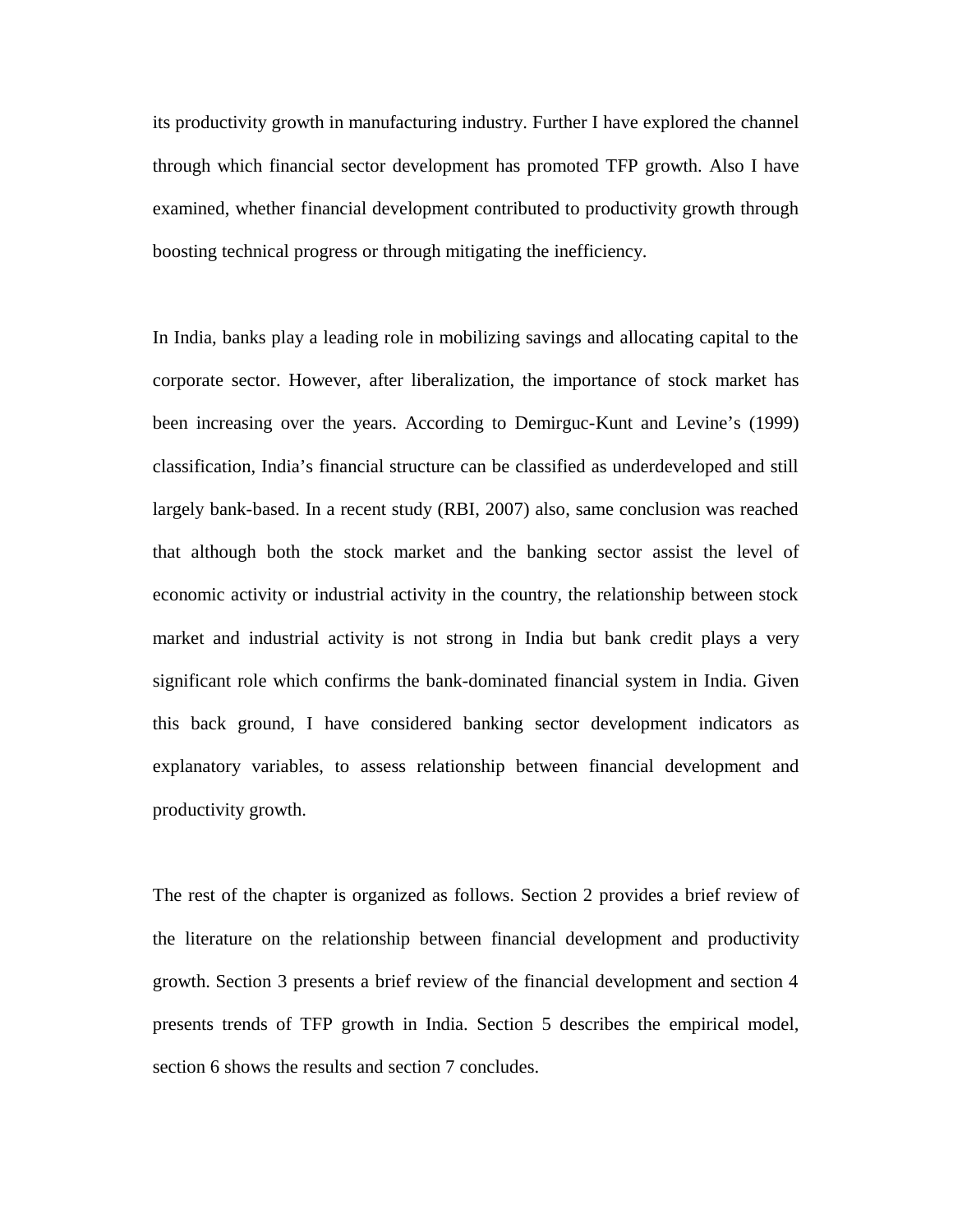#### **2. Financial Development and Productivity growth: Review of literature**

Many theoretical studies suggest the importance of financial development in raising productivity and promoting economic growth (e.g., Goldsmith 1969; McKinnon 1973; Shaw 1973; Greenwood and Jovanovic 1990; Bencivenga and Smith 1991). In the traditional growth theory, factor accumulations are considered as the main driving forces behind economic growth. However, financial development can also contribute to the growth of TFP by either raising the marginal productivity of capital (Goldsmith 1969), or improving the efficiency of capital allocation so as to increase the aggregate saving rate and investment level (McKinnon 1973; Shaw 1973). However, in the traditional framework, the capital stock suffers from diminishing returns to scale, which greatly limits the impacts of financial development on growth.

The emergence of endogenous growth literature pioneered by Romer (1986) provides important insights and new theories, underpinning the analysis of the relationship between financial development, productivity, and growth, in which endogenous technological progress through research and development (R&D), along with their positive externalities on aggregate productivity, might result in non-diminishing returns to capital.

Consequently, the role of financial intermediaries in raising productivity has been re-enforced in recent endogenous growth literature. Greenwood and Jovanovic (1990) developed an endogenous model, in which they highlight two essential functions of financial intermediaries in enhancing productivity and promoting growth, i.e., collecting and analyzing information of investment projects, and increasing investment efficiency through allocating the funds to the projects with the highest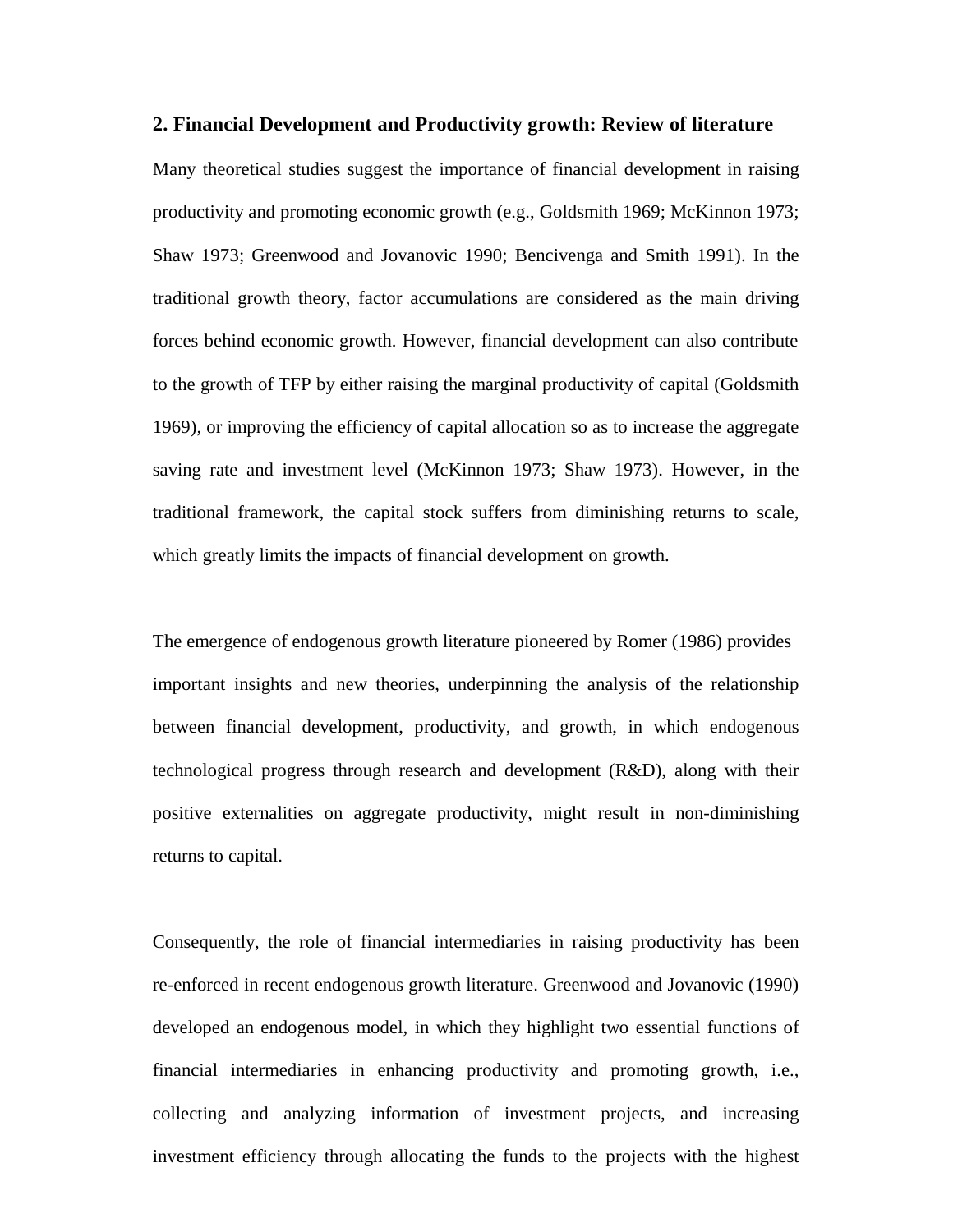expected returns. Similarly, in the endogenous model of Bencivenga and Smith (1991), they focus on another key function of financial intermediations for the development process. They argue that by enhancing liquidity and mitigating idiosyncratic risk through risk diversification, the development of financial intermediaries improves the allocation efficiency of funds, and thus highly contributes to productivity growth. In addition, the importance of portfolio diversification and risk sharing via stock markets in inducing sustained growth is also explored in a number of studies (e.g., Levine 1991; Saint-Paul 1992). Therefore, all these works suggest that financial development can affect long-run growth through different channels and various aspects of innovation or productive activities.

These theoretical implications seem to be well consistent with empirical evidence. The positive relationship between finance and growth has received considerable support from empirical studies (e.g., King and Levine 1993; Beck, Levine, and Loayza 2000; Levine, Loayza, and Beck 2000). In a recent paper, Benhabib and Spiegel (2000) examined whether financial development affects growth solely through its contribution to factor accumulations via the "primitive" channels suggested in the traditional growth theory, or whether it also enhances economic growth via the channels of productivity improvement that are mainly attributed to knowledge creation and technological progress, as predicted by the endogenous growth literature. Their results suggest that financial development is positively correlated with growth in both TFP and capital accumulation. Recently, modern economic theories have shown that productivity is the sole viable engine for sustainable long-term economic growth. In this sense, the contribution of financial development to productivity enhancement should be more important than that to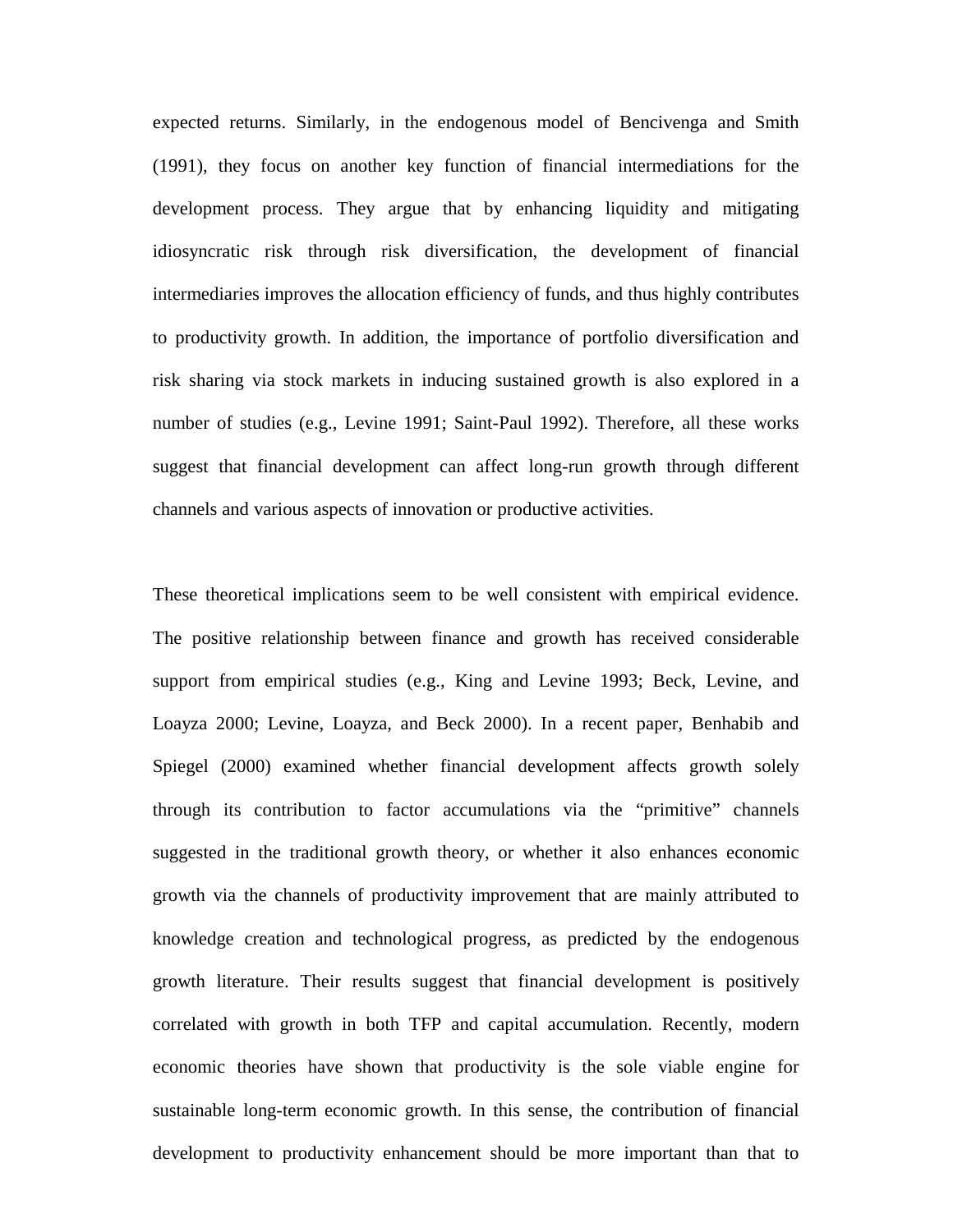factor accumulations. Using panel data covering 42 countries and 36 industries, Rajan and Zingales (1998) found that industries that are naturally heavy users of external finance grow relatively faster in economies with higher levels of financial development. Because these industries are usually R&D-intensive, in which more advanced technologies are used or new technologies are created, the financial development might contribute to productivity growth through providing necessary financial support to the development and expansion of these industries. More recently, Beck and Levine (2002) have used a cross-industry and cross-country panel to examine the relationship between financial structure, industry growth, and new establishment formation. They found that financial development, along with effective contract enforcement mechanisms and efficient legal system, can foster new establishment formation, and enhance aggregate productivity growth. Consequently, as summarized by Levine (1997), both theoretical and empirical works provide strong evidence to show that more efficient and better functioning financial systems might lead to faster capital accumulation and higher productivity growth by increasing diversification and reducing risk, mobilizing savings and allocating resources to its best uses, monitoring managers and exerting corporate control, reducing monitoring cost and facilitating exchange of goods and services.

#### **3. Financial Sector Development in India: A Review**

After independence, the financial system in India has built up a vast network of financial institutions and markets over time, and the sector is dominated by the banking sector which accounts for about two-thirds of the assets of the organised financial sector. The nationalization of banks in 1969 marked the beginning of India's financial reforms. Explicit quantitative targets were set for Nationalized banks to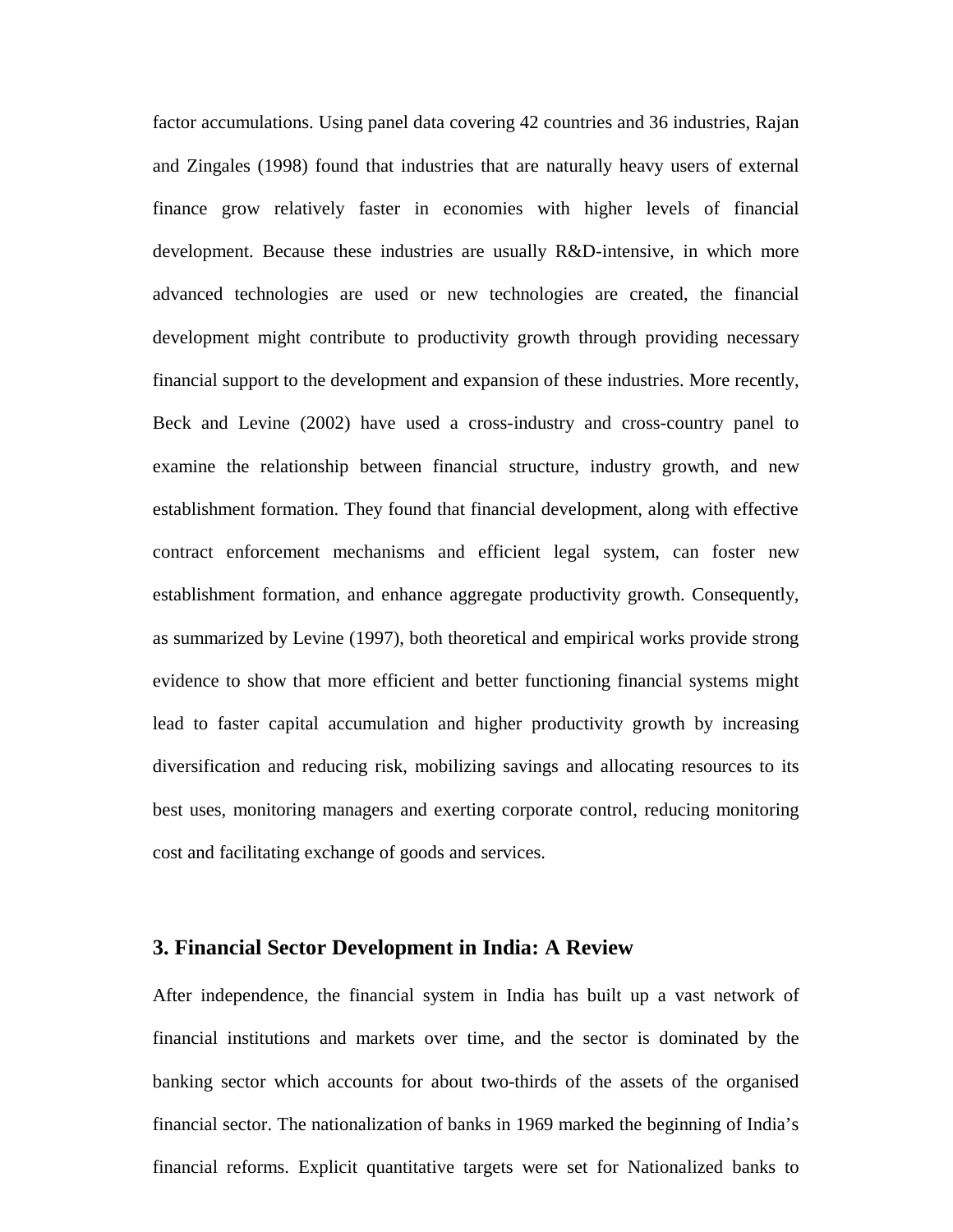expand their network in rural areas and to direct credit to priority sectors. They played a positive role in increasing financial savings. But while performance was satisfactory in resource mobilization, it was very unsatisfactory as regards credit allocation.

In Table 1, we present some useful financial indicators that characterize the development of financial intermediation in India. To measure financial sector development, we consider different types of variables- institution variable, financial variable etc. Number of bank offices, the ratio of deposits to GDP, the ratio of credit to GDP, and that of broad money (M3) to GDP are taken as important indicators of financial sector development in India. From the table, it may be observed that number of bank offices increased rapidly and became almost double by 1991. After 1991-92, the growth rate of offices has declined steadily. We find that both the ratio of deposits to GDP and credit to GDP grew rapidly over the last two decades. The deposits-to-GDP ratio increased from 0.25 in 1979-80 to 0.53 in 2003-04; the credit-to-GDP ratio also rose from 0.16 to 0.31 during the same period. The depth of the financial sector, measured by the M<sup>3</sup> /GDP has also experienced a remarkable increase and amounted to 0.65 in 2003-04, which was almost double the number in 1979-80. To reflect the evolving pattern of competition in the Indian banking sector, bank competition, which is measured by the share of credit issued by banks other than the nationalized banks (i.e. private and foreign banks) is presented in table 1 along with other financial indicators. We find that bank competition rose from 0.09 in 1979-80 to 0.27 in 2003- 04, indicating a steady increase in the level of India's banking competition over this period.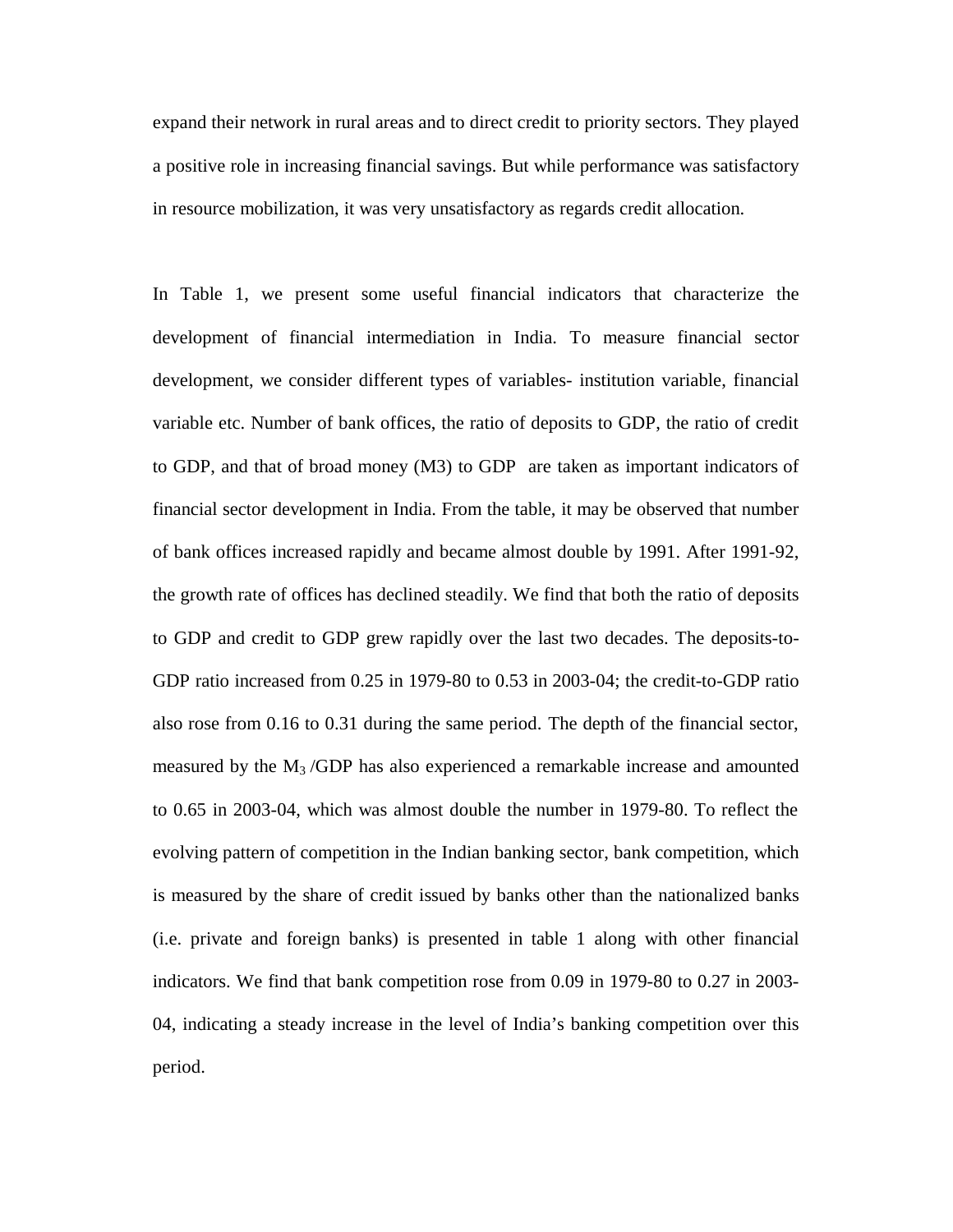By 1991, the banks had been unprofitable, inefficient, and financially unsound. Large scales of non-performing assets (NPAs) in India's banking sector hindered the further development of financial intermediaries. Heavy burden of "priority sector lending," poor banking operation and management, government intervention and lack of efficient banking supervision system were some of the causes behind the accumulation of NPAs in India. Interest rate controls, use of reserve requirements and other direct monetary control instruments were typical features of the pre-reform financial system in India. Entry into banking business was restricted and public sector-owned banks dominated the industry.

Development of financial sector was not uniform across various states. Table 2 through Table 5 presents different financial indicators for major Indian states. We can observe that there is wide variation in growth rates of bank expansion in various states. However, we can observe uniformly for all the states that, the growth rate of bank expansion is much higher before 1991 than after 1991. The poorer states like Assam, Bihar, Madhya Pradesh and Orissa had experienced very high growth rate of bank expansion of around 10 percent per annum in 1980s. However, Gujarat, Kerala and Punjab experienced lower annual growth rate of bank expansion, which was less than 5 percent in the same period.

|      |                   |                      | Table 1. Some Important Indicators of Development of Banking Sector in India |         |                    |               |
|------|-------------------|----------------------|------------------------------------------------------------------------------|---------|--------------------|---------------|
|      | $\mathbb N$ o. of | Grow th              |                                                                              | R atio  |                    | Bank          |
|      | <b>Bank</b>       | $of\mathbb{N}$ o. of | Deposit-                                                                     | Credit- |                    | C om petition |
| Year | $\theta$ ffices   | offices              | GDP                                                                          | GDP     | M <sub>3</sub> GDP |               |
| 1980 | 32412             |                      | 0.251                                                                        | 0.161   | 0.330              | 0.090         |
| 1981 | 36037             | 0.112                | 0.260                                                                        | 0.160   | 0.328              | 0.093         |
| 1982 | 40180             | 0.115                | 0.264                                                                        | 0.171   | 0.345              | 0.089         |
| 1983 | 43209             | 0.075                | 0.269                                                                        | 0.173   | 0.338              | 0.087         |
| 1984 | 45747             | 0.059                | 0.282                                                                        | 0.190   | 0.354              | 0.096         |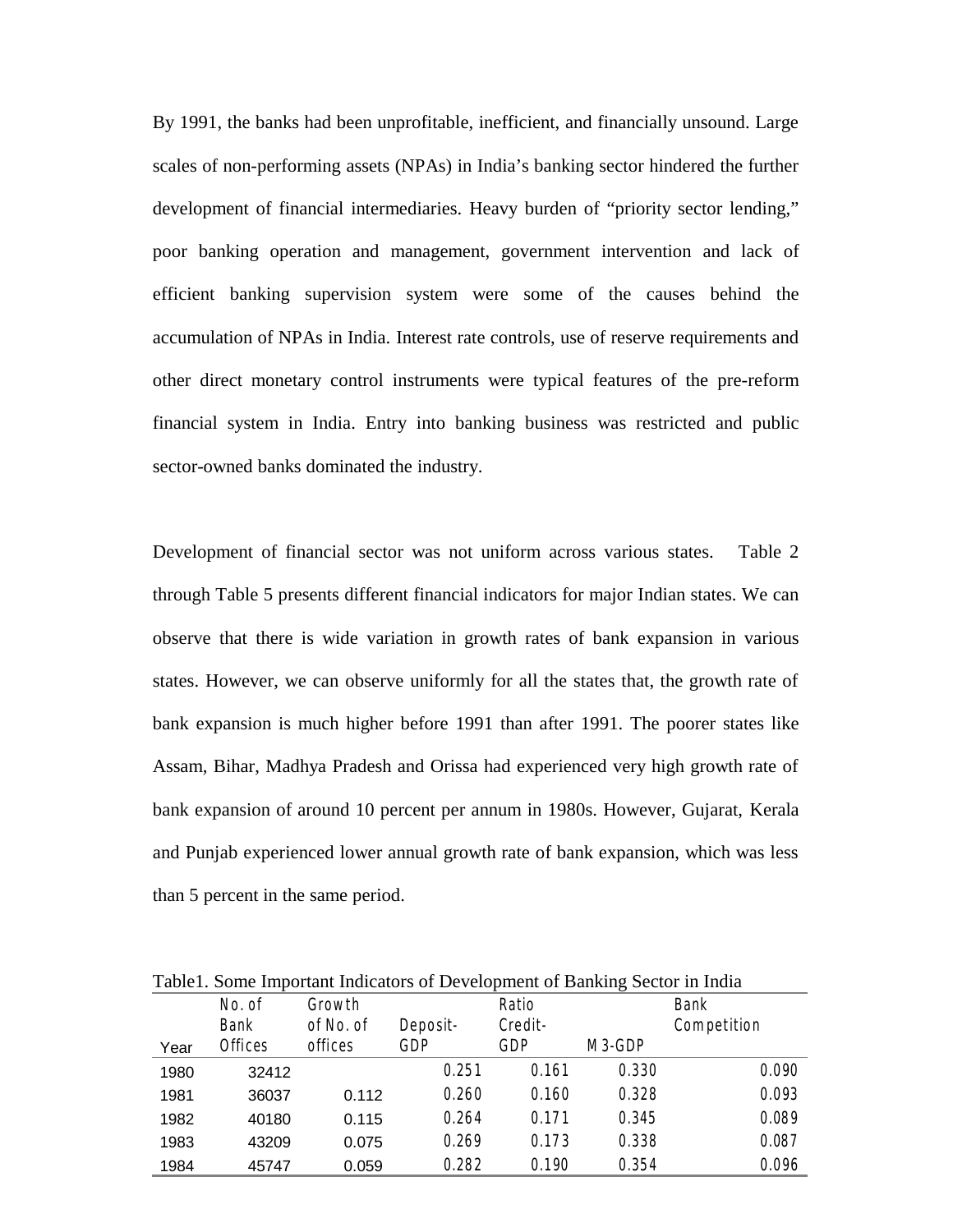| 0.306<br>0.196<br>0.375<br>0.151<br>1985<br>52638 | 0.085 |
|---------------------------------------------------|-------|
|                                                   |       |
| 0.392<br>0.325<br>0.198<br>1986<br>54429<br>0.034 | 0.086 |
| 0.337<br>0.198<br>0.406<br>55150<br>0.013<br>1987 | 0.094 |
| 0.332<br>0.186<br>0.399<br>0.027<br>1988<br>56650 | 0.094 |
| 0.333<br>0.199<br>0.406<br>1989<br>58993<br>0.041 | 0.097 |
| 0.334<br>0.203<br>0.415<br>1990<br>60515<br>0.026 | 0.100 |
| 0.338<br>0.209<br>0.420<br>1991<br>61724<br>0.020 | 0.115 |
| 0.201<br>0.348<br>0.429<br>0.006<br>1992<br>62121 | 0.136 |
| 0.348<br>0.205<br>0.435<br>0.011<br>1993<br>62774 | 0.120 |
| 0.190<br>0.350<br>0.431<br>0.009<br>1994<br>63358 | 0.119 |
| 0.350<br>0.195<br>0.441<br>0.007<br>1995<br>63817 | 0.145 |
| 0.338<br>0.202<br>0.439<br>1996<br>64456<br>0.010 | 0.169 |
| 0.357<br>0.203<br>0.458<br>1997<br>65111<br>0.010 | 0.188 |
| 0.204<br>0.369<br>0.465<br>1998<br>65828<br>0.011 | 0.196 |
| 0.391<br>0.214<br>0.504<br>1999<br>66677<br>0.013 | 0.197 |
| 0.239<br>0.427<br>0.548<br>0.006<br>1900<br>67061 | 0.208 |
| 0.452<br>0.256<br>0.583<br>2001<br>0.007<br>67525 | 0.217 |
| 0.290<br>0.496<br>0.627<br>0.006<br>2002<br>67897 | 0.249 |
| 0.501<br>0.297<br>0.646<br>0.003<br>2003<br>68078 | 0.260 |
| 0.529<br>0.308<br>0.652<br>0.008<br>2004<br>68645 | 0.270 |

Sources: Basic Statistical Returns, Reserve Bank of India, various issues

While Deposit-SDP ratios are higher in Andhra Pradesh, Gujarat, Karnataka, Maharashtra, Kerala, Punjab and Uttar Pradesh, it is lower in Assam, Rajasthan, Orissa and Haryana. However, in the post-reform period Deposit-SDP ratio in Bihar, Madhya Padesh and Orissa had increased approximately two folds.

Credit-SDP ratios are higher in the southern states like Maharashtra, Karnataka, Kerala and Tamil Nadu and lower in Assam, Bihar, Madhya Pradesh, Orissa, Uttar Pradesh and Rajashthan. However, we can observe substantial improvement in the credit-SDP ratio in Bihar and Madhya Pradesh after 1991.

Bank competition from private and foreign banks is the highest in Kerala followed by Tamil Nadu, West Bengal and Maharashtra. Contribution from private and foreign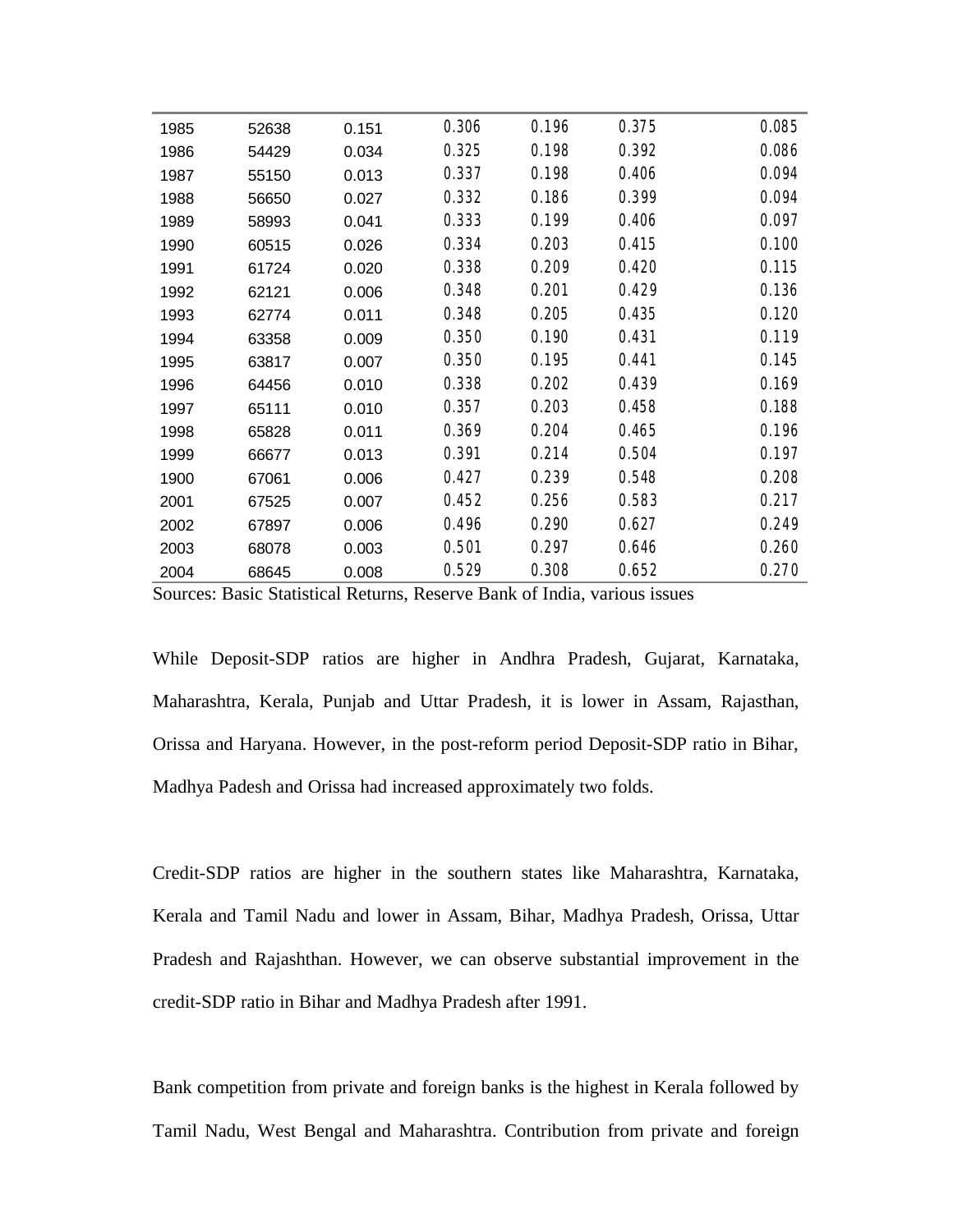banks is lower in Bihar, Gujarat, Madhya Pradesh, Orissa and Punjab. However, bank competition has improved significantly in Gujarat in 1990s.

Based on the recommendations of Narasimham Committee on financial system, further reform was initiated in 1992 aiming at (i) removing the external constraints (i.e. those pertaining to the regulatory environment in which the banks function) having a bearing on the profitability of banks, (ii) improving the financial health of banks by introducing appropriate prudential norms for income recognition, asset  $classification$  and provisioning and (iii) institutional strengthenig including improving the competiveness of the financial system.

Banks have been recapitalized and became healthier than they were. The government control on banks has been reduced and there has been a move towards greater competition to improve upon bank's performance. The competition in the Indian banking system has intensified with the entry of private banks and increased presence of foreign banks. The interest rate has been deregulated.



Figure 1 Annualized Growth Rates of Number of Offices in Various States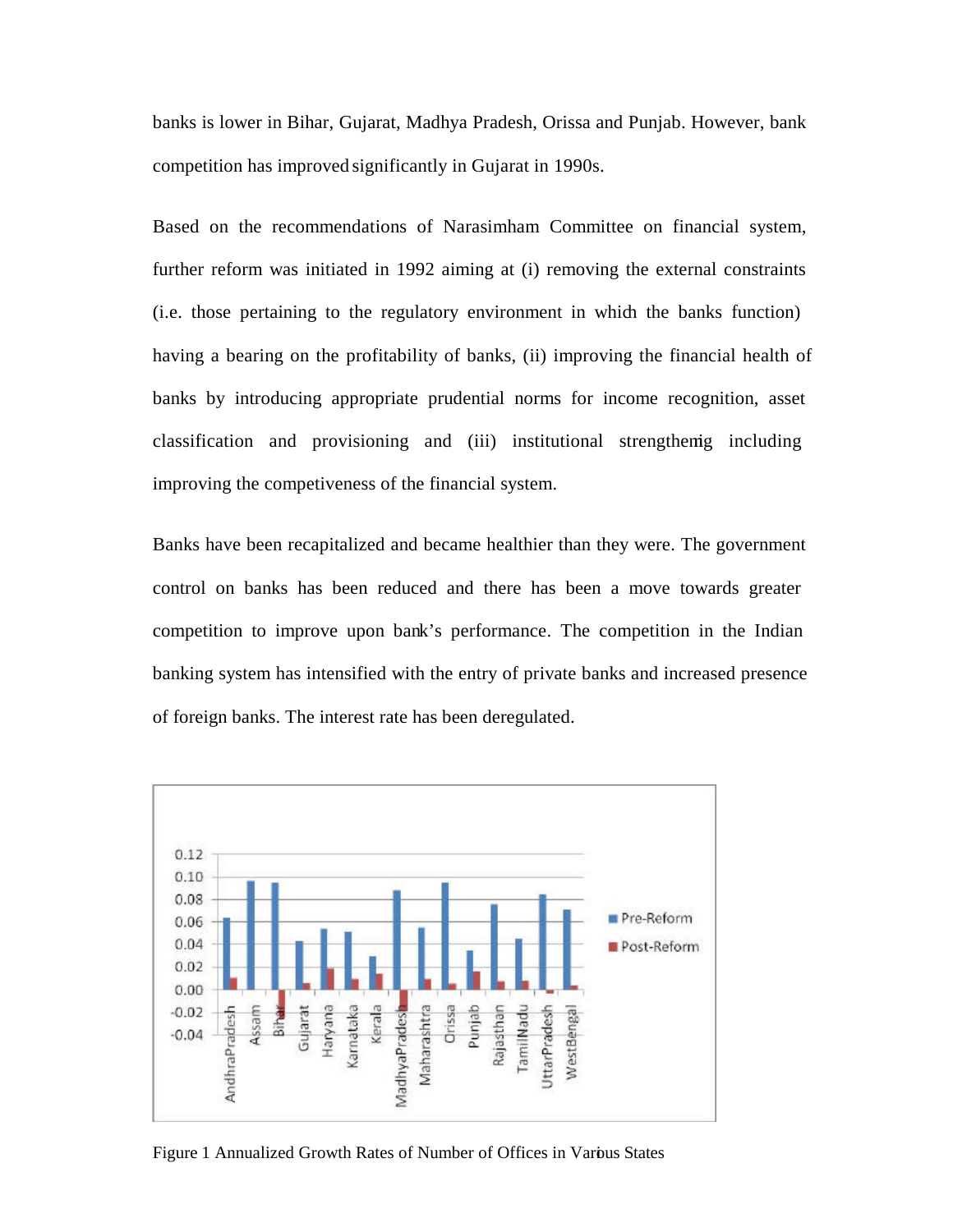

Figure 2 Indicators of Bank Competition in Various States



Figure 3 Deposit-SDP Ratios of Various States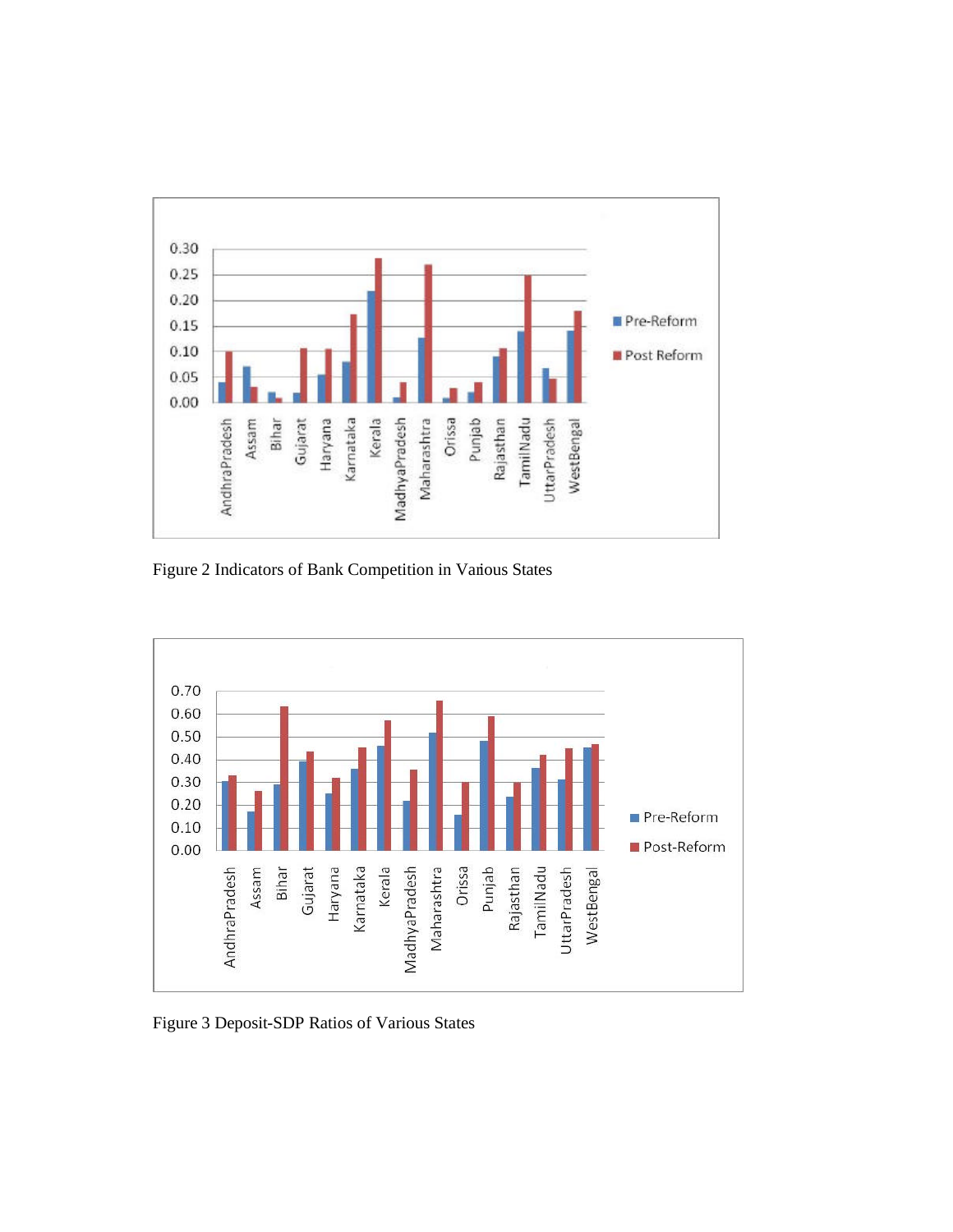

Figure 4 Credit-SDP Ratios of Various States- Pre and Post Reform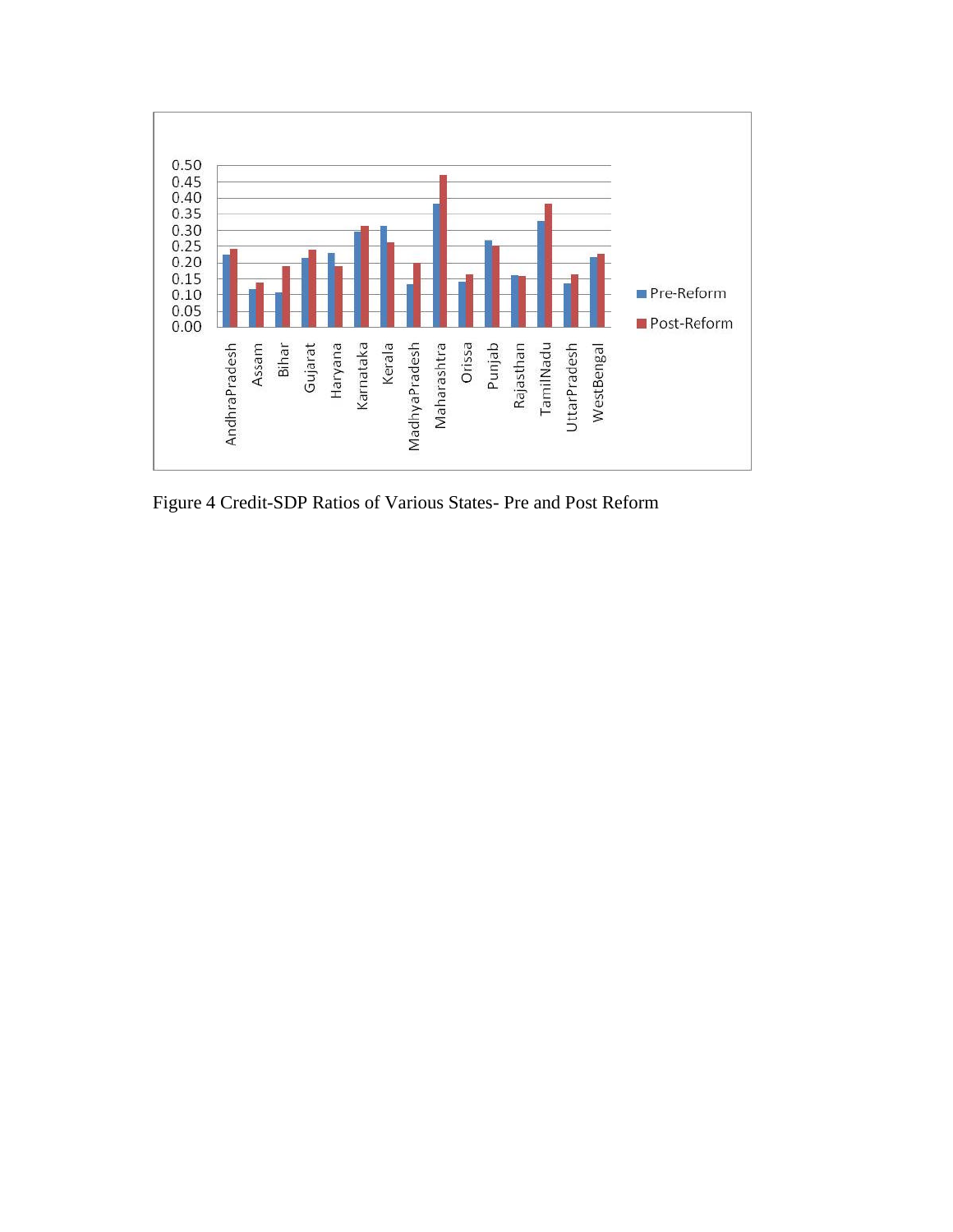| Bihar | Gujarat | Haryana | Kamataka | Kerala | M adhya<br>P radesh | II charashtra | l rissa | P unjab | R ajasthan | I am il<br>II adu | II ttar<br>Pradesh | W est<br>Bengal |
|-------|---------|---------|----------|--------|---------------------|---------------|---------|---------|------------|-------------------|--------------------|-----------------|
| 1897  | 2245    | 749     | 2635     | 2152   | 1858                | 3309          | 824     | 1542    | 1478       | 2811              | 3730               | 2045            |
| 2458  | 2344    | 830     | 2823     | 2357   | 2214                | 3627          | 975     | 1587    | 1642       | 3052              | 4140               | 2267            |
| 2882  | 2486    | 891     | 3060     | 2468   | 2555                | 3994          | 1255    | 1695    | 1804       | 3312              | 4901               | 2528            |
| 3100  | 2641    | 954     | 3237     | 2542   | 2829                | 4214          | 1342    | 1807    | 1948       | 3488              | 5488               | 2707            |
| 3219  | 2758    | 1010    | 3485     | 2597   | 3202                | 4406          | 1491    | 1850    | 2178       | 3628              | 5945               | 2734            |
| 4005  | 3076    | 1103    | 3918     | 2741   | 3678                | 4914          | 1701    | 2020    | 2644       | 3978              | 7257               | 3268            |
| 4277  | 3162    | 1127    | 4029     | 2784   | 3796                | 5070          | 1761    | 2042    | 2726       | 4049              | 7448               | 3499            |
| 4294  | 3186    | 1155    | 4073     | 2787   | 3878                | 5133          | 1793    | 2072    | 2755       | 4074              | 7591               | 3573            |
| 4361  | 3240    | 1237    | 4133     | 2840   | 3985                | 5283          | 1832    | 2096    | 2845       | 4176              | 7867               | 3753            |
| 4544  | 3370    | 1266    | 4269     | 2877   | 4258                | 5565          | 1904    | 2139    | 2948       | 4324              | 8178               | 3961            |
| 4708  | 3449    | 1273    | 4349     | 2906   | 4353                | 5689          | 2046    | 2170    | 3071       | 4404              | 8394               | 4075            |
| 4906  | 3471    | 1280    | 4407     | 2912   | 4414                | 5775          | 2103    | 2178    | 3105       | 4434              | 8591               | 4303            |
| 4929  | 3484    | 1290    | 4419     | 2925   | 4444                | 5807          | 2127    | 2184    | 3120       | 4460              | 8654               | 4329            |
| 4959  | 3518    | 1316    | 4463     | 2966   | 4496                | 5868          | 2158    | 2218    | 3160       | 4522              | 8723               | 4359            |
| 4976  | 3546    | 1336    | 4494     | 3043   | 4504                | 5919          | 2174    | 2247    | 3202       | 4593              | 8760               | 4376            |
| 4985  | 3585    | 1365    | 4523     | 3119   | 4491                | 5951          | 2179    | 2285    | 3219       | 4653              | 8792               | 4391            |
| 5003  | 3575    | 1384    | 4589     | 3161   | 4490                | 6057          | 2187    | 2353    | 3275       | 4728              | 8854               | 4423            |
| 5016  | 3619    | 1413    | 4644     | 3198   | 4517                | 6179          | 2183    | 2415    | 3306       | 4782              | 8897               | 4444            |
| 5048  | 3650    | 1461    | 4703     | 3239   | 4520                | 6285          | 2209    | 2476    | 3329       | 4816              | 8978               | 4472            |
| 5070  | 3699    | 1495    | 4786     | 3286   | 4549                | 6411          | 2238    | 2523    | 3362       | 4882              | 9072               | 4493            |
| 5078  | 3732    | 1508    | 4840     | 3318   | 4562                | 6434          | 2247    | 2548    | 3365       | 4906              | 9063               | 4525            |
| 5088  | 3777    | 1529    | 4881     | 3362   | 4580                | 6498          | 2249    | 2571    | 3379       | 4932              | 9101               | 4535            |
| 5093  | 3750    | 1567    | 4907     | 3417   | 4576                | 6531          | 2262    | 2615    | 3392       | 4900              | 9181               | 4558            |
| 5091  | 3741    | 1606    | 4937     | 3463   | 4561                | 6517          | 2261    | 2658    | 3402       | 4902              | 9176               | 4546            |
|       |         |         |          |        |                     |               |         |         |            |                   |                    |                 |
| 0.10  | 0.04    | 0.05    | 0.05     | 0.03   | 0.09                | 0.06          | 0.10    | 0.03    | 0.08       | 0.05              | 0.08               | 0.07            |
| 0.00  | 0.01    | 0.02    | 0.01     | 0.01   | 0.00                | 0.01          | 0.01    | 0.02    | 0.01       | 0.01              | 0.01               | 0.00            |

# Table 2. Number of Bank Offices in Various States of India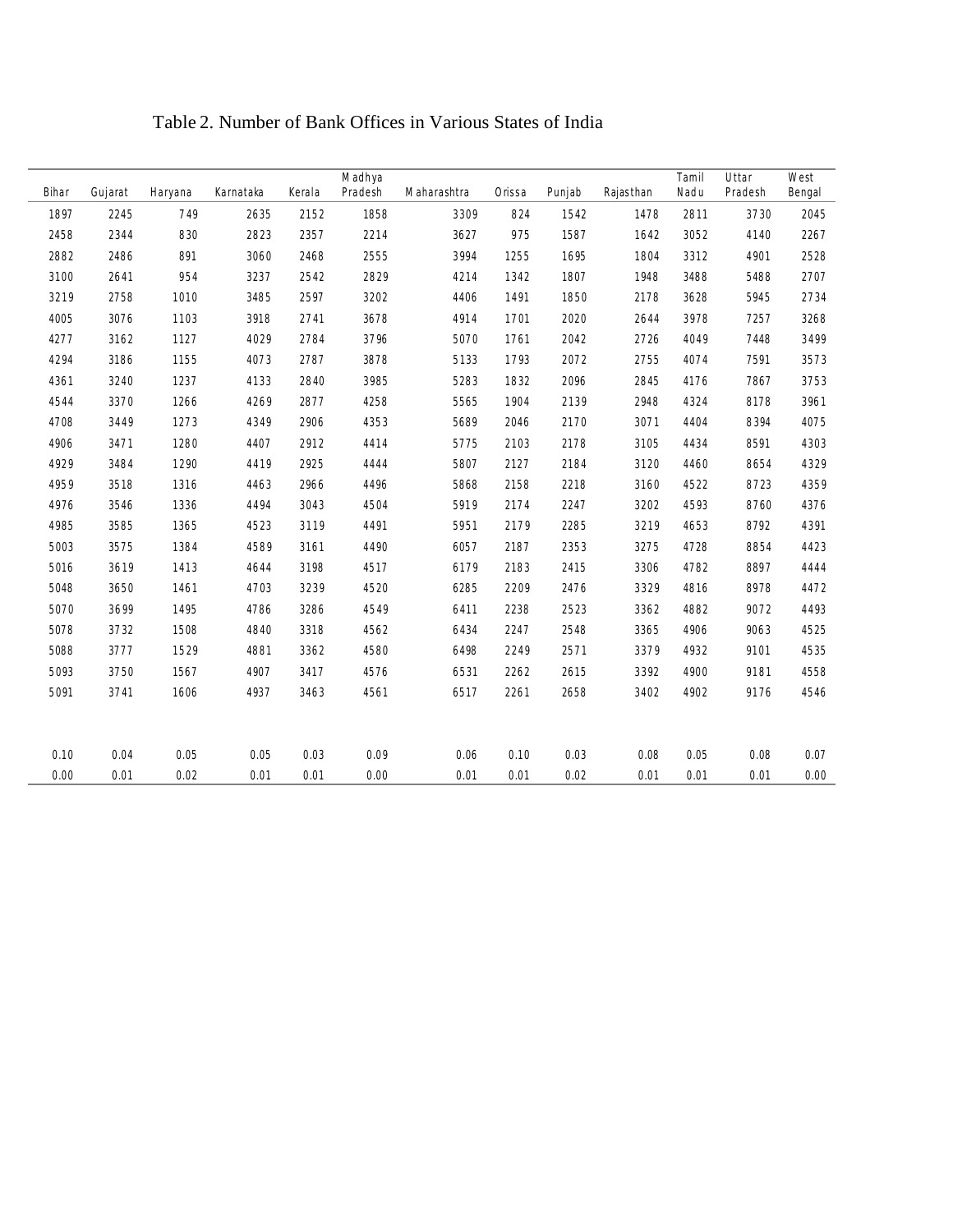|              | Andhra<br>P radesh | Assam | Bihar | Gujarat | Haryana | Kamataka | Kerala | M adhya<br>Pradesh | Il aharashtra I rissa l'unjab |      |      | R ajasthan | I am il<br>Il adu | II ttar<br>P radesh | $W$ est<br>Bengal |
|--------------|--------------------|-------|-------|---------|---------|----------|--------|--------------------|-------------------------------|------|------|------------|-------------------|---------------------|-------------------|
| 1980         | 0.23               | 0.15  | 0.22  | 0.37    | 0.19    | 0.30     | 0.34   | 0.15               | 0.41                          | 0.10 | 0.39 | 0.18       | 0.32              | 0.22                | 0.39              |
| 1981         | 0.24               | 0.13  | 0.24  | 0.35    | 0.20    | 0.32     | 0.39   | 0.17               | 0.45                          | 0.12 | 0.41 | 0.19       | 0.30              | 0.26                | 0.43              |
| 1982         | 0.26               | 0.14  | 0.23  | 0.37    | 0.21    | 0.33     | 0.39   | 0.17               | 0.45                          | 0.13 | 0.43 | 0.20       | 0.33              | 0.26                | 0.43              |
| 1983         | 0.27               | 0.14  | 0.25  | 0.32    | 0.23    | 0.32     | 0.39   | 0.18               | 0.46                          | 0.12 | 0.46 | 0.19       | 0.35              | 0.29                | 0.42              |
| 1984         | 0.31               | 0.15  | 0.25  | 0.38    | 0.25    | 0.33     | 0.43   | 0.21               | 0.51                          | 0.14 | 0.47 | 0.23       | 0.35              | 0.30                | 0.40              |
| 1985         | 0.34               | 0.18  | 0.29  | 0.42    | 0.25    | 0.38     | 0.48   | 0.22               | 0.54                          | 0.15 | 0.49 | 0.26       | 0.38              | 0.32                | 0.44              |
| 1986         | 0.37               | 0.19  | 0.30  | 0.41    | 0.28    | 0.38     | 0.50   | 0.26               | 0.61                          | 0.16 | 0.53 | 0.28       | 0.38              | 0.34                | 0.49              |
| 1987         | 0.36               | 0.20  | 0.33  | 0.48    | 0.31    | 0.39     | 0.53   | 0.25               | 0.58                          | 0.19 | 0.54 | 0.30       | 0.38              | 0.37                | 0.47              |
| 1988         | 0.33               | 0.22  | 0.34  | 0.40    | 0.28    | 0.40     | 0.54   | 0.25               | 0.56                          | 0.19 | 0.55 | 0.26       | 0.39              | 0.37                | 0.50              |
| 1989         | 0.32               | 0.20  | 0.37  | 0.42    | 0.30    | 0.40     | 0.53   | 0.26               | 0.54                          | 0.19 | 0.52 | 0.28       | 0.39              | 0.36                | 0.50              |
| 1990         | 0.31               | 0.20  | 0.36  | 0.42    | 0.28    | 0.41     | 0.54   | 0.25               | 0.56                          | 0.24 | 0.52 | 0.25       | 0.41              | 0.36                | 0.49              |
| 1991         | 0.31               | 0.21  | 0.37  | 0.45    | 0.27    | 0.37     | 0.52   | 0.28               | 0.58                          | 0.22 | 0.49 | 0.28       | 0.42              | 0.36                | 0.52              |
| 1992         | 0.32               | 0.21  | 0.38  | 0.40    | 0.29    | 0.38     | 0.56   | 0.28               | 0.64                          | 0.24 | 0.49 | 0.27       | 0.42              | 0.37                | 0.54              |
| 1993         | 0.27               | 0.20  | 0.54  | 0.39    | 0.27    | 0.37     | 0.51   | 0.28               | 0.61                          | 0.22 | 0.48 | 0.25       | 0.37              | 0.37                | 0.50              |
| 1994         | 0.27               | 0.20  | 0.54  | 0.34    | 0.26    | 0.37     | 0.51   | 0.30               | 0.62                          | 0.21 | 0.50 | 0.24       | 0.35              | 0.37                | 0.50              |
| 1995         | 0.28               | 0.23  | 0.70  | 0.38    | 0.29    | 0.39     | 0.49   | 0.32               | 0.57                          | 0.22 | 0.52 | 0.25       | 0.37              | 0.39                | 0.42              |
| 1996         | 0.27               | 0.24  | 0.61  | 0.34    | 0.29    | 0.41     | 0.49   | 0.33               | 0.55                          | 0.27 | 0.52 | 0.24       | 0.37              | 0.37                | 0.42              |
| 1997         | 0.31               | 0.25  | 0.71  | 0.39    | 0.31    | 0.41     | 0.52   | 0.35               | 0.59                          | 0.26 | 0.55 | 0.25       | 0.36              | 0.41                | 0.40              |
| 1998         | 0.31               | 0.27  | 0.74  | 0.39    | 0.32    | 0.41     | 0.54   | 0.36               | 0.64                          | 0.28 | 0.56 | 0.26       | 0.38              | 0.45                | 0.41              |
| 1999         | 0.34               | 0.27  | 0.81  | 0.44    | 0.33    | 0.45     | 0.58   | 0.38               | 0.61                          | 0.30 | 0.60 | 0.29       | 0.41              | 0.49                | 0.44              |
| 2000         | 0.37               | 0.30  | 0.89  | 0.54    | 0.35    | 0.49     | 0.61   | 0.48               | 0.71                          | 0.38 | 0.66 | 0.34       | 0.44              | 0.55                | 0.46              |
| 2001         | 0.40               | 0.32  | 1.00  | 0.54    | 0.37    | 0.57     | 0.68   | 0.49               | 0.73                          | 0.41 | 0.70 | 0.35       | 0.50              | 0.60                | 0.48              |
| 2002         | 0.43               | 0.34  | 1.02  | 0.56    | 0.40    | 0.60     | 0.70   | 0.59               | 0.84                          | 0.48 | 0.78 | 0.43       | 0.53              | 0.64                | 0.51              |
| 2003         | 0.44               | 0.36  | 1.16  | 0.51    | 0.42    | 0.65     | 0.74   | 0.56               | 0.86                          | 0.42 | 0.79 | 0.37       | 0.57              | 0.67                | 0.50              |
| lverage      |                    |       |       |         |         |          |        |                    |                               |      |      |            |                   |                     |                   |
| re1991       | 0.30               | 0.17  | 0.29  | 0.39    | 0.25    | 0.36     | 0.46   | 0.22               | 0.52                          | 0.16 | 0.48 | 0.24       | 0.36              | 0.31                | 0.45              |
| <b>91991</b> | 0.33               | 0.26  | 0.73  | 0.44    | 0.32    | 0.45     | 0.57   | 0.39               | 0.66                          | 0.30 | 0.59 | 0.30       | 0.42              | 0.46                | 0.47              |
|              |                    |       |       |         |         |          |        |                    |                               |      |      |            |                   |                     |                   |

Table 3. Deposit-SDP Ratios of Various States of India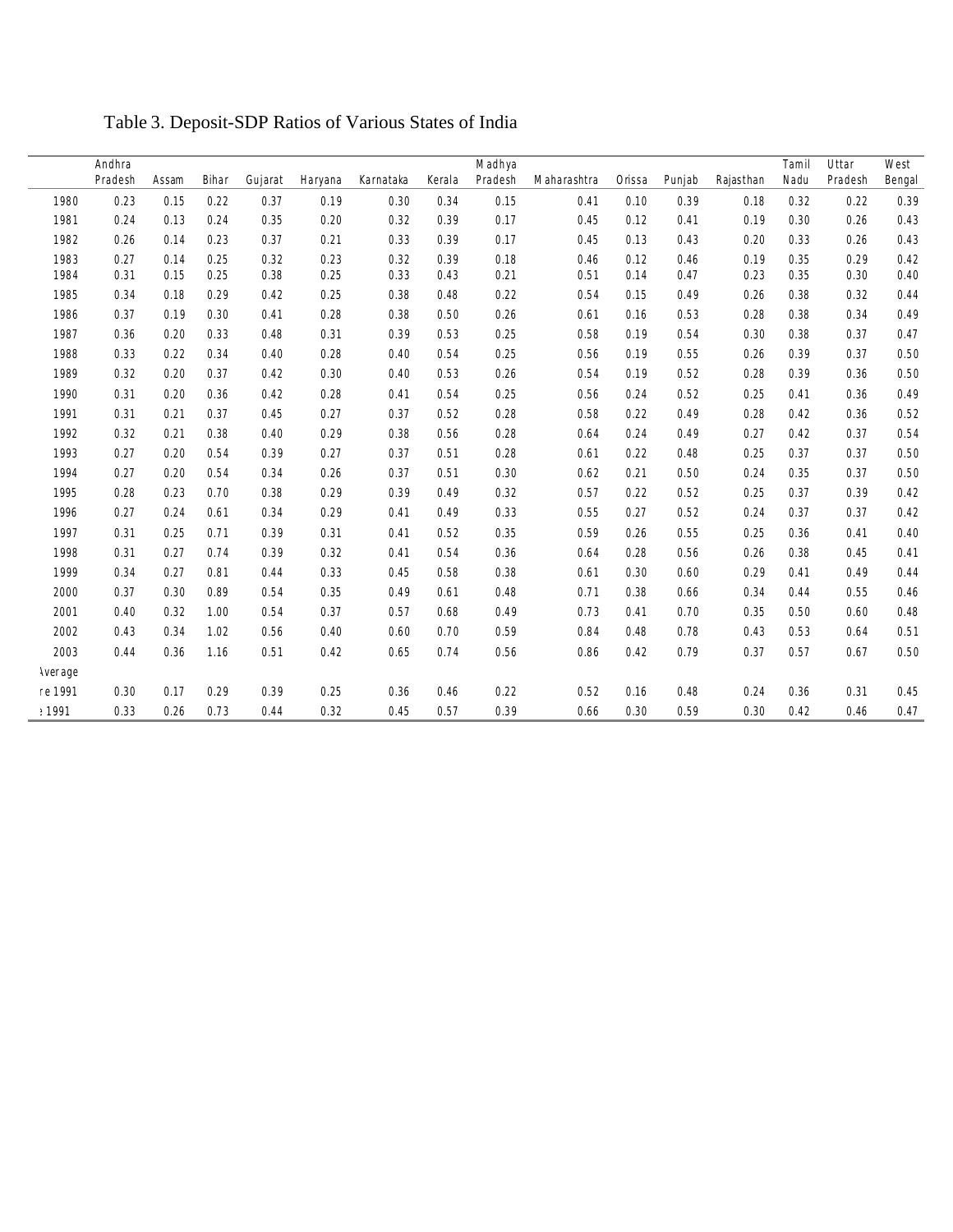|          | Andhra   |       |       |         |         |          |        | M adhya |               |         |        |            | Iamil | $\mathsf{U}$ ttar | $W$ est |
|----------|----------|-------|-------|---------|---------|----------|--------|---------|---------------|---------|--------|------------|-------|-------------------|---------|
|          | P radesh | Assam | Bihar | Gujarat | Haryana | Kamataka | Kerala | Pradesh | II charashtra | l rissa | Punjab | R ajasthan | N adu | P radesh          | Bengal  |
| 1980     | 0.17     | 0.08  | 0.09  | 0.20    | 0.18    | 0.23     | 0.22   | 0.08    | 0.31          | 0.06    | 0.26   | 0.13       | 0.26  | 0.10              | 0.18    |
| 1981     | 0.16     | 0.07  | 0.09  | 0.19    | 0.18    | 0.24     | 0.29   | 0.10    | 0.32          | 0.09    | 0.21   | 0.14       | 0.28  | 0.12              | 0.19    |
| 1982     | 0.18     | 0.10  | 0.11  | 0.20    | 0.19    | 0.25     | 0.28   | 0.10    | 0.31          | 0.10    | 0.24   | 0.14       | 0.34  | 0.12              | 0.23    |
| 1983     | 0.21     | 0.12  | 0.10  | 0.19    | 0.23    | 0.26     | 0.29   | 0.12    | 0.39          | 0.11    | 0.29   | 0.16       | 0.32  | 0.13              | 0.21    |
| 1984     | 0.23     | 0.13  | 0.09  | 0.19    | 0.27    | 0.27     | 0.30   | 0.13    | 0.47          | 0.12    | 0.35   | 0.18       | 0.30  | 0.14              | 0.19    |
| 1985     | 0.25     | 0.13  | 0.09  | 0.21    | 0.26    | 0.30     | 0.33   | 0.13    | 0.48          | 0.12    | 0.39   | 0.19       | 0.31  | 0.13              | 0.20    |
| 1986     | 0.27     | 0.11  | 0.10  | 0.21    | 0.29    | 0.33     | 0.32   | 0.16    | 0.47          | 0.14    | 0.32   | 0.19       | 0.32  | 0.15              | 0.20    |
| 1987     | 0.27     | 0.13  | 0.11  | 0.26    | 0.27    | 0.37     | 0.38   | 0.16    | 0.40          | 0.18    | 0.26   | 0.19       | 0.34  | 0.15              | 0.20    |
| 1988     | 0.24     | 0.15  | 0.11  | 0.22    | 0.21    | 0.35     | 0.37   | 0.15    | 0.35          | 0.18    | 0.23   | 0.15       | 0.35  | 0.14              | 0.22    |
| 1989     | 0.25     | 0.16  | 0.12  | 0.25    | 0.23    | 0.34     | 0.35   | 0.18    | 0.35          | 0.21    | 0.22   | 0.18       | 0.39  | 0.15              | 0.27    |
| 1990     | 0.26     | 0.16  | 0.14  | 0.27    | 0.21    | 0.35     | 0.34   | 0.17    | 0.37          | 0.23    | 0.24   | 0.16       | 0.39  | 0.16              | 0.27    |
| 1991     | 0.25     | 0.14  | 0.15  | 0.28    | 0.21    | 0.30     | 0.31   | 0.19    | 0.40          | 0.16    | 0.25   | 0.17       | 0.41  | 0.17              | 0.26    |
| 1992     | 0.26     | 0.17  | 0.15  | 0.23    | 0.20    | 0.31     | 0.29   | 0.18    | 0.37          | 0.17    | 0.23   | 0.16       | 0.37  | 0.17              | 0.27    |
| 1993     | 0.22     | 0.15  | 0.22  | 0.22    | 0.18    | 0.25     | 0.24   | 0.18    | 0.37          | 0.15    | 0.21   | 0.15       | 0.32  | 0.16              | 0.26    |
| 1994     | 0.20     | 0.11  | 0.20  | 0.17    | 0.15    | 0.24     | 0.22   | 0.17    | 0.33          | 0.13    | 0.20   | 0.12       | 0.29  | 0.14              | 0.22    |
| 1995     | 0.21     | 0.11  | 0.24  | 0.19    | 0.16    | 0.26     | 0.22   | 0.16    | 0.38          | 0.12    | 0.23   | 0.13       | 0.32  | 0.14              | 0.22    |
| 1996     | 0.22     | 0.11  | 0.19  | 0.19    | 0.15    | 0.29     | 0.22   | 0.20    | 0.42          | 0.15    | 0.22   | 0.11       | 0.35  | 0.13              | 0.22    |
| 1997     | 0.24     | 0.10  | 0.21  | 0.20    | 0.17    | 0.30     | 0.24   | 0.20    | 0.43          | 0.13    | 0.22   | 0.13       | 0.35  | 0.14              | 0.20    |
| 1998     | 0.22     | 0.10  | 0.21  | 0.21    | 0.18    | 0.28     | 0.24   | 0.21    | 0.45          | 0.14    | 0.22   | 0.14       | 0.35  | 0.15              | 0.19    |
| 1999     | 0.24     | 0.10  | 0.22  | 0.24    | 0.18    | 0.30     | 0.24   | 0.20    | 0.45          | 0.13    | 0.25   | 0.15       | 0.37  | 0.15              | 0.19    |
| 2000     | 0.24     | 0.11  | 0.21  | 0.29    | 0.19    | 0.32     | 0.26   | 0.25    | 0.60          | 0.16    | 0.27   | 0.17       | 0.38  | 0.17              | 0.21    |
| 2001     | 0.26     | 0.12  | 0.24  | 0.29    | 0.20    | 0.35     | 0.29   | 0.25    | 0.61          | 0.17    | 0.30   | 0.17       | 0.45  | 0.19              | 0.21    |
| 2002     | 0.29     | 0.24  | 0.26  | 0.30    | 0.22    | 0.41     | 0.31   | 0.30    | 0.65          | 0.25    | 0.34   | 0.24       | 0.47  | 0.22              | 0.25    |
| 2003     | 0.30     | 0.22  | 0.31  | 0.29    | 0.24    | 0.46     | 0.32   | 0.28    | 0.67          | 0.24    | 0.34   | 0.21       | 0.53  | 0.23              | 0.25    |
| lverage  |          |       |       |         |         |          |        |         |               |         |        |            |       |                   |         |
| re1991   | 0.23     | 0.12  | 0.10  | 0.22    | 0.23    | 0.30     | 0.32   | 0.13    | 0.38          | 0.14    | 0.27   | 0.16       | 0.33  | 0.14              | 0.21    |
| $= 1991$ | 0.24     | 0.14  | 0.22  | 0.24    | 0.19    | 0.31     | 0.26   | 0.21    | 0.47          | 0.16    | 0.25   | 0.16       | 0.38  | 0.17              | 0.23    |
|          |          |       |       |         |         |          |        |         |               |         |        |            |       |                   |         |

Table 4. Credit-SDP Ratios of Various States of India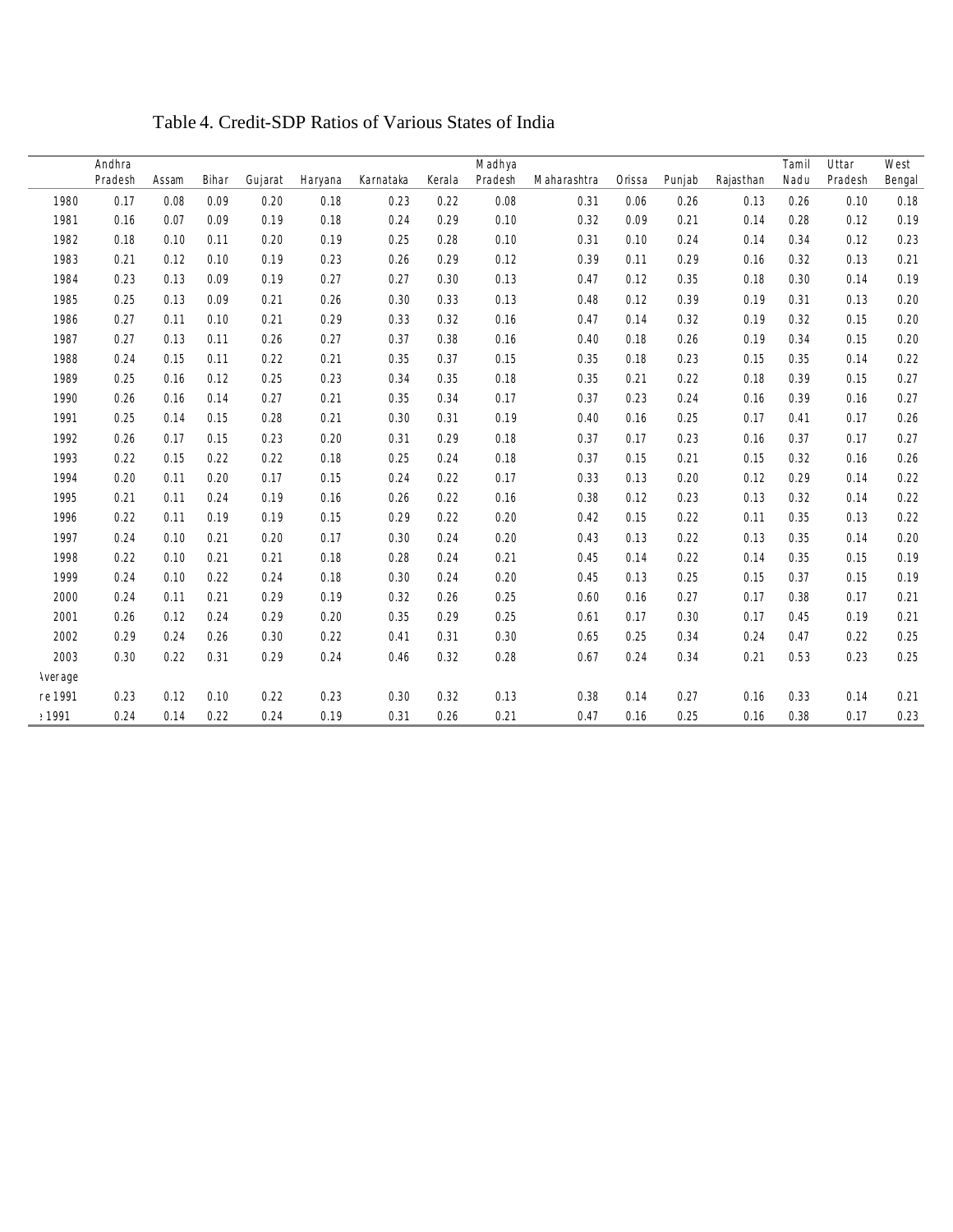|               |         | Andhra  |       |       |         |         |          |        | M adhya |               |         |        |            | I am il | II ttar | $W$ e        |
|---------------|---------|---------|-------|-------|---------|---------|----------|--------|---------|---------------|---------|--------|------------|---------|---------|--------------|
| Year          |         | Pradesh | Assam | Bihar | Gujarat | Haryana | Kamataka | Kerala | Pradesh | Il charashtra | l rissa | Punjab | k ajasthan | Il adu  | Pradesh | Ber          |
|               | 1980    | 0.04    | 0.13  | 0.02  | 0.02    | 0.07    | 0.08     | 0.23   | 0.01    | 0.11          | 0.01    | 0.03   | 0.10       | 0.14    | 0.10    | C            |
|               | 1981    | 0.04    | 0.10  | 0.02  | 0.02    | 0.07    | 0.08     | 0.25   | 0.01    | 0.11          | 0.01    | 0.03   | 0.10       | 0.14    | 0.08    | C            |
|               | 1982    | 0.04    | 0.10  | 0.02  | 0.02    | 0.07    | 0.08     | 0.22   | 0.01    | 0.12          | 0.01    | 0.03   | 0.07       | 0.13    | 0.07    | C            |
|               | 1983    | 0.04    | 0.07  | 0.02  | 0.02    | 0.06    | 0.08     | 0.23   | 0.01    | 0.11          | 0.01    | 0.02   | 0.08       | 0.14    | 0.12    | C            |
|               | 1984    | 0.04    | 0.05  | 0.02  | 0.02    | 0.05    | 0.08     | 0.23   | 0.01    | 0.10          | 0.01    | 0.02   | 0.10       | 0.15    | 0.17    | $\mathsf{C}$ |
|               | 1985    | 0.04    | 0.05  | 0.02  | 0.02    | 0.05    | 0.08     | 0.24   | 0.01    | 0.09          | 0.01    | 0.02   | 0.10       | 0.16    | 0.06    | C            |
|               | 1986    | 0.04    | 0.05  | 0.02  | 0.02    | 0.04    | 0.07     | 0.20   | 0.01    | 0.11          | 0.01    | 0.02   | 0.09       | 0.14    | 0.05    | C            |
|               | 1987    | 0.04    | 0.06  | 0.02  | 0.02    | 0.03    | 0.07     | 0.19   | 0.01    | 0.15          | 0.01    | 0.02   | 0.09       | 0.13    | 0.04    | C            |
|               | 1988    | 0.04    | 0.05  | 0.02  | 0.02    | 0.04    | 0.07     | 0.19   | 0.01    | 0.16          | 0.01    | 0.01   | 0.08       | 0.13    | 0.04    | C            |
|               | 1989    | 0.04    | 0.05  | 0.02  | 0.02    | 0.07    | 0.08     | 0.19   | 0.01    | 0.16          | 0.01    | 0.02   | 0.08       | 0.12    | 0.04    | C            |
|               | 1990    | 0.04    | 0.02  | 0.00  | 0.01    | 0.01    | 0.06     | 0.17   | 0.01    | 0.03          | 0.00    | 0.00   | 0.07       | 0.07    | 0.02    | C            |
|               | 1991    | 0.03    | 0.00  | 0.00  | 0.01    | 0.01    | 0.06     | 0.18   | 0.01    | 0.03          | 0.00    | 0.00   | 0.08       | 0.08    | 0.02    | $\mathsf{C}$ |
|               | 1992    | 0.03    | 0.00  | 0.00  | 0.01    | 0.01    | 0.06     | 0.20   | 0.01    | 0.03          | 0.00    | 0.00   | 0.08       | 0.09    | 0.02    | C            |
|               | 1993    | 0.04    | 0.00  | 0.00  | 0.01    | 0.01    | 0.08     | 0.23   | 0.01    | 0.04          | 0.00    | 0.00   | 0.08       | 0.09    | 0.02    | C            |
|               | 1994    | 0.05    | 0.01  | 0.00  | 0.01    | 0.01    | 0.09     | 0.25   | 0.01    | 0.05          | 0.00    | 0.00   | 0.08       | 0.12    | 0.02    | C            |
|               | 1995    | 0.06    | 0.01  | 0.00  | 0.02    | 0.01    | 0.10     | 0.26   | 0.01    | 0.08          | 0.00    | 0.00   | 0.09       | 0.14    | 0.02    | C            |
|               | 1996    | 0.06    | 0.01  | 0.00  | 0.04    | 0.01    | 0.10     | 0.29   | 0.02    | 0.09          | 0.00    | 0.00   | 0.11       | 0.16    | 0.02    | C            |
|               | 1997    | 0.08    | 0.01  | 0.00  | 0.05    | 0.02    | 0.12     | 0.31   | 0.02    | 0.12          | 0.00    | 0.01   | 0.10       | 0.17    | 0.02    | C            |
|               | 1998    | 0.10    | 0.01  | 0.00  | 0.07    | 0.02    | 0.13     | 0.31   | 0.03    | 0.12          | 0.00    | 0.02   | 0.10       | 0.20    | 0.03    | C            |
|               | 1999    | 0.10    | 0.01  | 0.00  | 0.09    | 0.03    | 0.13     | 0.30   | 0.04    | 0.14          | 0.00    | 0.03   | 0.11       | 0.20    | 0.03    | C            |
|               | 2000    | 0.12    | 0.01  | 0.01  | 0.12    | 0.03    | 0.13     | 0.30   | 0.04    | 0.15          | 0.01    | 0.03   | 0.12       | 0.21    | 0.02    | C            |
|               | 2001    | 0.12    | 0.01  | 0.00  | 0.12    | 0.06    | 0.14     | 0.30   | 0.04    | 0.17          | 0.01    | 0.04   | 0.10       | 0.21    | 0.02    | C            |
|               | 2002    | 0.17    | 0.01  | 0.03  | 0.23    | 0.07    | 0.22     | 0.31   | 0.09    | 0.21          | 0.12    | 0.06   | 0.12       | 0.26    | 0.09    | C            |
|               | 2003    | 0.19    | 0.01  | 0.05  | 0.27    | 0.08    | 0.22     | 0.28   | 0.10    | 0.23          | 0.14    | 0.07   | 0.13       | 0.26    | 0.10    | C            |
|               | Average |         |       |       |         |         |          |        |         |               |         |        |            |         |         |              |
| 3efore 1991   |         | 0.04    | 0.07  | 0.02  | 0.02    | 0.05    | 0.08     | 0.21   | 0.01    | 0.11          | 0.01    | 0.02   | 0.09       | 0.13    | 0.07    | C            |
| $i$ ince 1991 |         | 0.09    | 0.01  | 0.01  | 0.08    | 0.03    | 0.12     | 0.27   | 0.03    | 0.11          | 0.02    | 0.02   | 0.10       | 0.17    | 0.03    | C            |

Table 5. Indicators of Bank Competition in Various States of India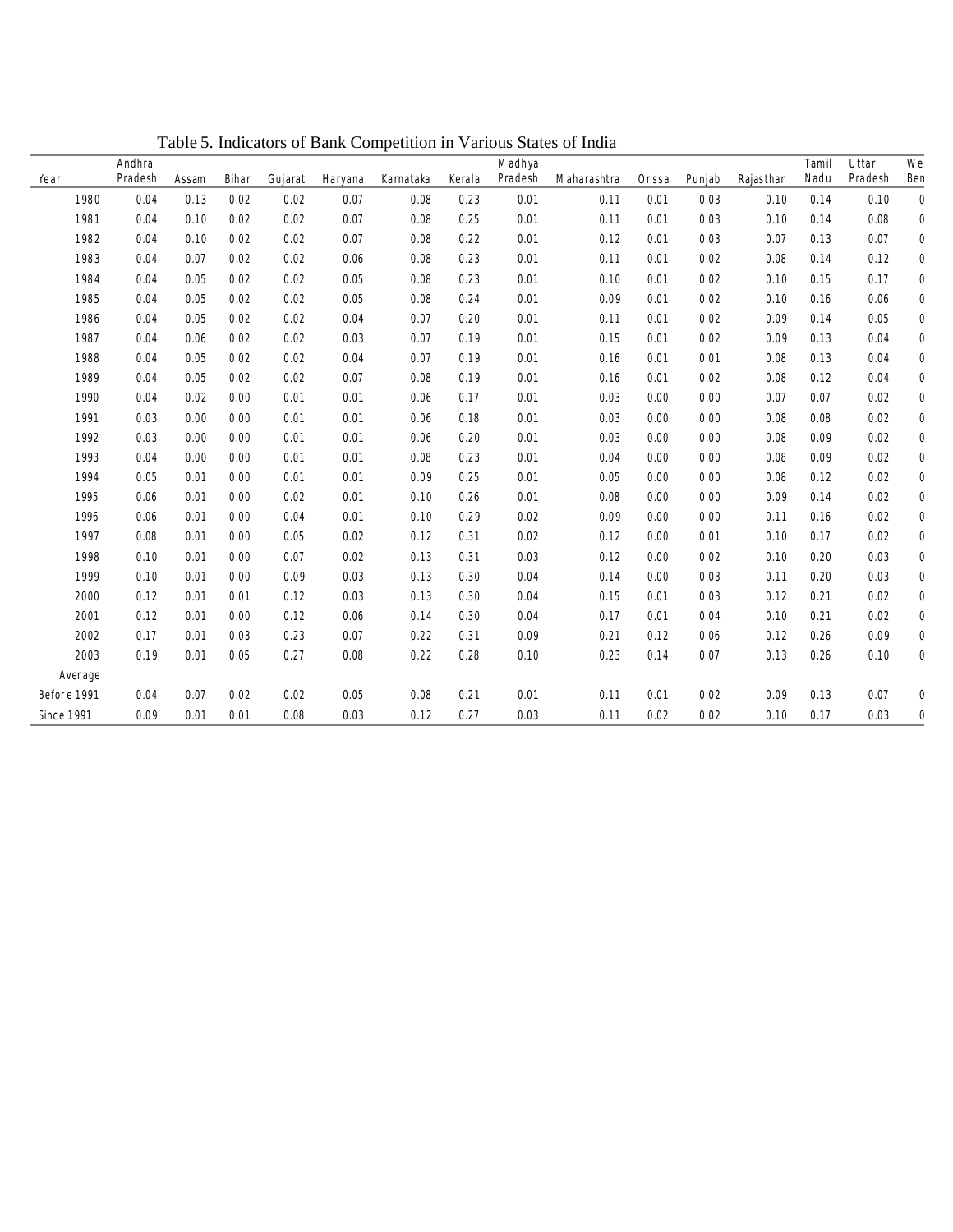Like banking sector, the Indian equity market has also witnessed a series of reforms since the early 1990s. The reforms have been implemented in a gradual and sequential manner, based on international best practices, modified to suit the country's needs. The reform measures were aimed at (i) creating growth-enabling institutions; (ii) boosting competitive conditions in the equity market through improved price discovery mechanism; (iii) putting in place an appropriate regulatory framework; (iv) reducing the transaction costs; and (v) reducing information asymmetry, thereby boosting the investor confidence. These measures were expected to increase the role of the equity market in resource mobilization by enhancing the corporate sector's access to large resources through a variety of marketable securities. Institutional development was at the core of the reform process. The Securities and Exchange Board of India (SEBI), which was initially set up in April 1988 as a nonstatutory body, was given statutory powers in January 1992 for regulating the securities markets. SEBI and the Government have brought about a significant structural transformation in the Indian capital market. As a result, the Indian equity market has become modern and transparent. The total stock market capitalization as percentage of GDP rose from 19.4 per cent in 1991 to more than 86 per cent in 2007 (see Table 6).

However, its role in capital formation continues to be limited. The private corporate debt market is active mainly in the form of private placements, while the public issue market for corporate debt is yet to pick up. It is the primary equity and debt markets that link the issuers of securities and investors and provide resources for capital formation. A growing economy requires risk capital and longterm resources in the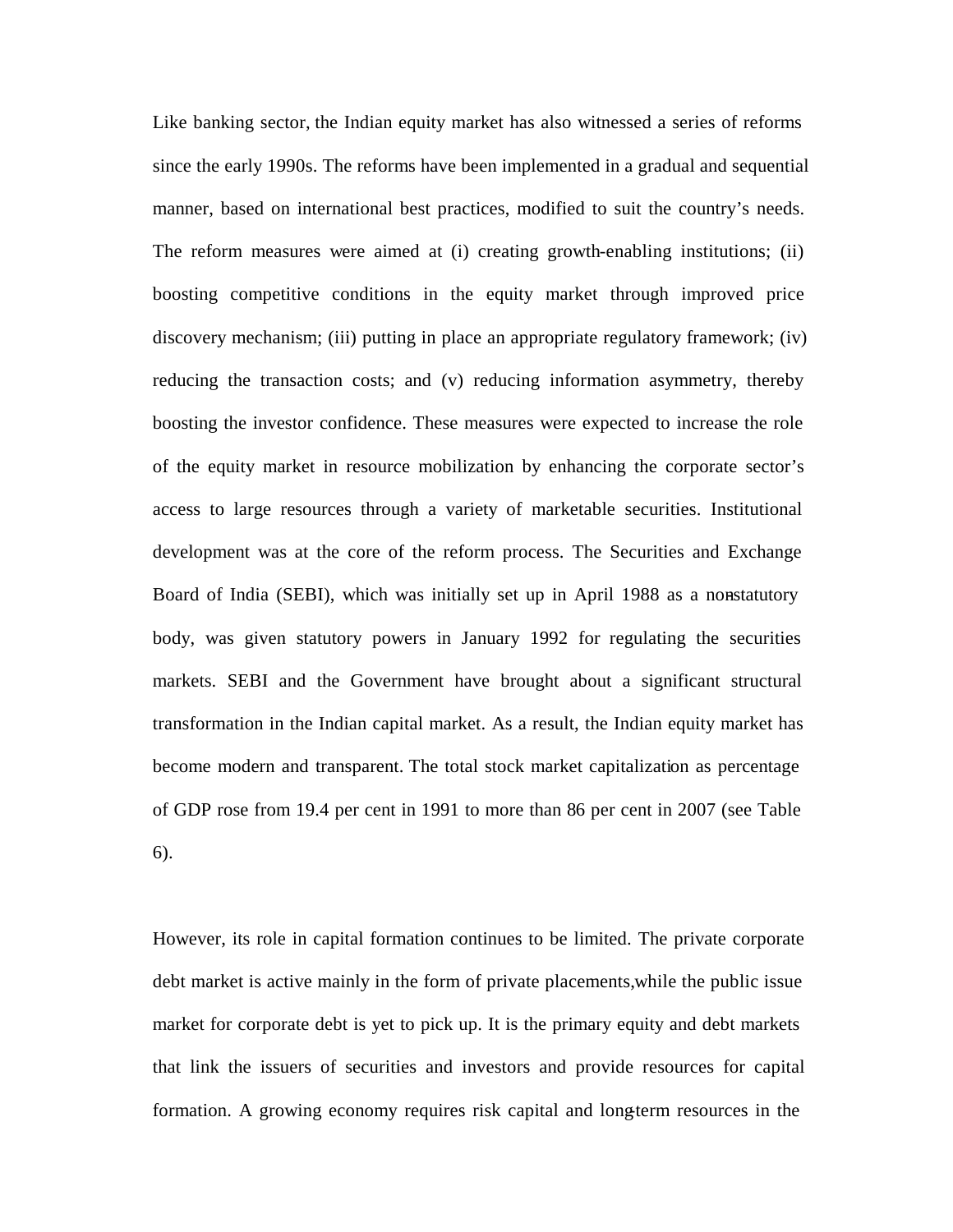form of debt for enabling the corporate to choose an appropriate mix of debt and equity. Long-term resources are also important for financing infrastructure projects.

| $\mu$ , is a corrected by $\mu$ and $\mu$ and $\mu$ and $\mu$ . |                |
|-----------------------------------------------------------------|----------------|
|                                                                 | M arket        |
| Year                                                            | Capitalization |
|                                                                 | as% of GDP     |
| 1991                                                            | 19.4           |
| 1992                                                            | 54.2           |
| 1993                                                            | 30.6           |
| 1994                                                            | 46.6           |
| 1995                                                            | 46.7           |
| 1996                                                            | 48.2           |
| 1997                                                            | 35.7           |
| 1998                                                            | 38.7           |
| 1999                                                            | 33.0           |
| 2000                                                            | 46.8           |
| 2001                                                            | 27.2           |
| 2002                                                            | 26.8           |
| 2003                                                            | 23.3           |
| 2004                                                            | 43.4           |
| 2005                                                            | 54.3           |
| 2006                                                            | 84.7           |
| 2007                                                            | 86.5           |

 Table 6 India's Total Stock Market Capitalization as Percentage of GDP (as on end March).

Source: RBI publication

Also, the role of stock market in Indian economic activity, compared to bank credit is limited. In a recent study (RBI, 2007), it has been found that although both the stock market and the banking sector assist the level of economic activity and industrial activity in the country, the relationship between stock market and industrial activity is not strong and bank credit plays a very significant role which confirms the bankdominated financial system in India.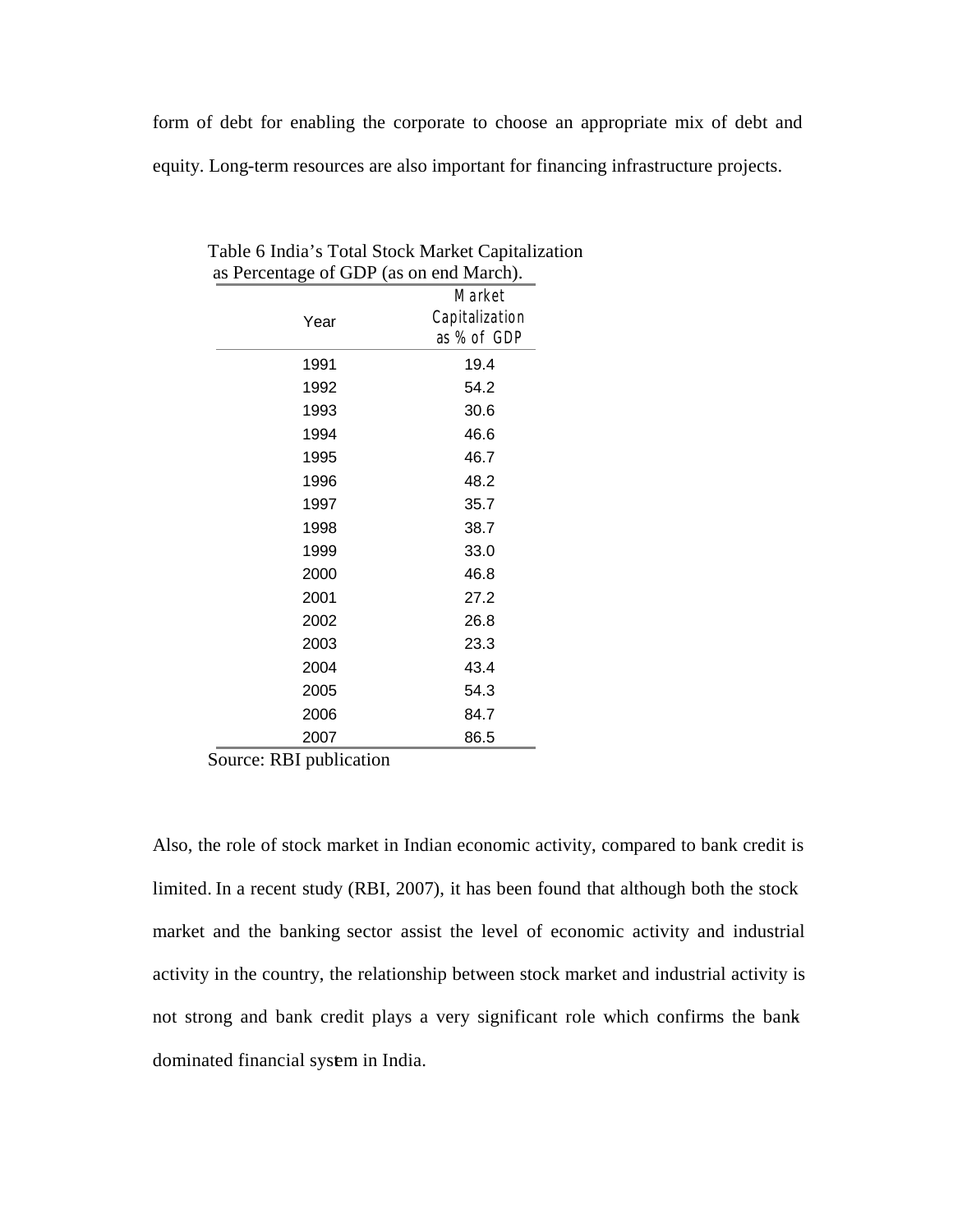Apart from capital market, rapid developments have also occurred in India's bonds market, money market, foreign exchange market, and other aspects of financial sector, which greatly contributed to India's economic growth.

#### **4. Total Factor Productivity growth and its two components in India**

There are several methods of computing TFP index. Before the mid-1990s, most studies estimated the total factor productivity using Solow's residual method or the growth accounting method. In this approach, it is assumed that all firms are operating on its production frontier and TFP is treated analogous to technical change. In this paper, I have used Malmquist Productivity Index (MPI) (which does not assume that all firms are operating on the production frontier) for computing productivity and efficiency index. Malmquist Productivity Index has certain advantages over other TFP indexes. Firstly, Malmquist index does not require assumptions with regard to objectives of the firms- that is, the profit maximization or cost minimization, which could be inappropriate in certain situations. Secondly, it is the preferred method when inputs and outputs price information is not available. Lastly, if panel data is available, the productivity changes can be decomposed into technical efficiency change (also called the catching up index) and the technical change (also called the changes in best practice index). It's drawback is that it requires the computation of distance function. However, the linear programming technique of Data Envelopment Analysis (DEA) can be used to solve the problem. I employ output distance function to construct the various measures of efficiency and productivity.

The distance function and Malmquist productivity index are defined as below: Let  $P(x)$  denote an output-set,  $P(x)$ , which represent the set of all output vectors, y which can be produced using the input vector, x.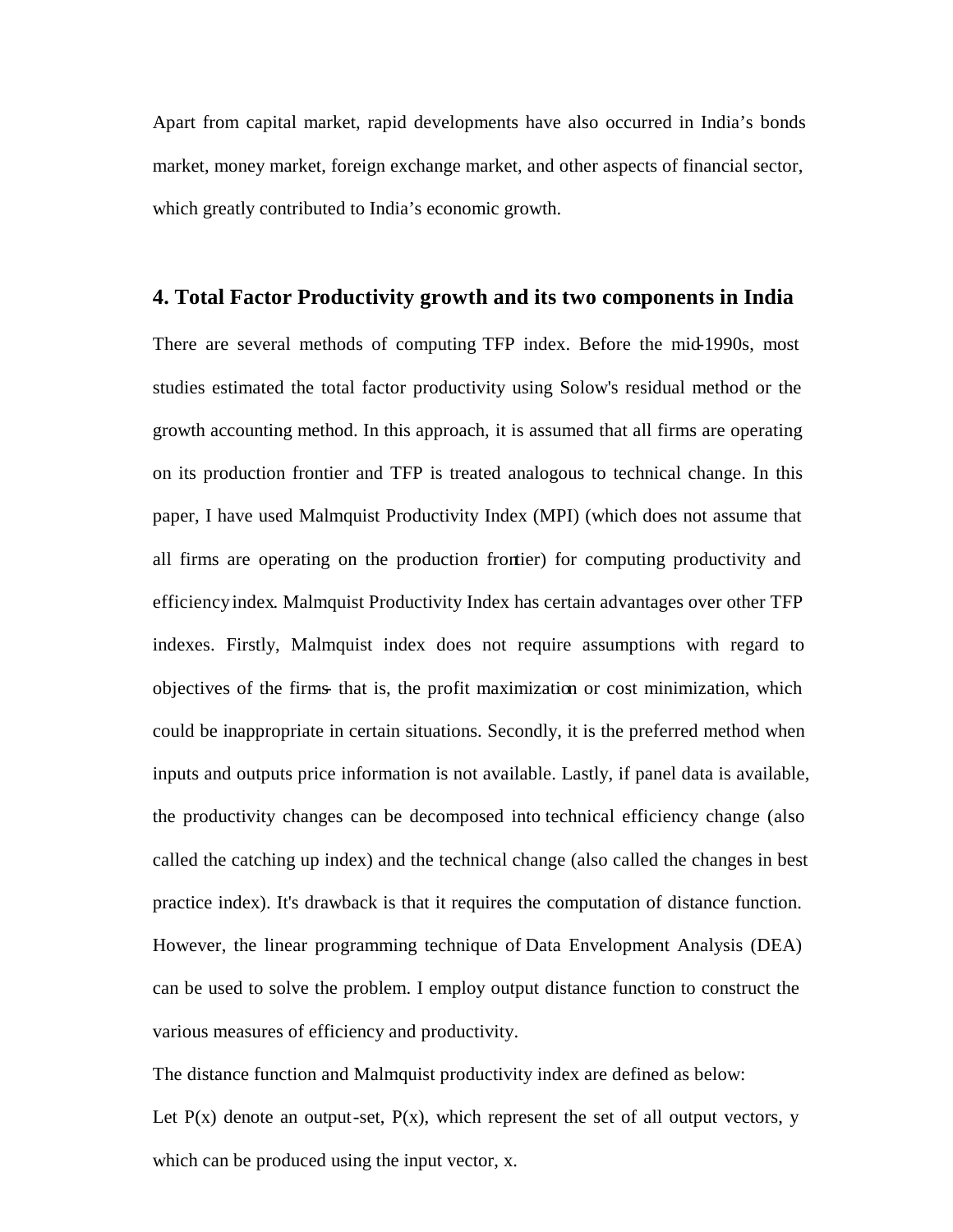$P(x)$  ? {*y* : *x* can produce y} (1)

It is assumed that the technology satisfies the following axioms (see Coelli, Prasada Rao & Battese 1998, pp.62-7):

i) 0?  $P(x)$ : it is possible to produce nothing out of a given set of inputs(i.e. inaction is possible)

ii) non-zero output levels cannot be produced from zero level of inputs

iii)*P*(*x*) satisfies strong disposability of outputs: if *y*? *P*(*x*) and *y*<sup>2</sup> ? *y* then *y*<sup>2</sup> ? *P*(*x*)

iv)  $P(x)$  satisfies strong disposability of inputs: if y can be produced from x then y can be produced from  $x^2$  ? x

v) For all  $x$ ,  $P(x)$  is closed and bounded set

vii) For all  $x, P(x)$  is convex

It can be seen that the above axioms are free from any behavioural assumptions and reflect only the inter-relationship between inputs and outputs of every production process. Efficiency, in this axiomatic approach, is measured by distance function. The output distance function is defined on the output set  $P(x)$  as

$$
d_0(x, y) ? \min\{? ? 0 : (y / ?)? P(x)\}\tag{2}
$$

From the definition of the distance function,  $d_0(x, y)$  and using the axioms on the technology, it can be easily verified that:

- 1.  $d_0(x, y) < 1$  if y is an element of the feasible production set,  $P(x)$
- 2.  $d_0(x, y) = 1$  if y belongs to the boundary of the feasible production set P(x) or on the production possibility frontier (PPF).
- 3.  $d_0(x, y) > 1$  if y is located outside the feasible production set. It needs to be scaled down so that it is feasible to produce it using x.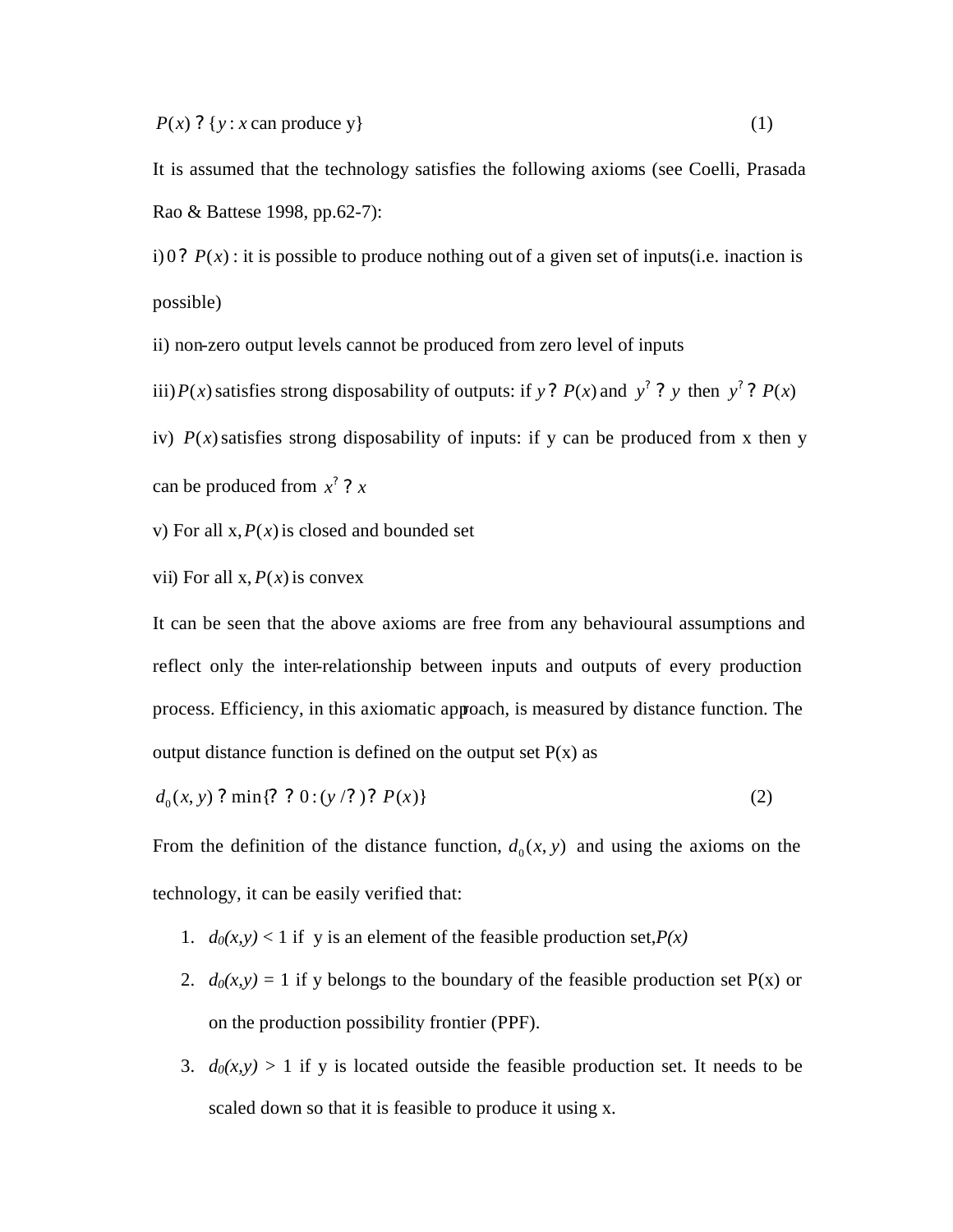An observation  $(x,y)$  can be considered technically efficient if and only if  $d_0(x, y) = 1$ .

Malmquist Total Factor Productivity change index measures the TFP change between two data points by calculating the ratio of the distances of each data point relative to a common technology. Following Coelli (1998), Malmquist (output-oriented ) TFP change index between period t and t+1 is defined as follows :

$$
MPI(y_{t21}, x_{t21}; y_t, x_t) ? \frac{?d_0^t(y_{t21}, x_{t21})}{?d_0^t(y_t, x_t) ?} ? \frac{d_0^{t21}(y_{t21}, x_{t21})}{d_0^{t21}(y_t, x_t) ?} ? \tag{3}
$$

where  $d_0^s(y_t, x_t)$  $d_0^s(y_t, x_t)$  represents the distance of a representative firm at year t from the PPF at year s.  $MPI(y_{i1}, x_{i1}; y_t, x_t)$  represents the productivity of the production point( $x_{t+1}$ ,  $y_{t+1}$ ) relative to the production point ( $x_t$ ,  $y_t$ ). A value greater than one indicates positive TFP growth from period  $t$  to  $t+1$  while a value less than one indicates a TFP decline. This index is, in fact, the geometric mean of two outputbased Malmquist TFP indices. One index uses period t technology and the other period  $t+1$  technology.  $m_0$  can be decomposed as follows:

$$
MPI(y_{t21}, x_{t21}; y_t, x_t) ? \frac{d_0^{t21}(y_{t21}, x_{t21})}{d_0^t(y_t, x_t)} ? \frac{d_0^t(y_{t21}, x_{t21})}{d_0^{t21}(y_{t21}, x_{t21})} ? \frac{d_0^t(y_t, x_t)}{d_0^{t21}(y_t, x_t)} ? \frac{d_0^{t21}(y_t, x_t)}{d_0^{t22}(y_t, x_t)} ?
$$
\n
$$
(4)
$$
\n
$$
OTEC
$$

where the first term is called overall technical efficiency change (OTEC) and measures the change in the output-oriented measure of Farrell overall technical efficiency from period t to t+1. The second term in equation  $(4)$  is a measure of technical change (TECH) and represents a shift in frontier from period t to period  $t+1$ based on the constant-returns-to-scale benchmark. It is the geometric mean of the shift in technology between the two periods, evaluated at  $x_t$  and  $x_{t+1}$ . TECH represents new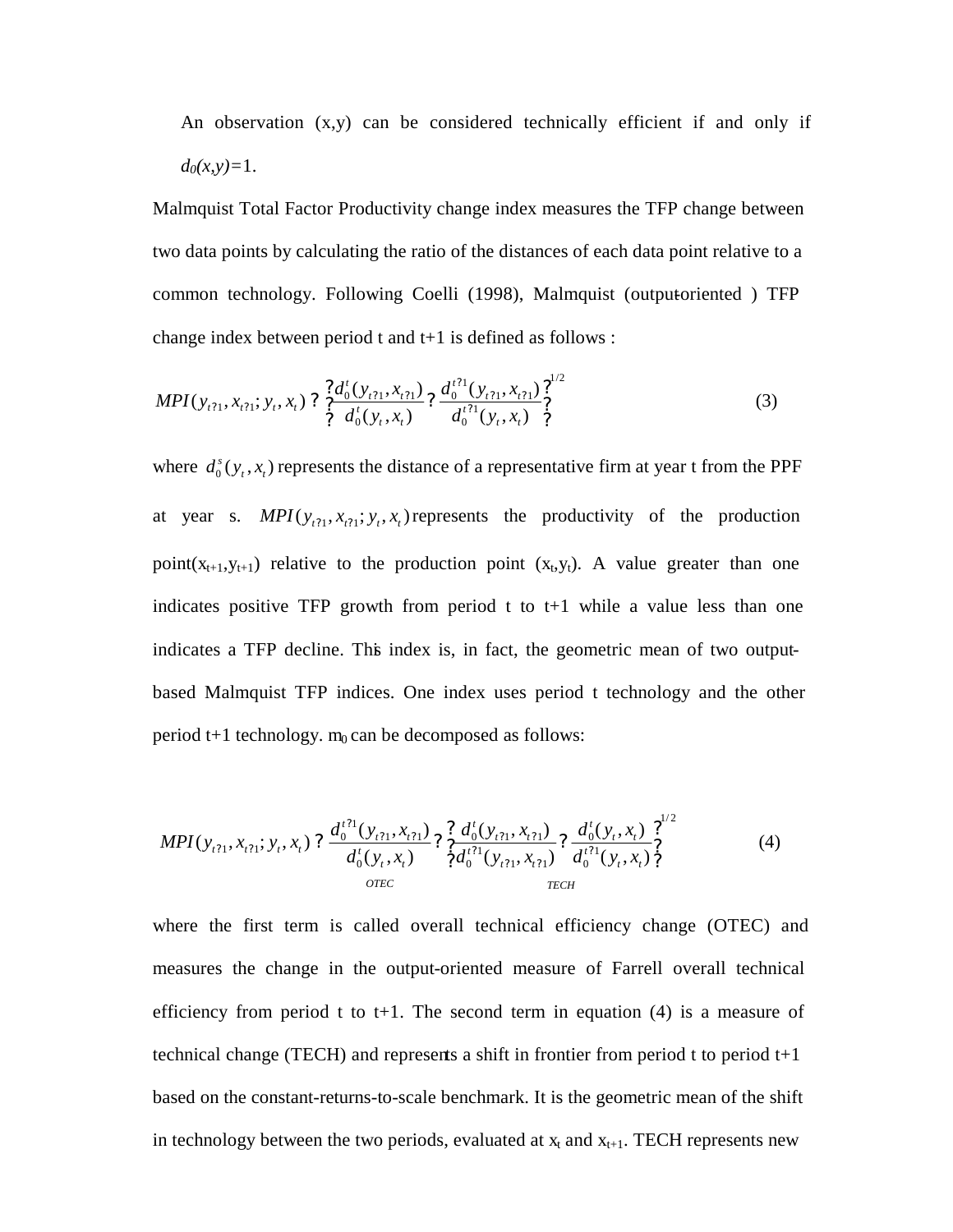product and process innovation, new management systems, or external shock, which shifts the productivity frontier.

When the concept of the distance function is applied to a variable-returns-to-scale (VRS) benchmark, rather than a constant-returns-to-scale (CRS) benchmark, OTEC in equation (4) can be decomposed further into Pure efficiency change (PEC) and Scale Efficiency Change (SEC) and  $m<sub>l</sub>$  can be written as follows:

$$
MPI ? \frac{v_0^{t^{21}}(y_{t^{21}}, x_{t^{21}})}{v_0^t(y_t, x_t)} ? \frac{? v_0^t(y_t, x_t)}{? d_0^t(y_t, x_t)} / \frac{v_0^{t^{21}}(y_{t^{21}}, x_{t^{21}})}{d_0^{t^{21}}(y_{t^{21}}, x_{t^{21}})} ? \frac{? d_0^t(y_{t^{21}}, x_{t^{21}})}{? d_0^{t^{21}}(y_{t^{21}}, x_{t^{21}})} ? \frac{d_0^t(y_t, x_t)}{d_0^{t^{21}}(y_t, x_t)} ?
$$
  
\n
$$
{}^{BEC}_{\text{BEC}}
$$

(5)

where  $v_0^t(y_t, x_t)$  $v_0^t(y_t, x_t)$  is the output distance function based on VRS benchmark. The ratio 1  $v_0^{t?1}(y_{t?1}, x_{t?1})/v_0^t(y_t, x_t)$  $v_0^{t?1}(y_{t?1}, x_{t?1}) / v_0^t(y_t, x_t)$  $\langle v_1, x_{i1} \rangle / v_0^t(y_i, x_i)$  is the pure efficiency change index (PEC) from time t to t+1, based on VRS technology. The ratio  $d_0^t(y_t, x_t) / v_0^t(y_t, x_t)$  $d_0^t(y_t, x_t) / v_0^t(y_t, x_t)$  is the scale efficiency index (SE) at time t, which measures the output difference between the VRS technology and the CRS technology at time t. The ratio of this SE at time period t and  $t+1$  is the scale efficiency change index (SEC) from time t to  $t+1$ . It indicates the change in efficiency due to the scale of production between the two periods.

Malmquist Productivity index requires the computation of distance functions. Four distances functions that appear in equation (3) are calculated based on CRS benchmark which involves four LP problems for each pair of adjacent time periods using Data Envelope Analysis (DEA) described by Coelli et al (1998) and Coelli's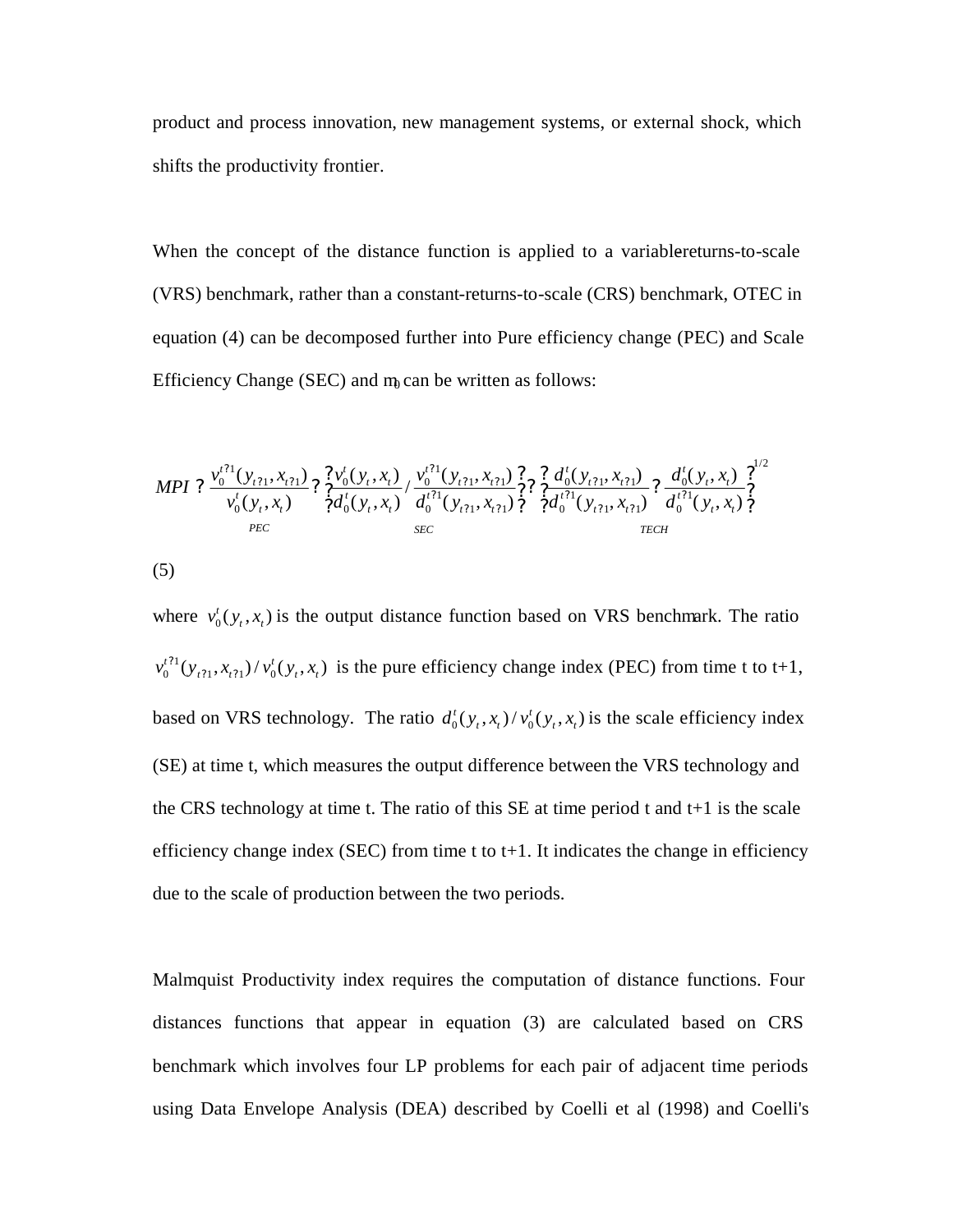(1996) DEAP software. Similarly two other distance measures appearing in equation (5) are calculated based on VRS benchmark.

#### **Malmquist Productivity Index (MPI)**

Table 7 presents annual average value of Malmquist Productivity index along with its components. The figures in the table indicate change in Malmquist index and its components between two adjacent years. Values of Malmquist index or any of its components less than unity denote regression or deterioration in performance between two adjacent years and vice versa. It can be seen from Table 7 that there is no steady upward trend of Malmquist index. On the contrary, it indicates productivity decline for all categories of industry in early reform period viz.1991-92. It can be observed that in the traditional industry, the average annual rate of productivity growth has declined during post-reform period than its preceding regime and the same has increased significantly in basic and hitech industry. During Pre-reform period, on an average TFP has increased by 1.1 percent, 2.4 percent and 1.5 percent in traditional , basic and Hi-tech industries respectively, whereas, in post-reform period, it has decreased by 0.8 percent in traditional industries and increased by 3.6 percent and 3.8 percent in basic and Hi-tech industries respectively.

In the pre-reform period, we can observe substantial improvement in Technical progress (TECH). On an average, during 80's Technical progress (TECH) has increased by 3.6 percent,  $2.8$  percent and  $2.3$  percent for traditional, basic and hitech industries respectively. On contrary, in the post reform period, Technical progress has decreased in traditional industries by 2.7 percent. However, in basic and hitech industries, post reform Technical progress has increased substantially by 6.4 and 4.2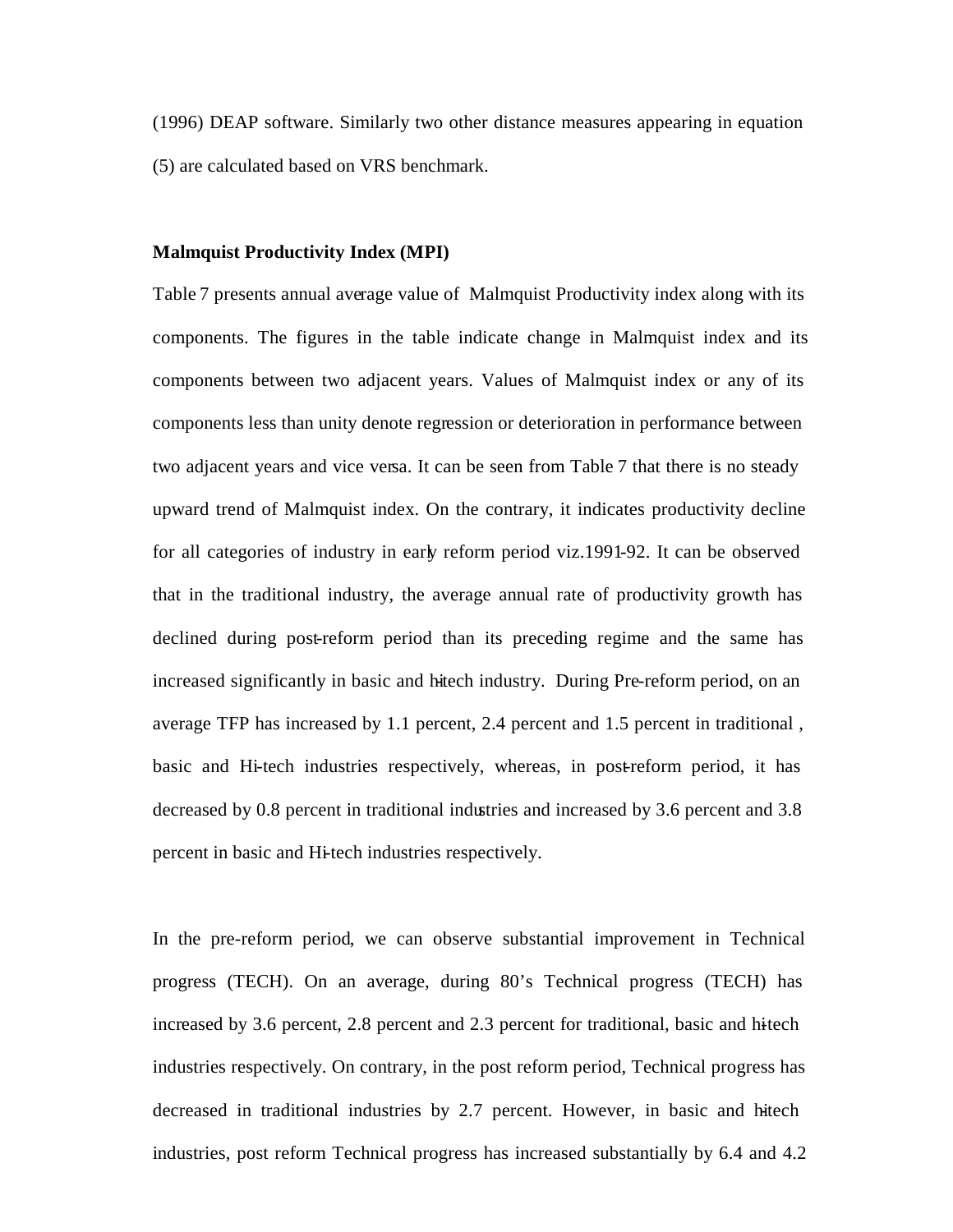percent respectively, which are much more than pre-reform period. Therefore, it can be concluded that, the productivity rise in basic and hitech industries in the postreform period is not due to increase in efficiency but because of technical progress.

It is observed that there is a wide disparity among states' manufacturing according to their productivity growth. While, the average annual productivity growth of West Bengal and Tamil Nadu was substantially less than other states, the same for Gujarat, Maharashtra, Karnataka and Rajasthan was higher than others. Productivity growth of so-called BIMARU states is also not uniform. The average annual productivity growth of Bihar, Madhya Pradesh and also Rajasthan was substantially higher than the same for Orissa and Uttar Pradesh.

The impact of reform on productivity has been different for different industry groups. We can observe an overall declining trend of TFP in Traditional industries in the postreform period and a rising trend in basic and hitech industries for most of the states. In majority of the states productivity growth is the highest in basic industry followed by hi-tech industry and productivity growth in Traditional industry is the lowest.

It is observed that, annual average efficiency growth is negative for most of the states especially in basic and hitech industry. Further, the overall efficiency growth rate and the scale efficiency growth rate have declined in the basic industry during the post reform period for all the states except Kerala and West Bengal.

We can observe substantial improvement in Technical progress in basic and hiech industries in the post-reform period. However, Technical progress has decreased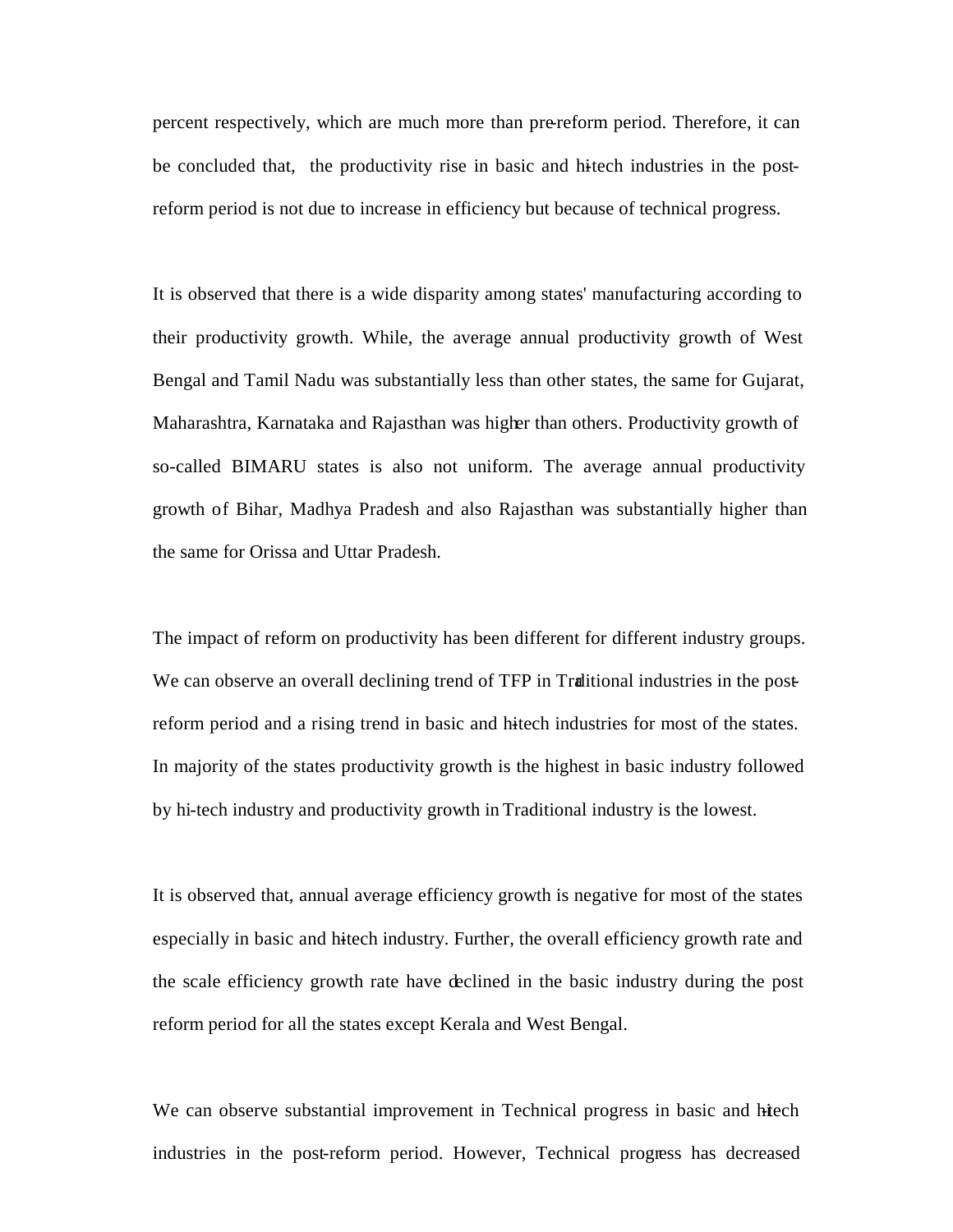substantially in traditional industries in the postreform period. In traditional industry, all the states had experienced declining growth rate in technical progress in the post reform era. On the contrary, in the basic industry, all the states except Kerala and Punjab and in the hi-tech industry, all the states except Andhra Pradesh and Kerala have experienced improvement in technical progress in the postreform period. It may be concluded that the productivity growth in the basic and hi-tech industry is not due to decline in inefficiency but due to improvement in technical progress.



Figure 5. Annual Changes of Total Factor Productivity in Different Industries



Figure 6. Annual Technical Changes in Different Industries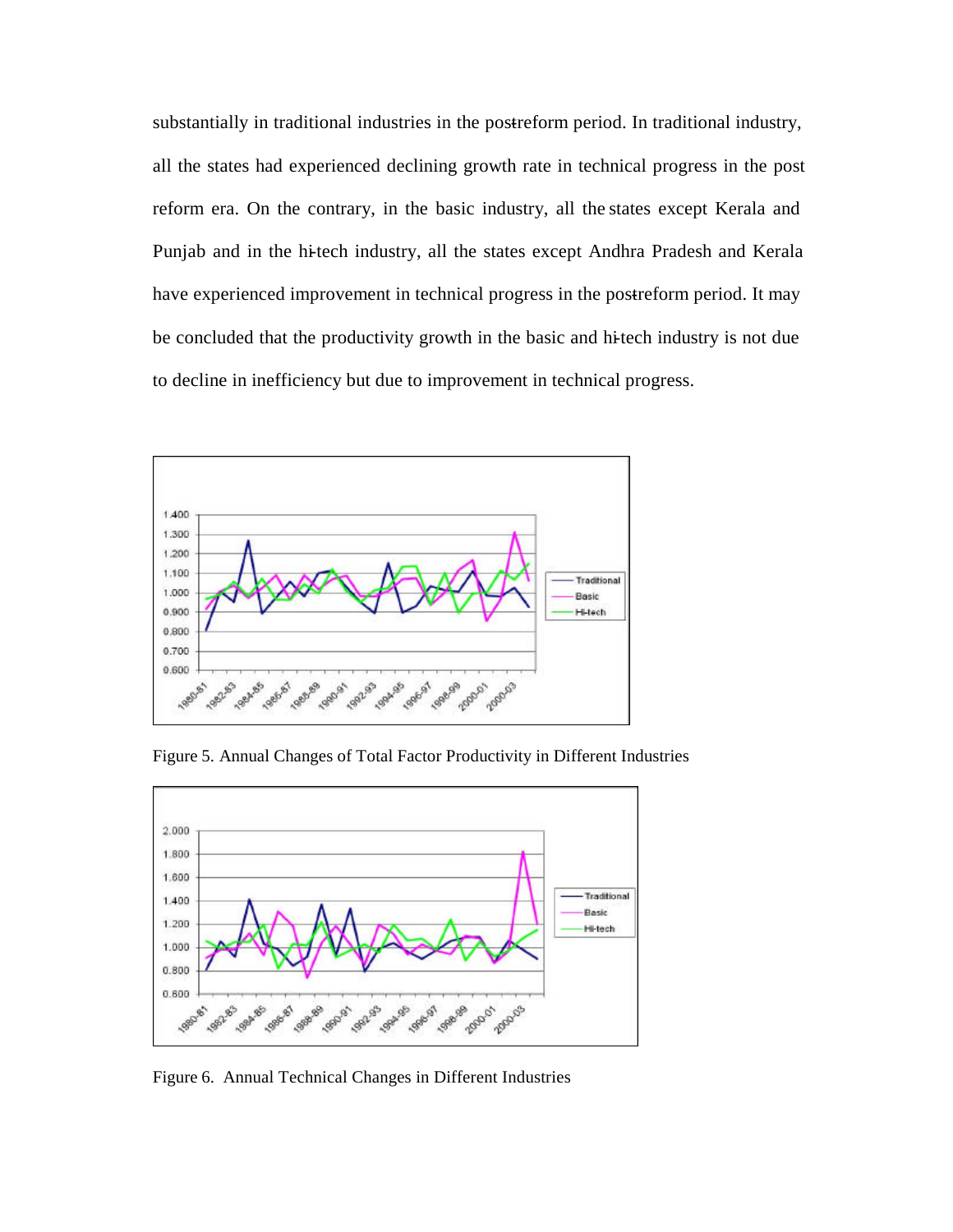

Figure 7. Annual Efficiency Changes in Different Industries



Figure 8. Average Annual TFP Growth Rates (per cent) of Different Industries in Various States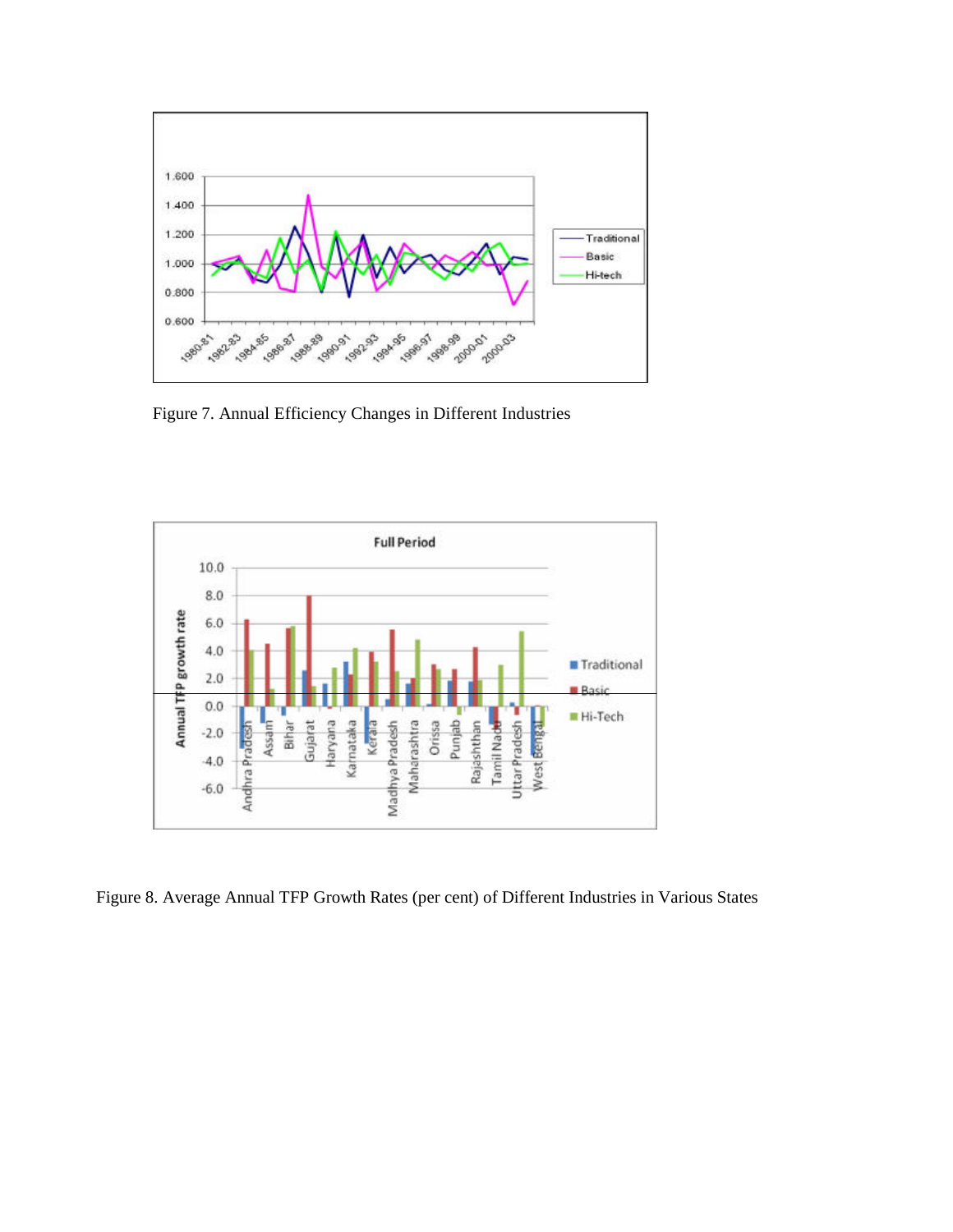

Figure 9. Average Annual Growth Rates of Technical Efficiency of DifferentIndustries in Various States



Figure 10. Average Annual Technology Growth Rates (per cent) of Different Industries in Various States

# **5. Data and Estimation Model**

Panel data covering 15 Indian states from the period of 1980-81 to 2003-04, have been used to investigate the relationship between banking development and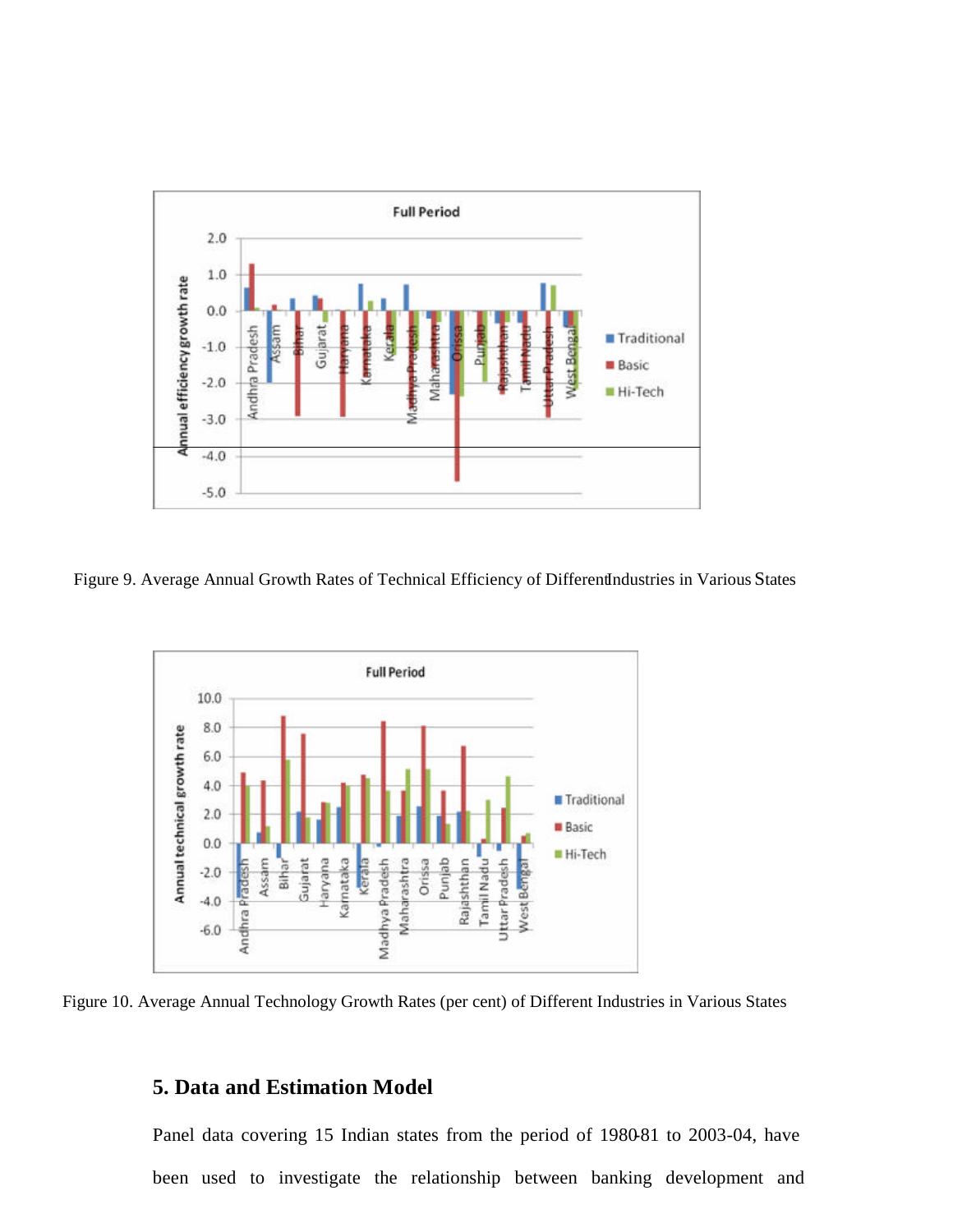productivity growth in India. Since, I have considered dynamic panel model, Generalized Methods of Moments (GMM) estimators have been used. Total factor productivity index (*TFP*) and its two components, i.e., the technical efficiency index (*TE*) and technical progress index (*TECH*), are successively used as dependent variable. In total, 18 models for TFP and its two components TE and TECH are estimated for the three groups of industries-traditional, basic and hi-tech industries separately. Since different productivity indices are considered as dependent variable, it certainly depends on its first lag. Longer lags may also arise reflecting serially correlated technology shocks. Among the explanatory variables, different financial development indicators are considered. In order to measure the level of financial development in various Indian states, initially four financial indicators are included in the regression models, i.e., bank density (Bank\_dendity), bank credit (Bank\_credit), bank competition (Bank\_comp) and SDP per capita (SDP\_percapita). The total number of Bank offices per thousand of population measures bank density. Bank credit is measured by the value of credit by banks to the specific industry category as a share of SDP. Bank competition is measured by the share of credit issued by banks other than the nationalized banks. Subsequently, the variable Market\_cap is included in the model. Market\_cap is measured by the total share market capitalization of the country as a share of GDP. Moreover, since India has experienced rapid financial development and other changes during this period of reform, a dummy variable "reform" has been introduced to capture this transitional characteristic. A variable time trend is also considered. Before carrying out the dynamic panel regression, all the variables were log transformed.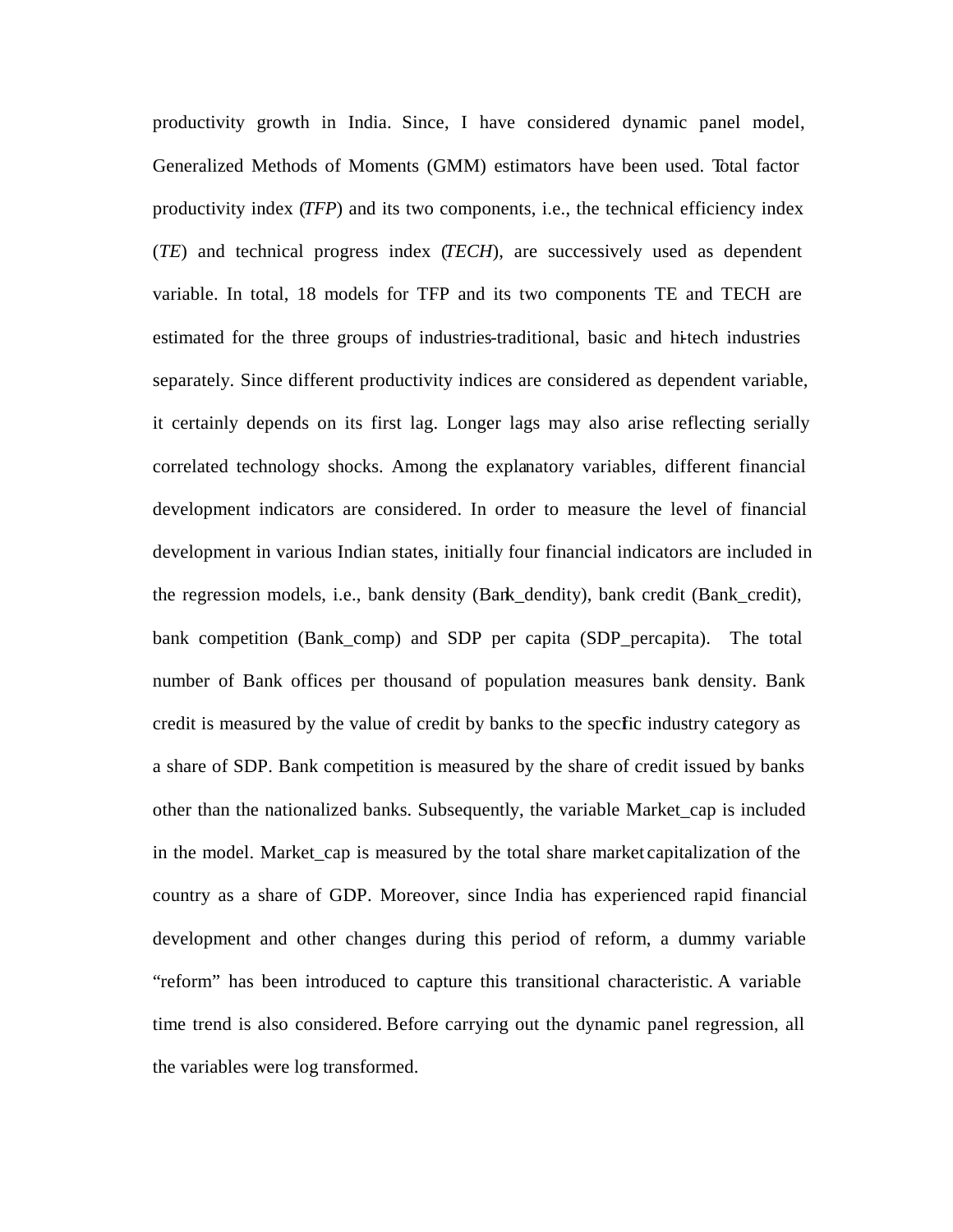The estimations for TFP enable us to assess the aggregate impacts of financial development on productivity; while the estimations for TE and that of TECH allow us to better identify the channels through which financial development contributes to India's productivity growth.

The regression models for econometric estimation is given below:

#### *Mode l-I*

$$
tfp_{i,s,t} = a + a\nBank_Density + a\nBank_Credit + a\nBank_Ccomp + a\nSDP_perr_Capita +\na\nTime + a\nReform + a\nAR(1) + ... + a\nAR(p) + \mu + e\n5\n1\n(6)
$$

#### $M$  $O$  $d$  $e$  $l$  $H$

 $\text{eff}_{i,st} = B_0 + B_1 \text{Bank\_Density}_{s,t} + B_2 \text{Bank\_credit}_{i,s,t} + B_3 \text{Bank\_Comp}_{s,t} + B_4 \text{SDP\_per\_capita}_{s,t} +$ 

$$
B_{5} \text{Time} + B_{6} \text{Reform} + B_{7} \text{AR}(1) + ... + B_{7+p-1} \text{AR}(p) + ?_{is} + e_{i,s,t}
$$
(7)

#### $M$  $O$  $d$  $e$  $l$  $H$  $H$

tech<sub>i,s,t</sub> = ? + ? Bank\_Density + ? Bank\_credit + ? Bank\_Comp + ? SDP\_per\_capita +  
\n
$$
?Time + ?6 Reform + ? AR(1) + ... + ?7+p-1 AR(p) + ? + ?\n(8)
$$
\n(8)

where subscript i, s and t stands for industry group, state and time respectively.

#### **Generalized Methods of Moments estimation**

The methodology of GMM for panel data analyses proposed by Arellano and Bond (1991) and then further developed by Blundell and Bond (1998) has been used in this study. The GMM estimator has been widely used in recent empirical works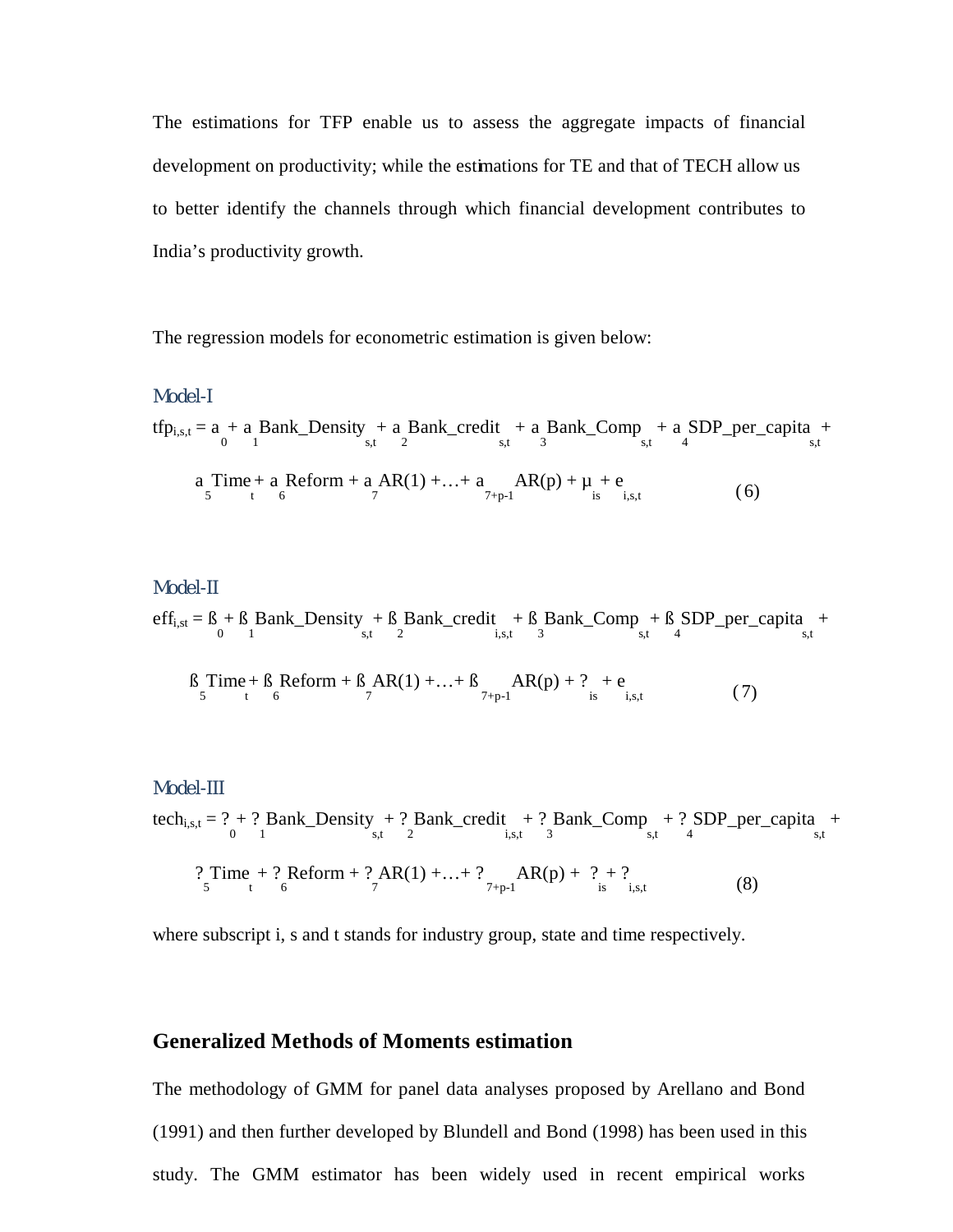especially, where endogeneity is present among a subset of the explanatory variables. Beck, Levine, and Loayza (2000) argued that the GMM panel estimator is good in exploiting the time-series variation in the data, accounting for unobserved individual specific effects, allowing for the inclusion of lagged dependent variables as repressors, and therefore providing better control for endogeneity of all the explanatory variables.

Arellano-Bond estimator for dynamic panel data model has been used in the study. Arellano-Bond estimator is described as follows:

Consider the following model

 $y_{it} = a_1 y_{it-1} + ... + a_p y_{it-p} + b_1 x_{it} + b_2 w_{it} + v_i + e_{it} \quad i = \{1,...,N\}; \quad t = \{1,...,T\},$  (9)

where  $x_{it}$  is a (1 x k<sub>1</sub>) vector of strictly exogenous covariates,  $w_{it}$  is a (1 x k<sub>2</sub>) vector of predetermined covariates and endogenous covariates (predetermined variables are assumed to be correlated with past errors, while endogenous ones are assumed to be correlated with past and present errors),  $v_i$  are the unobserved group-level effects that are independent and identically distributed (iid) over the groups and  $\epsilon_t$  are iid over the whole sample. It is also assumed that the  $v_i$  and the  $e_{it}$  are independent for each i over all t and there is no autocorrelation in the e*it.*

First differencing the equation (9) eliminates the unobservable group-specific effects vi and produces an equation that is estimable by instrumental variables and it can be rewritten as:

$$
y_{i,t} - y_{i,t-1} = a_1(y_{i,t-1} - y_{i,t-2}) + ... + a_p(y_{i,t-p} - y_{i,t-p-1}) + b_1(x_{i,t} - x_{i,t-1}) + b_2(w_{i,t} - w_{i,t-1})
$$
  
+ (e<sub>i,t</sub> - e<sub>i,t-1</sub>)  

$$
i = \{ 1,...,N \}; \quad t = \{ 1,...,T \}, (10)
$$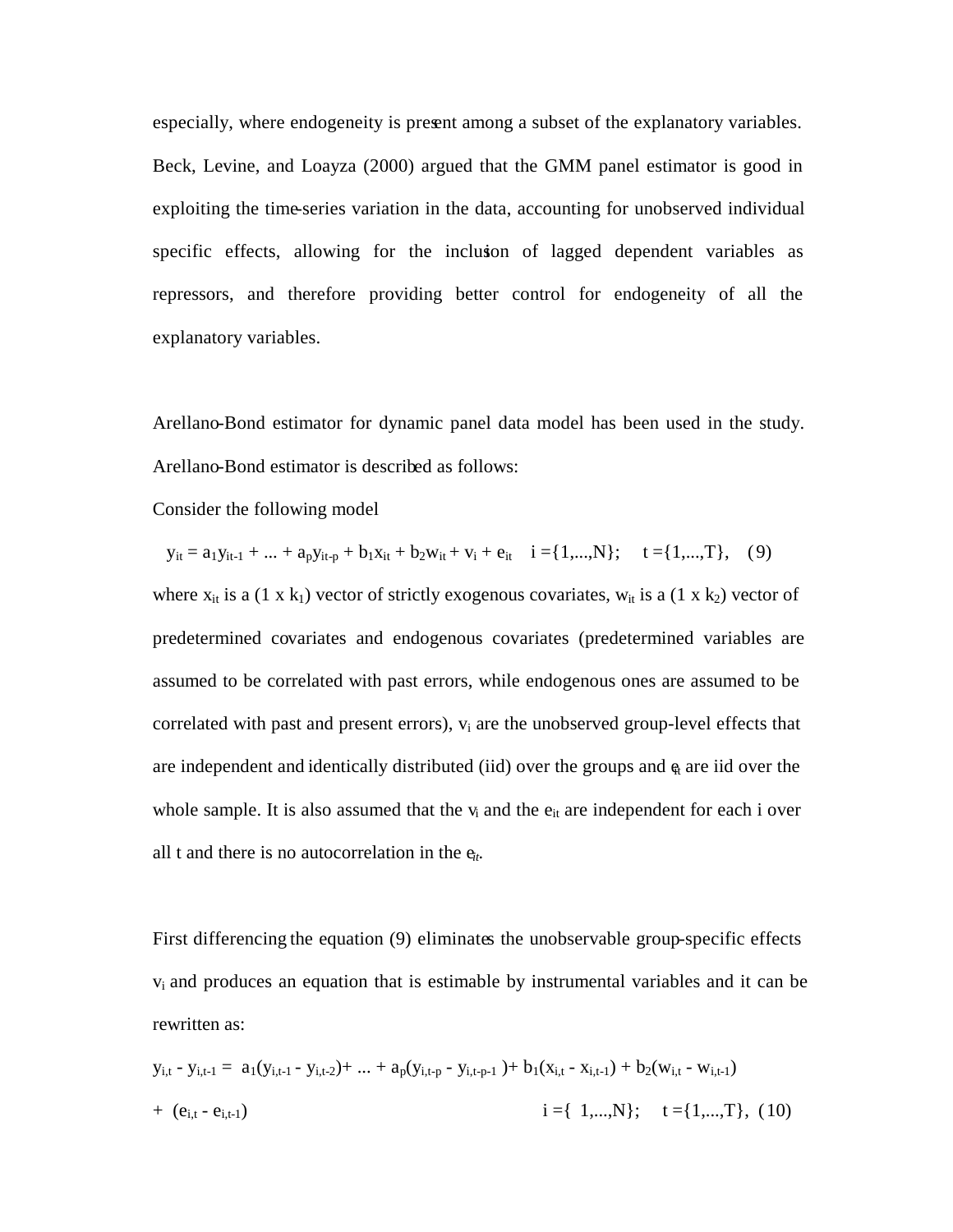Arellano and Bond (1991) derived a Generalized Method of Moments estimator for  $a_1,...,a_p$ ,  $b_1$ , and  $b_2$  using lagged levels of the dependent variable and the predetermined variables and differences of the strictly exogenous variables. Instrumental-variable approaches are applied to deal with the endogeneity of explanatory variables in equation (10), where the predetermined and endogenous variables in first differences are instrumented with appropriate lags of the specified variables in levels, while strictly exogenous regressors are first differenced for use as instruments.

### **6. Results**

The dynamic panel model is estimated using theArellano-Bond estimator. For each regression, we have tested our specification with the Sargan test for instrument validity, and with the serial correlation test for the higher order serial correlation not specified in the model. The results of the tests suggest that instruments are valid, and there exists no evidence of higher order serial correlation in our regressions.Empirical results of GMM estimation for the relationship between TFP and financial development are reported in Table 8. Estimation results show that there is a positive relationship between financial development and productivity growth of India's manufacturing. However, we find that the impact of financial sector development on productivity growth is quite varied across different industry groups. We observe that, the co-efficient of Bank\_density and Bank\_comp are positive for both traditional and basic industry but negative for hi-tech industry. In the case of traditional industry, both the co-efficients are significant at 1 percent level of significance. Hence we may conclude that increasing banking network as well as bank competition is associated with an increase in the productivity growth in traditional industry. However,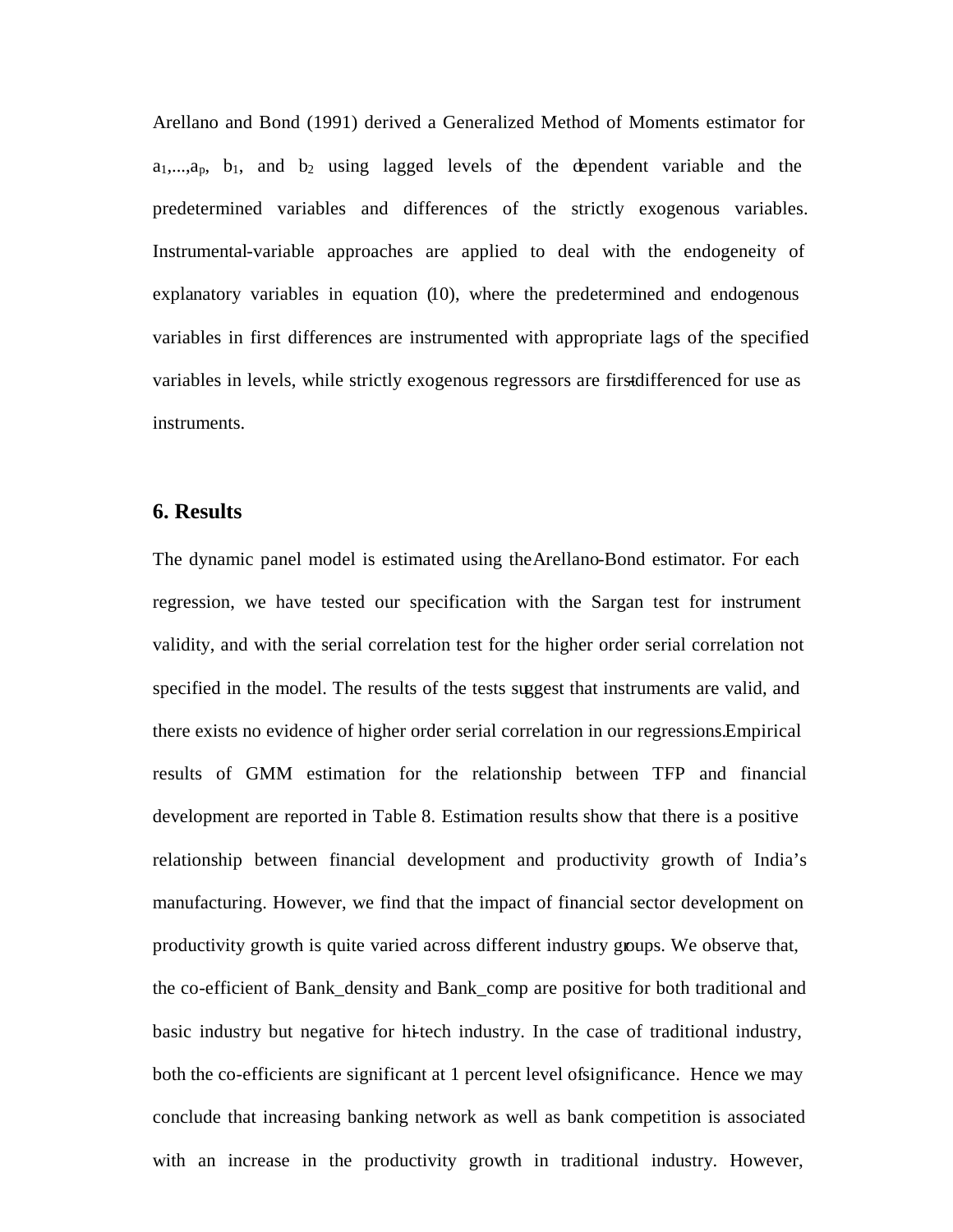increasing bank network is negatively associated with productivity growth in hi-tech industry, which can be observed by negative and significant coefficient of bank density for hi-tech industry. The co-efficient of SDP percapita is positive and significant for basic industry indicating that there is increase in productivity growth of basic industry with the increase in per capita income of a state. However, the coefficient of SDP\_percapita is negative (though insignificant) for traditional and hitech industry. Bank\_credit is not significant for any industry group, however, it is positive for basic industry. We have found negative impact of reform on productivity growth for all the three groups of industry. However, financial reforms are already captured in the explanatory variables and reform variable controls only for esidual of reforms. Hence we do not conclude much on it except that in 1990s TFP growth in Indian manufacturing has not improved. We observe positive co-efficient of time trend for traditional and basic industry and it is significant for basic industry.The indicator of bank's expansion Bank\_density is positive and significant (at 1 percent level of significance) for traditional industry and it is negative and significant (at 1 percent level of significance) for hitech industry. This indicates that bank expansion, which occurred especially in rural areas, has helped in improving the productivity of traditional industry group, however it has negative impact on the productivity of hitech industry group. Perhaps the relative importance of finance of hitech industry has changed from bank based to market based. We have tried to imperfectly control it by time variable. However, I have also tried an explicit variable to proxy development of stock market. After nationalization of Banks in 1969, the main target of the banks was to expand their network in rural areas. They played a positive role in increasing financial savings. But while performance was satisfactory in resource mobilization, it was very unsatisfactory as regards resource allocation. Thus banking system had built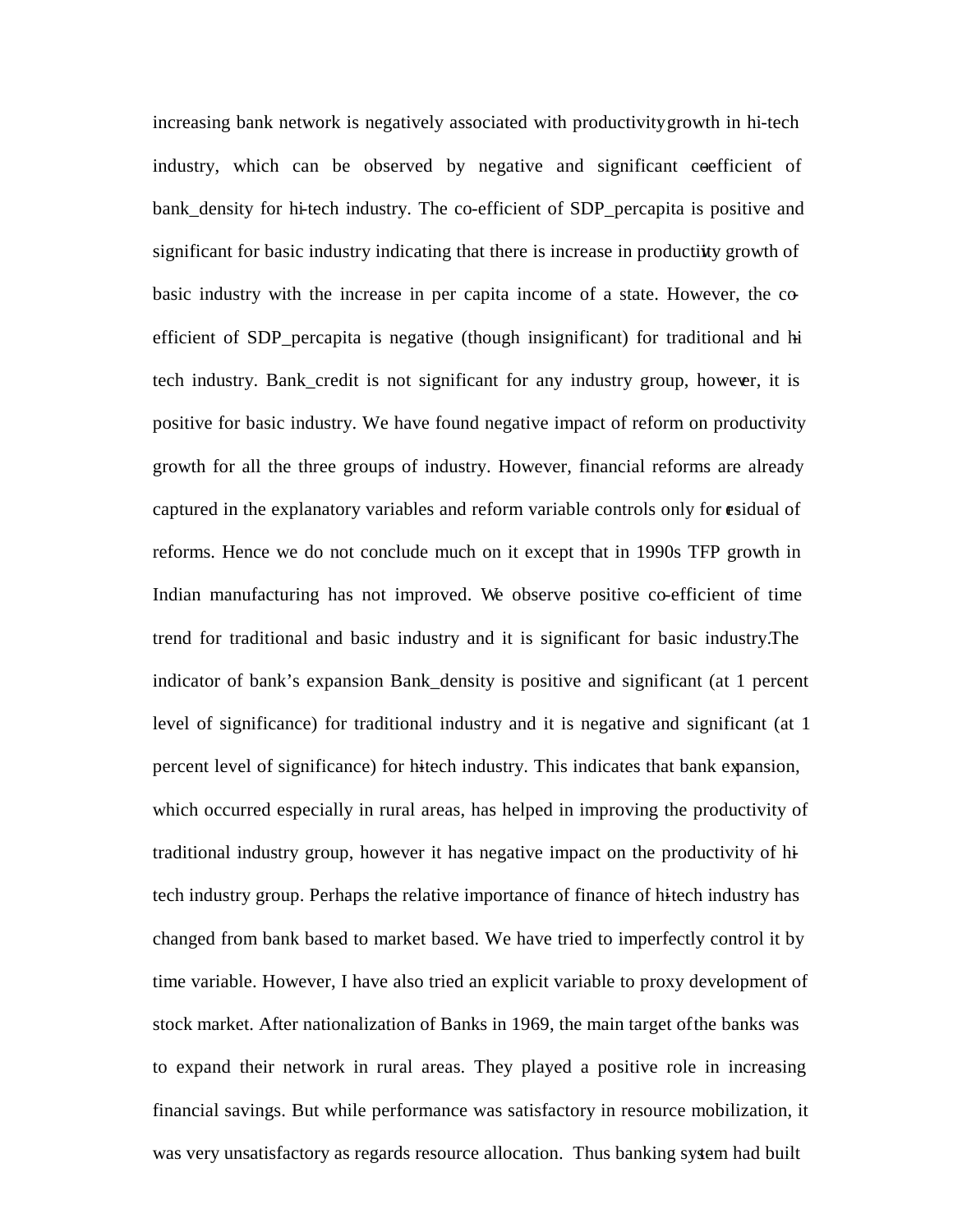a number of inefficient and unproductive banks by 1991. After reform in 1991, several supervisory measures were introduced to improve the health of the banks.

To better identify the channels through which financial development, contributes  $\phi$ India's productivity growth, I have estimated the models for technical efficiency index and for technical progress index, respectively.Results are reported in Table 9 and Table 10. We find a great difference between these two regressions. From the regression of technical efficiency (TE), it is observed that, the coefficients of Bank\_density are negative for both traditional and basic industry groups. In the Technical efficiency equation, the coefficient of Bank\_comp is positive and significant for traditional industry, indicating that bank competition has positive impact on technical efficiency in traditional industry. Competition in the banking sector can help to improve productivity in industry by lowering the cost of capital and improving marginal productivity of capital as well as by improving the allocative efficiency of capital. It is also observed that, the coefficient of Bank credit is positive and significant for traditional industry, indicating positive association between bank credit and productivity growth in traditional industry through improvement in technical efficiency. It is observed negative ceefficient of Bank\_credit in hi-tech industry. However, the co-efficient is not statistically significant. We have observed in technical efficiency (TE) regression that, co-efficient of SDP\_percapita is negative and significant for traditional and hi-tech industry and positive and significant for basic industry, suggesting association of higher efficiency in basic industry and lower efficiency in traditional and hi-tech industry with the richer states. In the TE regression, time trend is negative and significant for basic industry and positive and significant in hitech industry, which suggests that over the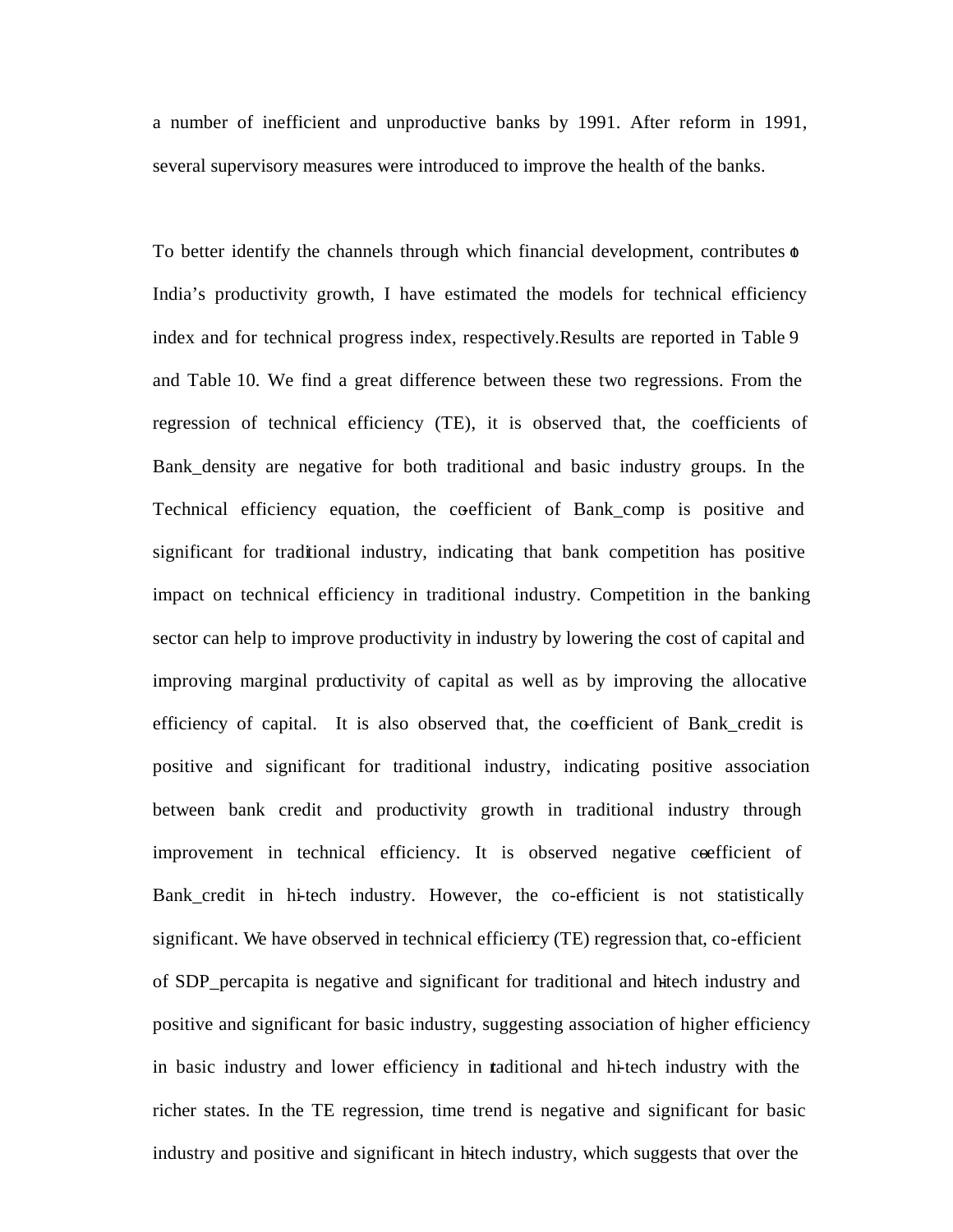time there is positive growth in technical efficiency in hitech industry and negative growth in basic industry. The co-efficient of reform in Technical efficiency (TE) equation is negative except for traditional industry and negative and significant for hitech industry. Since financial reforms are already captured in the explanatory variables, we do not conclude much on it except that in 1990s growth in efficiency has not improved much specially in the basic and hitech industry.

From the results of the TFP equation, we have observed that the co-efficient of Bank\_density and Bank\_comp were positive for traditional and basic industry. It is also observed from the equation of technical progress (TECH) that the co-efficient of Bank\_density is positive for both the industry groups in the equation of technical progress (TECH), indicating that Bank\_density contributes to productivity growth in traditional and basic industry through improving technical progress rather than through improving technical efficiency since, we have found negative coefficients of Bank\_density for both traditional and basic industry groups in technical efficiency (TE) equation. In the Technical progress equation, the co-efficient of Bank\_comp is positive for all the industry groups and significant for traditional industry, indicating that bank competition has positive impact on technical progress in traditional industry. It is observed that, the co-efficient of Bank credit is negative and significant for hitech industry. It is also observed that co-efficient of Bank\_credit in hi-tech industry is negative in the technical efficiency (TE) equation, which could be due to omission of some variables. We have observed in technical progress (TECH) regression that, coefficient of SDP\_percapita is positive and significant for all thethree industries, suggesting association of higher technical progress with the richer states. In this regression, time trend is positive and significant for traditional and basic industry,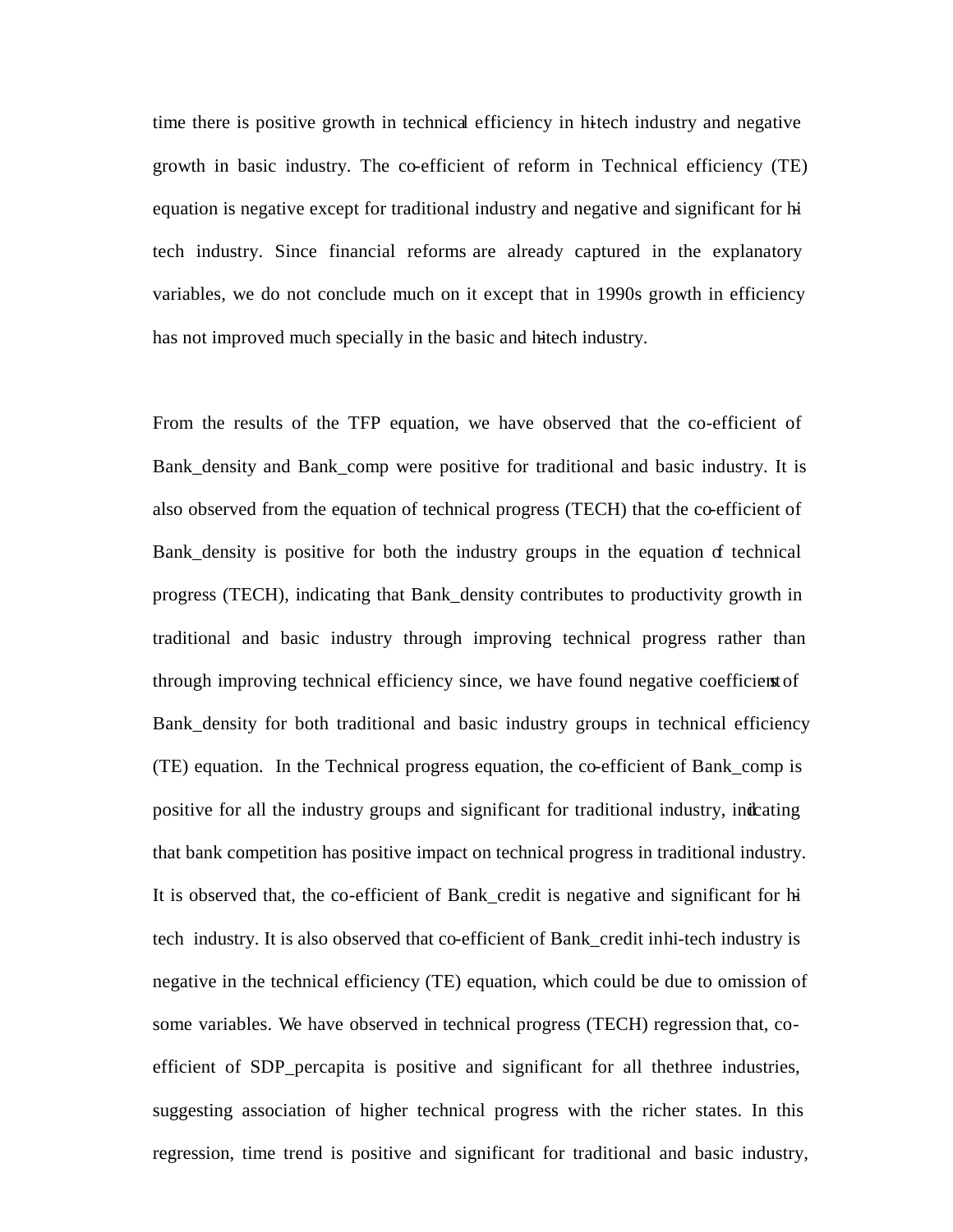which suggests that over the time there is growth in technical progress. We have found negative and significant coefficient of time trend for hitech industry. However, the co-efficient of time trend for hi-tech industry is very small. The coefficient of reform in is negative and significant for traditional industry and positive and significant for hi-tech industry which suggests that reform has helped in technical progress in hi-tech industry and not in traditional industry.

Since, we have observed negative co-efficient of bank credit for high-tech industry for all the three equations-viz. TFP, TE and TECH, we have included Market\_cap in the model to see whether development of stock market captured by stock market capitalization has any affect on productivity of industrial sector especially, hitech industry. However, Market\_cap indicating share market capitalization as percentage of GDP remains the same for all the states. Also, because of non-availability of data for the whole sample, Market cap is considered only for the reform period or in other words, interaction between Market\_cap and reform is considered.

There are not many changes in the results of traditional or basic industry in TFP regression after inclusion of Market\_cap, but in the hitech industry, we find that the co-efficient of Bank\_comp and Bank\_credit have become positive which were negative without Market\_cap variable.

In the technical efficiency (TE) regression too there is not much changes in the result of all three industry groups, after inclusion of the variable Market\_cap. However, the co-efficient of Market\_cap is negative and significant for basic industry but positive and significant for hitech industry, which indicates that there is positive association between stock market development and technical efficiency in hitech industry.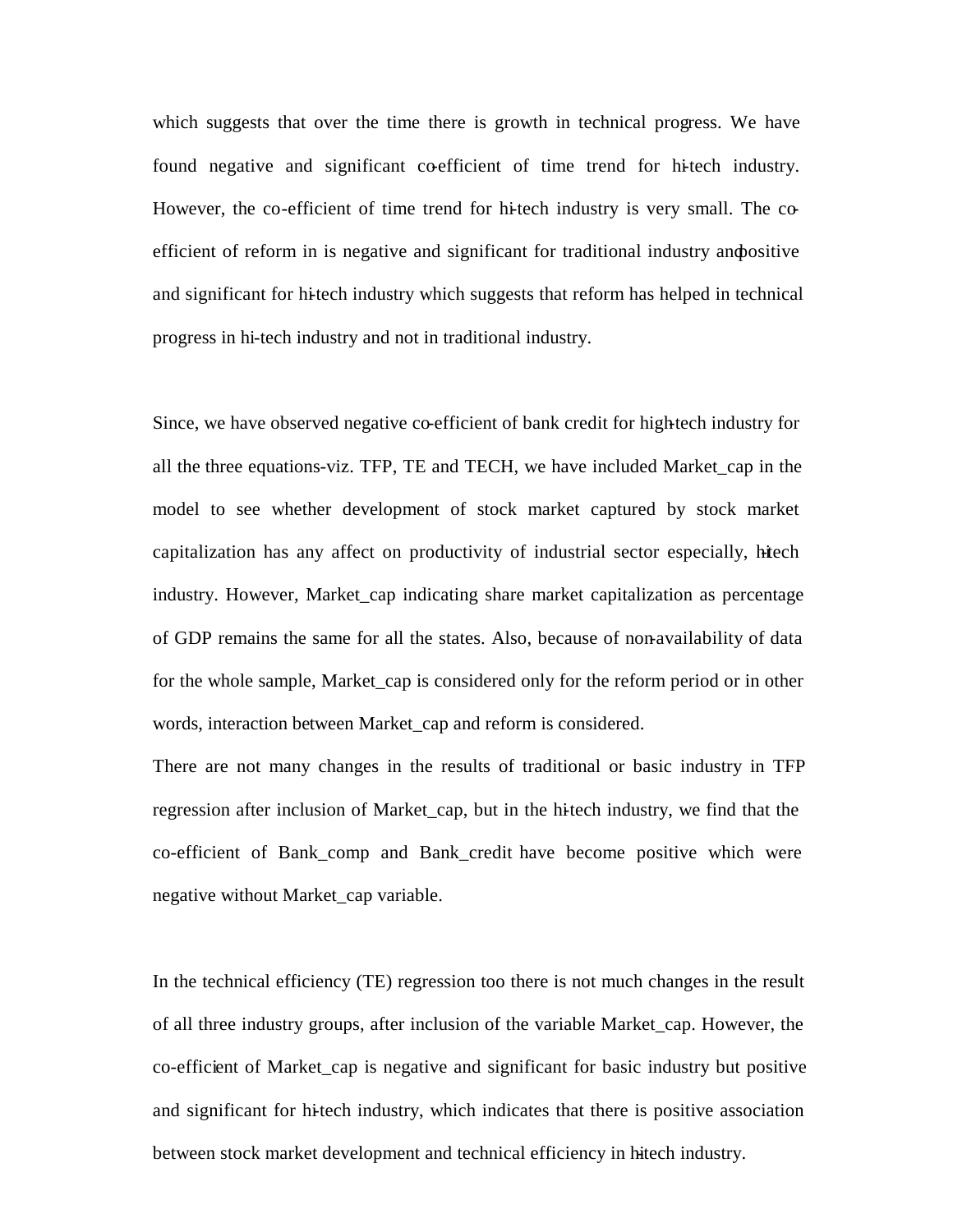In the technical progress equation (TECH) also the results are consistent with the results when Market cap was not included in the model. However, we find that, Market cap is positive and significant for basic industry, which suggests that development of share market improves productivity of basic industry through stimulating technological progress i.e. through providing financial support to R&D and innovation and not through improving efficiency. However, it is negative and significant for traditional industry showing negative association between share market development and technological progress in traditional industry.

## **7. Conclusion**

Theoretical literature on finance, productivity, and growth suggests that financial development can enhance productivity growth in many ways, by raising capital allocation efficiency, and stimulating technological progress through providing financial support to R&D and innovation.

In the present study, I have investigated whether different development level of local financial intermediaries in different Indian states has been an important factor in determining its productivity growth in manufacturing industry. Further I have explored the channel through which financial sector development has promoted TFP growth. Also I have examined, whether financial development contributes to productivity growth through boosting technical progress or through mitigating the inefficiency.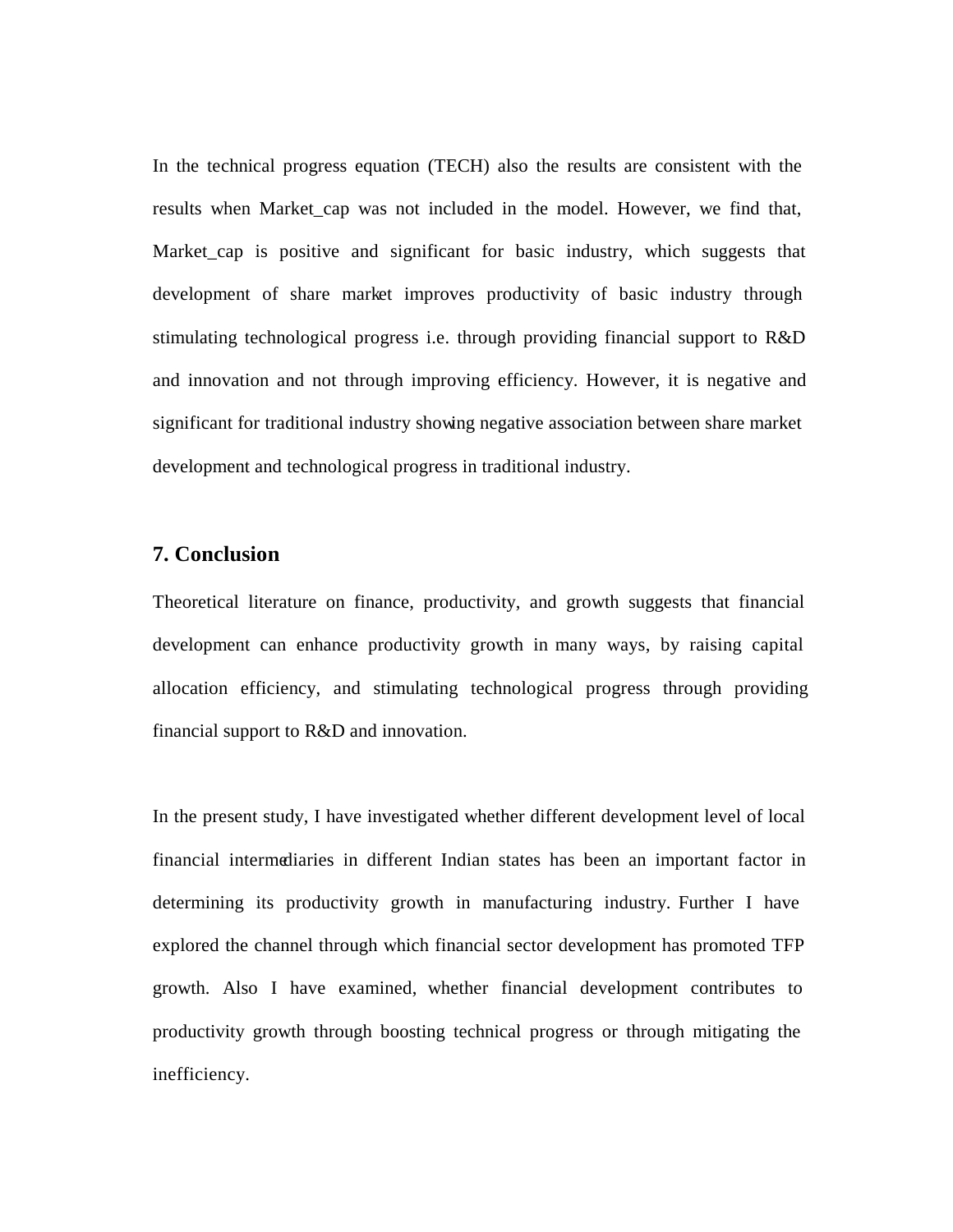To examine the relationship between finance and productivity, I have used a panel data covering 15 major states from the period of 1979-80 to 2003-04 to investigate the impact of financial development on productivity growth of Indian Manufacturing industry. We find that financial development significantly contributes to India's productivity growth. However, empirical evidence suggests that the impact of financial sector development on productivity growth is quite varied across different industry groups. Also the channel through which financial development enhances India's productivity growth depends on industry group.

We have found positive association between banking sector development and productivity growth in traditional industry. However, we have not found strong evidences of this association in basic and hitech industry. In traditional industry, banking development exerts a positive and significant impact on productivity both through credit expansion to this industry and through competition enhancement in the banking sector, which in turn promotes productivity growth.

In case of basic and hi-tech industry, development of stock market has positive and significant impact on productivity. While development of stock market improves productivity of basic industry through stimulating technological progress i.e. through providing financial support to R&D and innovation and not through improving efficiency, it improves productivity in hitech industry through mitigating inefficiency.

We have observed positive and significant coefficient of SDP\_per\_capita in technical progress (TECH) regression for all the three industries, suggesting association of higher technical progress with the richer states. In technical progress regression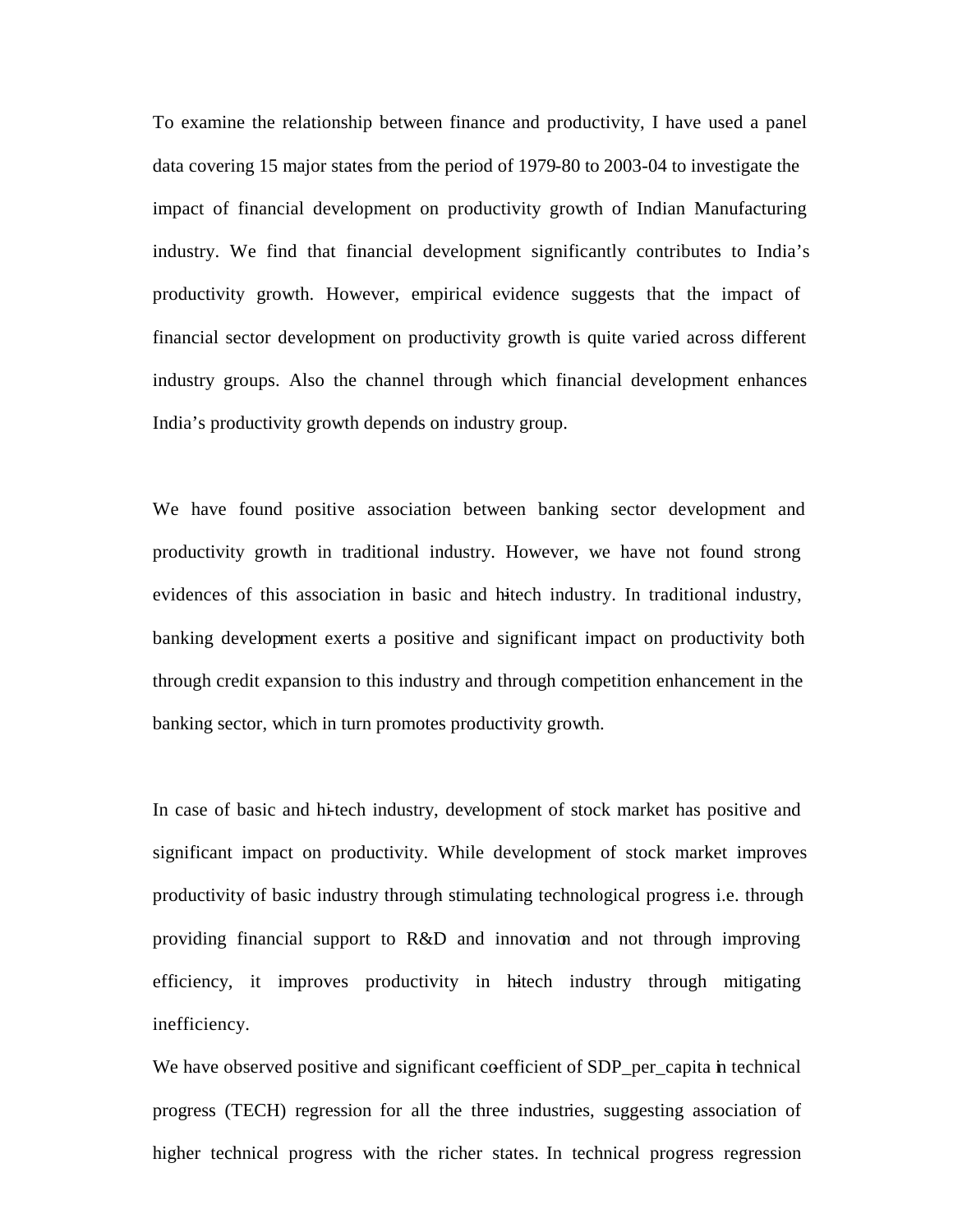(TECH), time trend is positive for traditional and basic industry, which suggests that many other explanatory variables (time trend) tend to affect productivity in traditional and basic industry mainly through influencing technical progress.

These findings have important policy implications to India's future development, given the striking facts that the efficiency in India has not improved much after reform, and the TFP improvement in basic and hitech industry is due to technical progress only. As shown in the present study, financial sector can also play an important role in raising productivity. After a decade of market-oriented transition, the increase in productivity might require a fundamental reorientation of economic development strategy, and the introduction of new mechanism, institutions, and policy.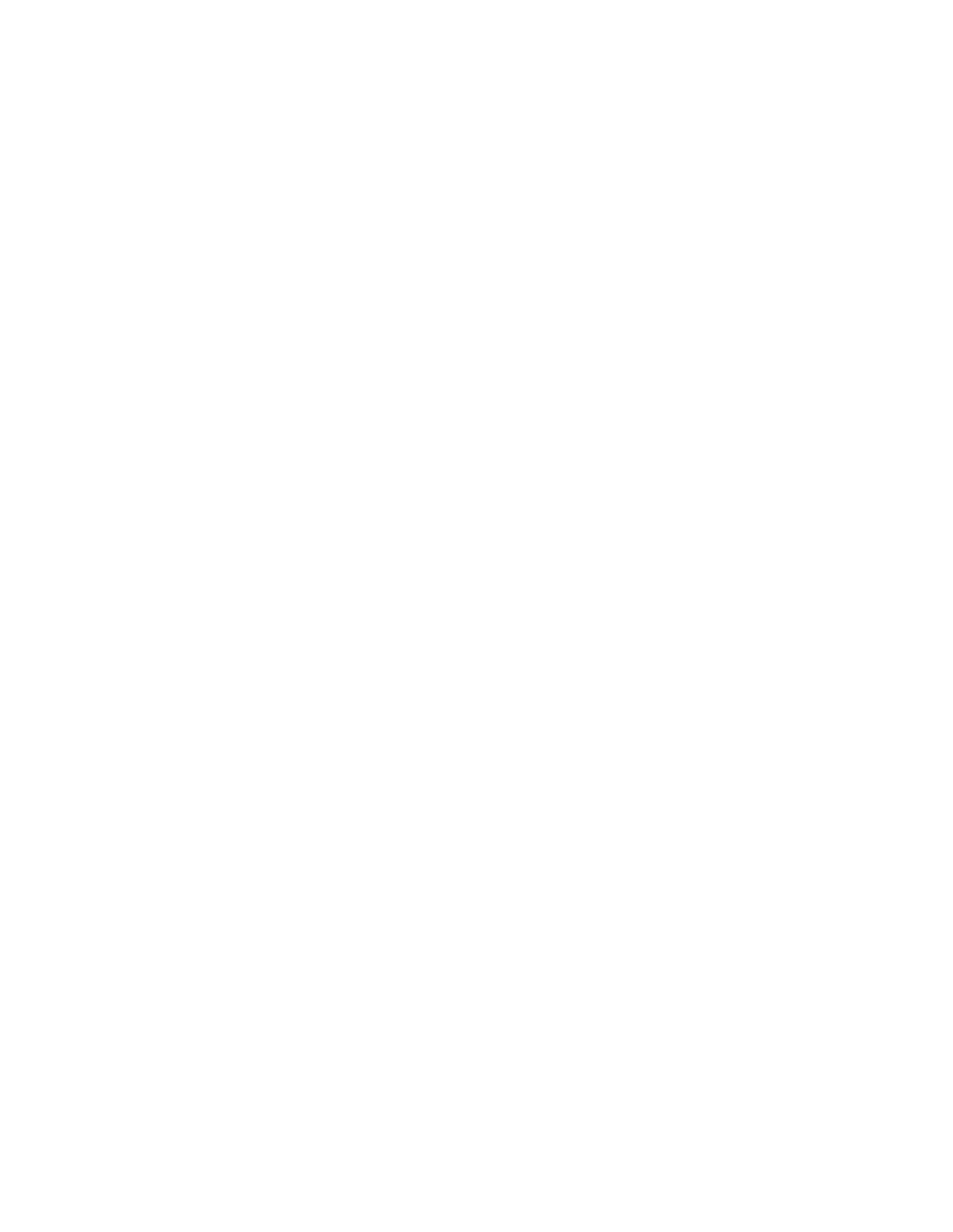Table 7. Average Annual Changes of Total Factor Productivity (TFP) and its Components -Geometric Means (Year-wise)

|             |          |        | I radi- |       |       |          |       |       |       |       |         |        |         |       |            |
|-------------|----------|--------|---------|-------|-------|----------|-------|-------|-------|-------|---------|--------|---------|-------|------------|
|             |          |        | tional  |       |       |          |       | Basic |       |       |         |        | Hi-tech |       |            |
| Year        | $0$ T EC | $P$ EC | SEC     | T ECH | MPI   | $0$ T EC | P EC  | SEC   | T ECH | MPI   | $0$ TEC | $P$ EC | SEC     | T ECH | <b>MPI</b> |
| 1980-81     | 0.999    | 0.976  | 1.024   | 0.811 | 0.809 | 1.003    | 1.118 | 0.897 | 0.913 | 0.916 | 0.919   | 0.955  | 0.963   | 1.054 | 0.969      |
| 1981-82     | 0.957    | 0.964  | 0.993   | 1.051 | 1.006 | 1.027    | 0.971 | 1.058 | 0.982 | 1.009 | 1.002   | 0.988  | 1.014   | 0.99  | 0.992      |
| 1982-83     | 1.035    | 1.038  | 0.997   | 0.92  | 0.952 | 1.056    | 1.06  | 0.996 | 0.983 | 1.038 | 1.009   | 1.002  | 1.007   | 1.048 | 1.057      |
| 1983-84     | 0.898    | 1.019  | 0.881   | 1.414 | 1.269 | 0.866    | 0.888 | 0.976 | 1.123 | 0.973 | 0.938   | 0.938  | 0.999   | 1.046 | 0.981      |
| 1984-85     | 0.87     | 0.932  | 0.934   | 1.029 | 0.895 | 1.093    | 1.009 | 1.083 | 0.936 | 1.023 | 0.899   | 0.933  | 0.964   | 1.195 | 1.074      |
| 1985-86     | 0.991    | 0.979  | 1.012   | 0.985 | 0.976 | 0.833    | 0.845 | 0.986 | 1.311 | 1.091 | 1.179   | 1.134  | 1.039   | 0.82  | 0.966      |
| 1986-87     | 1.257    | 1.092  | 1.151   | 0.841 | 1.058 | 0.812    | 1.029 | 0.79  | 1.186 | 0.963 | 0.935   | 1.006  | 0.93    | 1.029 | 0.963      |
| 1987-88     | 1.068    | 1.066  | 1.002   | 0.919 | 0.982 | 1.474    | 1.269 | 1.162 | 0.741 | 1.091 | 1.025   | 0.97   | 1.057   | 1.018 | 1.044      |
| 1988-89     | 0.803    | 0.883  | 0.909   | 1.373 | 1.102 | 0.979    | 0.918 | 1.066 | 1.04  | 1.018 | 0.818   | 0.93   | 0.879   | 1.219 | 0.997      |
| 1989-90     | 1.201    | 1.117  | 1.075   | 0.929 | 1.116 | 0.901    | 0.887 | 1.016 | 1.187 | 1.069 | 1.224   | 1.137  | 1.076   | 0.917 | 1.122      |
| 1990-91     | 0.77     | 0.946  | 0.815   | 1.335 | 1.029 | 1.058    | 1.049 | 1.009 | 1.029 | 1.088 | 1.034   | 0.991  | 1.044   | 0.976 | 1.01       |
| 1991-92     | 1.201    | 1.036  | 1.159   | 0.793 | 0.953 | 1.151    | 1.21  | 0.951 | 0.854 | 0.983 | 0.925   | 0.952  | 0.972   | 1.028 | 0.951      |
| 1992-93     | 0.906    | 0.948  | 0.956   | 0.99  | 0.897 | 0.818    | 0.772 | 1.059 | 1.199 | 0.98  | 1.061   | 1.015  | 1.045   | 0.955 | 1.013      |
| 1993-94     | 1.114    | 1.013  | 1.099   | 1.039 | 1.157 | 0.903    | 0.929 | 0.971 | 1.118 | 1.009 | 0.855   | 0.896  | 0.954   | 1.198 | 1.025      |
| 1994-95     | 0.936    | 0.98   | 0.954   | 0.962 | 0.9   | 1.14     | 1.137 | 1.003 | 0.939 | 1.07  | 1.073   | 1.038  | 1.034   | 1.058 | 1.134      |
| 1995-96     | 1.033    | 0.984  | 1.049   | 0.903 | 0.933 | 1.047    | 1.024 | 1.022 | 1.027 | 1.075 | 1.055   | 1.082  | 0.975   | 1.077 | 1.137      |
| 1996-97     | 1.062    | 1.003  | 1.059   | 0.976 | 1.036 | 0.96     | 1.004 | 0.956 | 0.976 | 0.937 | 0.96    | 0.975  | 0.984   | 0.98  | 0.94       |
| 1997-98     | 0.959    | 1.021  | 0.939   | 1.057 | 1.014 | 1.06     | 1.036 | 1.023 | 0.945 | 1.001 | 0.889   | 0.967  | 0.92    | 1.242 | 1.104      |
| 1998-99     | 0.923    | 0.945  | 0.977   | 1.09  | 1.006 | 1.013    | 1.001 | 1.012 | 1.103 | 1.117 | 1.012   | 0.98   | 1.033   | 0.889 | 0.899      |
| 1999-00     | 1.02     | 0.987  | 1.034   | 1.089 | 1.111 | 1.084    | 1.102 | 0.983 | 1.078 | 1.168 | 0.947   | 0.911  | 1.04    | 1.052 | 0.996      |
| 2000-01     | 1.138    | 1.079  | 1.054   | 0.867 | 0.986 | 0.987    | 0.994 | 0.993 | 0.867 | 0.855 | 1.084   | 1.023  | 1.061   | 0.924 | 1.002      |
| 2001-02     | 0.926    | 1.047  | 0.885   | 1.059 | 0.981 | 0.995    | 1.068 | 0.931 | 0.971 | 0.967 | 1.141   | 1.153  | 0.99    | 0.975 | 1.113      |
| 2002-03     | 1.048    | 0.978  | 1.072   | 0.981 | 1.028 | 0.718    | 0.791 | 0.907 | 1.827 | 1.311 | 0.989   | 0.988  | 1.001   | 1.081 | 1.069      |
| 2003-04     | 1.03     | 1.002  | 1.028   | 0.9   | 0.927 | 0.882    | 0.956 | 0.923 | 1.203 | 1.062 | 0.998   | 0.99   | 1.008   | 1.153 | 1.15       |
| P re-reform | 0.976    | 0.999  | 0.977   | 1.036 | 1.011 | 0.996    | 0.997 | 0.999 | 1.028 | 1.024 | 0.992   | 0.996  | 0.996   | 1.023 | 1.015      |
| Post-reform | 1.019    | 1.001  | 1.018   | 0.973 | 0.992 | 0.973    | 0.994 | 0.979 | 1.064 | 1.036 | 0.996   | 0.996  | 1.001   | 1.042 | 1.038      |
| l verall    | 0.999    | 1.000  | 0.999   | 1.002 | 1.001 | 0.984    | 0.996 | 0.988 | 1.047 | 1.030 | 0.994   | 0.996  | 0.998   | 1.033 | 1.027      |

Note: OTEC= Overall Technical Efficiency Change, PEC = Pure Efficiency Change, SEC= Scale Efficiency Change, TECH= Technical Change, MPI= Malmquist Productivity Index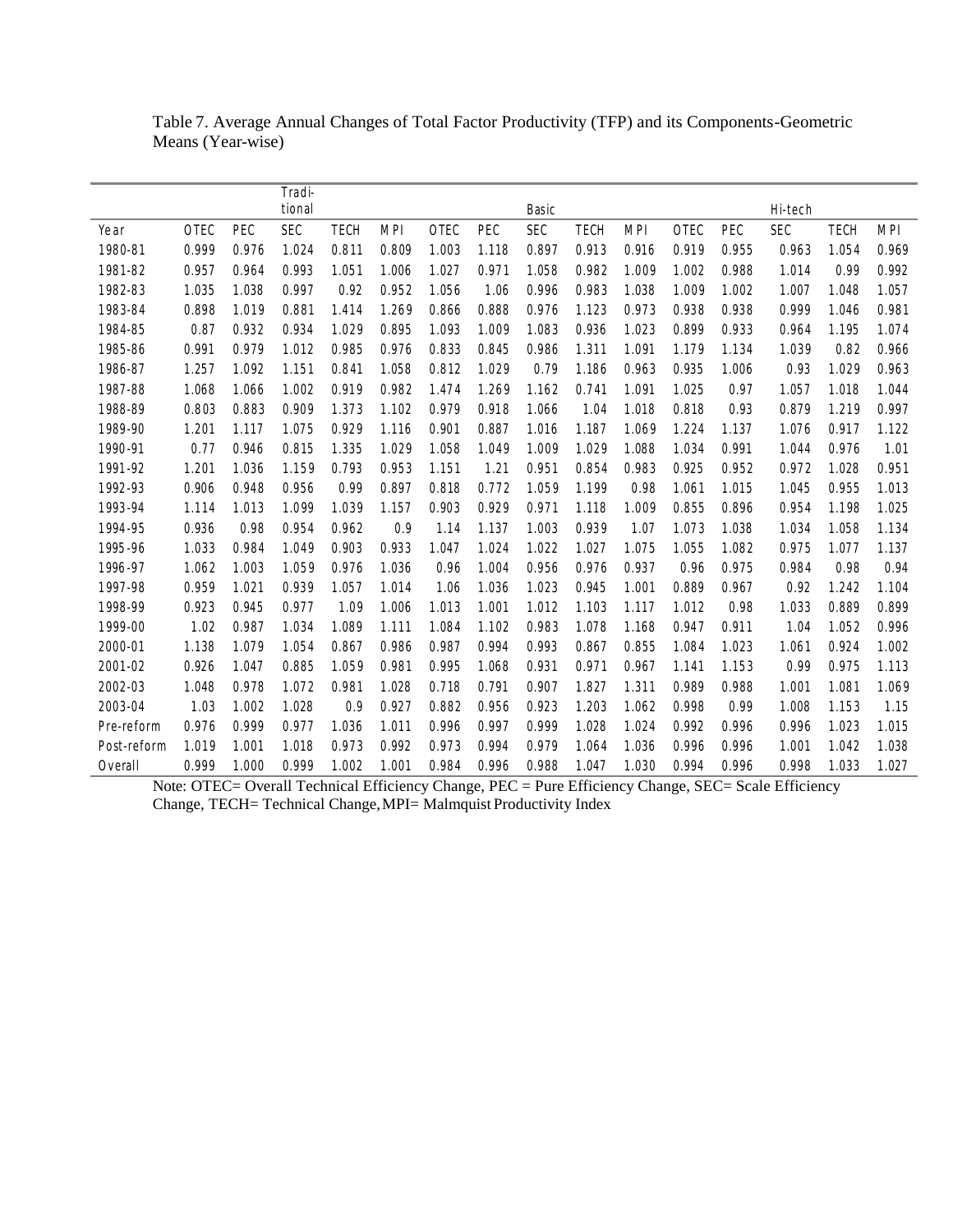| Variable          | Traditional | <b>Basic</b> | Hi-tech     | Traditional | Basic                        | Hi-Tech      |
|-------------------|-------------|--------------|-------------|-------------|------------------------------|--------------|
| ? log(tfp index)  |             |              |             |             | Variable Market_Cap included |              |
|                   | Model 1     | Model 2      | Model 3     | Model 4     | Model 5                      | Model 6      |
| Bank_density      | $0.779***$  | 4.948        | $-9.756***$ | $-4.045***$ | 3.265                        | $-17.860***$ |
|                   | (2.65)      | (5.13)       | (5.89)      | (4.69)      | (5.96)                       | (8.67)       |
| Bank_comp         | $0.032***$  | 0.012        | $-0.005$    | $0.026***$  | 0.023                        | 0.001        |
|                   | (0.01)      | (0.01)       | (0.01)      | (0.01)      | (0.03)                       | (0.01)       |
| Bank_credit       | $-0.024$    | 0.116        | $-0.027$    | $-0.052$    | 0.096                        | 0.691        |
|                   | (0.10)      | (0.10)       | (0.38)      | (0.10)      | (0.10)                       | (0.77)       |
| Market_Cap        |             |              |             | $-0.052$    | 0.048                        | $-0.067$     |
|                   |             |              |             | (0.06)      | (0.09)                       | (0.09)       |
| SDP_percapita     | $-0.447$    | $1.277***$   | $-0.658$    | $-0.237$    | $-0.277***$                  | $-0.926$     |
|                   | (0.86)      | (0.41)       | (0.50)      | (1.17)      | (1.30)                       | (0.62)       |
| Time              | 0.004       | $0.023***$   | $-0.024$    | $-0.010$    | $0.013***$                   | $-0.032$     |
|                   | (0.01)      | (0.01)       | (0.02)      | (0.01)      | (0.02)                       | (0.02)       |
| Reform            | $-0.071***$ | $-0.030**$   | $-0.187*$   | $-0.133***$ | $-0.009**$                   | $-0.307**$   |
|                   | (0.06)      | (0.08)       | (0.09)      | (0.07)      | (0.12)                       | (0.17)       |
| Const             | $0.036**$   | $-0.478**$   | 0.635       | $0.290**$   | $-0.166**$                   | 0.791        |
|                   | (0.22)      | (0.35)       | (0.37)      | (0.34)      | (0.39)                       | (0.46)       |
| AR(1)             | $-0.100***$ | 0.459        | $-0.214***$ | $0.159***$  | 0.348                        | $0.010***$   |
|                   | (0.19)      | (0.25)       | (0.36)      | (0.34)      | (0.28)                       | (0.23)       |
| AR(2)             |             |              |             |             |                              | 0.209        |
|                   |             |              |             |             |                              | (0.34)       |
| Wald test         | 57.61       | 177.97       | 96.84       | 256.32      | 55.06                        | 147.99       |
| Sargan test       | 7.26        | 3.91         | 6.51        | 7.59        | 7.6                          | 5.37         |
|                   | (1.0)       | (1.0)        | (1.0)       | (1.0)       | (1.0)                        | (1.0)        |
| Auto-correlation2 | $-0.56$     | 0.47         | 0.24        | 0.27        | 0.2                          | 0.13         |
|                   | (0.58)      | (0.64)       | (0.81)      | (0.79)      | (0.84)                       | (0.90)       |
| Number of Obs     | 330         | 330          | 330         | 330         | 330                          | 315          |
| Number of Groups  | 15          | 15           | 15          | 15          | 15                           | 15           |

Table 8. *Relationship Between Financial Development and Productivity in India over the Period of 1980-81–2003-04*: Results of GMM Estimation-Dependent Variable= ?log(tfp\_index)

Notes: \*\*\*, \*\* and \* indicate statistical significance at the 1 percent, 5 percent and 10 percent level,

respectively. For all regressions, the t-statistics values are presented in the parenthesis.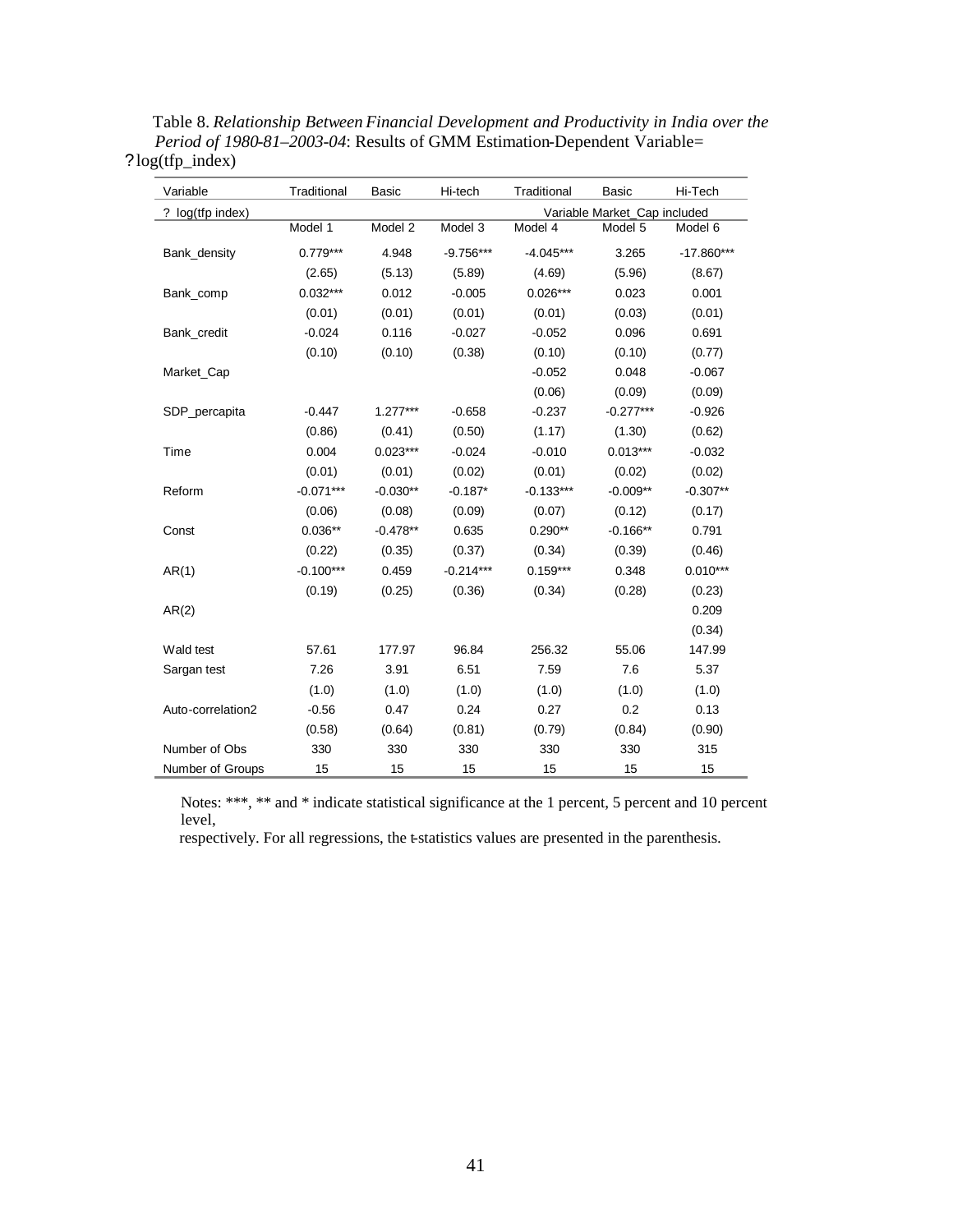| Dependent Variable | Traditional | Basic       | Hi-Tech     | Traditional | Basic                        | Hi-Tech     |
|--------------------|-------------|-------------|-------------|-------------|------------------------------|-------------|
| ? log(eff index)   |             |             |             |             | Variable Market_Cap included |             |
|                    | Model 7     | Model 8     | Model 9     | Model 10    | Model 11                     | Model 12    |
| Bank_density       | $-0.731$    | $-3.378***$ | 1.735       | $-0.085$    | $-3.672***$                  | 1.346       |
|                    | (0.97)      | (1.83)      | (0.87)      | (0.71)      | (1.78)                       | (1.28)      |
| Bank_comp          | $0.036***$  | $-0.027$    | $-0.003$    | $0.042***$  | $-0.029$                     | $-0.006$    |
|                    | (0.01)      | (0.01)      | (0.00)      | (0.01)      | (0.01)                       | (0.00)      |
| Bank_credit        | $0.106**$   | 0.089       | $-0.053$    | $0.100*$    | 0.039                        | $-0.041$    |
|                    | (0.04)      | (0.06)      | (0.05)      | (0.05)      | (0.05)                       | (0.05)      |
| Market_Cap         |             |             |             | $-0.105$    | $-0.172***$                  | $0.123*$    |
|                    |             |             |             | (0.05)      | (0.07)                       | (0.04)      |
| SDP_percapita      | $-0.329**$  | $0.442***$  | $-0.067*$   | $-0.286**$  | $0.392***$                   | $-0.029$    |
|                    | (0.14)      | (0.25)      | (0.14)      | (0.16)      | (0.22)                       | (0.15)      |
| Time               | $-0.002$    | $-0.013**$  | $0.010***$  | $-0.001$    | $-0.013**$                   | $0.008***$  |
|                    | (0.00)      | (0.01)      | (0.00)      | (0.00)      | (0.01)                       | (0.00)      |
| Reform             | 0.005       | $-0.022$    | $-0.044***$ | 0.019       | $-0.045$                     | $-0.036***$ |
|                    | (0.03)      | (0.04)      | (0.02)      | (0.02)      | (0.04)                       | (0.02)      |
| Const              | 0.055       | 0.152       | $-0.115$    | 0.018       | 0.177                        | $-0.092$    |
|                    | (0.06)      | (0.14)      | (0.06)      | (0.06)      | (0.13)                       | (0.09)      |
| AR(1)              | $-0.091$    | $0.259***$  | 0.223       | $-0.036$    | $0.227***$                   | 0.223       |
|                    | (0.07)      | (0.09)      | (0.07)      | (0.08)      | (0.07)                       | (0.08)      |
| Wald test          | 296.87      | 167.97      | 85.57       | 95.3        | 160.52                       | 52.25       |
| Sargan test        | 12.78       | 9.61        | 7.74        | 13.14       | 8.78                         | 8.03        |
|                    | (0.92)      | (0.98)      | (1.00)      | (0.90)      | (0.99)                       | (1.00)      |
| Auto-correlation2  | $-0.16$     | 0.37        | 0.33        | $-0.23$     | 0.43                         | 0.39        |
|                    | (0.87)      | (0.70)      | (0.74)      | (0.82)      | (0.66)                       | (0.70)      |
| Number of obs      | 330         | 330         | 330         | 330         | 330                          | 330         |
| Groups             | 15          | 15          | 15          | 15          | 15                           | 15          |

 Table 9. *Relationship Between Financial Development and Productivity in India over the Period of 1980-81–2003-04*: Results of GMM Estimation-Dependent Variable=?log(eff\_index)

Notes: \*\*\*, \*\* and \* indicate statistical significance at the 1 percent, 5 percent and 10 percent level, respectively. For all regressions, the t-statistics values are presented in the parenthesis.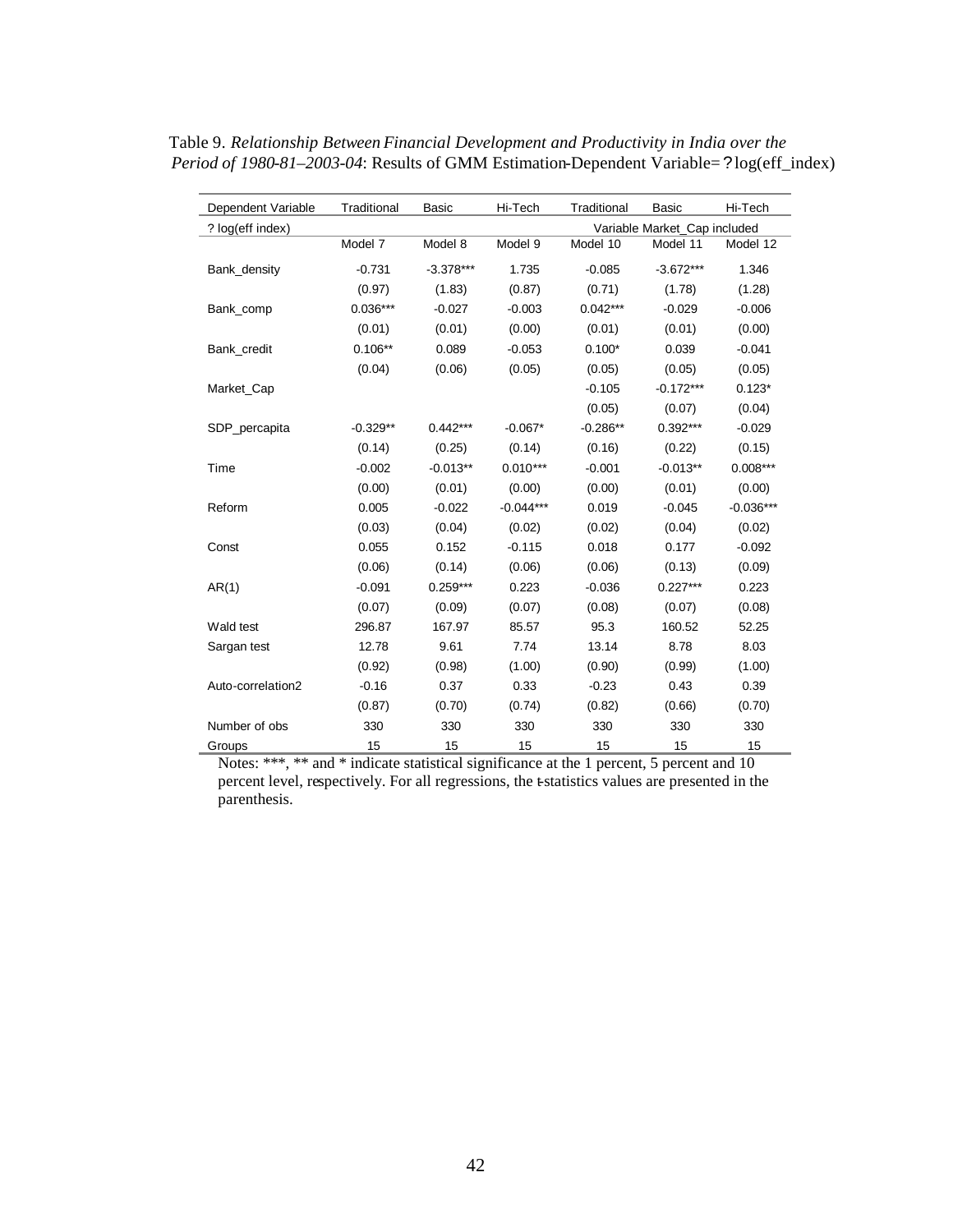| Variable                  | Traditional | Basic       | Hi-Tech     | Traditional | Basic                        | Hi-Tech     |
|---------------------------|-------------|-------------|-------------|-------------|------------------------------|-------------|
| ? log(tech index)         |             |             |             |             | Variable Market_Cap included |             |
|                           | Model 13    | Model 14    | Model 15    | Model 16    | Model 17                     | Model 18    |
| Bank_density              | 0.518       | 3.787***    | $-0.292***$ | $-0.038$    | 9.827***                     | $-0.161***$ |
|                           | (0.66)      | (4.62)      | (0.62)      | (0.56)      | (5.74)                       | (0.72)      |
| Bank_comp                 | $0.020**$   | 0.005       | 0.010       | $0.013**$   | $-0.018$                     | 0.008       |
|                           | (0.01)      | (0.02)      | (0.01)      | (0.01)      | (0.05)                       | (0.01)      |
| Bank_credit               | $-0.123$    | 0.008       | $-0.037*$   | $-0.125$    | 0.167                        | $-0.041**$  |
|                           | (0.04)      | (0.08)      | (0.01)      | (0.04)      | (0.11)                       | (0.01)      |
| Market_Cap                |             |             |             | $-0.025*$   | $0.044*$                     | $-0.029$    |
|                           |             |             |             | (0.06)      | (0.06)                       | (0.02)      |
| SDP_percapita             | $0.408***$  | $0.099**$   | 0.298***    | $0.245***$  | $-0.011**$                   | $0.309***$  |
|                           | (0.11)      | (0.28)      | (0.08)      | (0.14)      | (0.26)                       | (0.09)      |
| Time                      | $0.006***$  | $0.024***$  | $-0.003***$ | $0.004***$  | $0.029**$                    | $-0.003***$ |
|                           | (0.00)      | (0.02)      | (0.00)      | (0.00)      | (0.02)                       | (0.00)      |
| Reform                    | $-0.115***$ | $-0.092$    | $0.043***$  | $-0.131$    | 0.083                        | $0.037***$  |
|                           | (0.01)      | (0.05)      | (0.01)      | (0.02)      | (0.11)                       | (0.02)      |
| Const                     | $-0.033$    | $-0.280*$   | $0.028**$   | 0.030       | $-0.491$                     | $0.017**$   |
|                           | (0.05)      | (0.32)      | (0.04)      | (0.05)      | (0.37)                       | (0.05)      |
| AR(1)                     | $-0.116$    | $0.119***$  | $-0.097$    | $-0.379$    | $0.066***$                   | $-0.087$    |
|                           | (0.07)      | (0.31)      | (0.02)      | (0.20)      | (0.37)                       | (0.04)      |
| AR(2)                     |             | $-0.306***$ |             |             | $-0.394***$                  |             |
|                           |             | (0.47)      |             |             | (0.64)                       |             |
| AR(3)                     |             | $0.790***$  |             |             | $0.483***$                   |             |
|                           |             | (0.62)      |             |             | (0.46)                       |             |
| AR(4)                     |             |             |             |             | 0.014                        |             |
|                           |             |             |             |             | (0.19)                       |             |
| Wald test                 | 1781.06     | 1003.43     | 479.58      | 1575.12     | 5260.25                      | 373.14      |
| Sargan test               | 14.08       | 11.44       | 13.73       | 11.89       | 9.64                         | 13.50       |
|                           | (1.00)      | (1.00)      | (0.88)      | (1.00)      | (1.00)                       | (0.89)      |
| Auto-<br>correlation2/3/4 | 0.17        | 0.90        | 1.17        | $-1.56$     | $-0.54$                      | 1.11        |
|                           | (0.86)      | (0.37)      | (0.24)      | (0.12)      | (0.59)                       | (0.27)      |
| Number of obs.            | 330         | 300         | 330         | 330         | 285                          | 330         |

Table 10. *RelationshipBetween Financial Development and Productivity in India over the Period of 1980-81–2003-04*: Results of GMM Estimation-Dependent Variable=?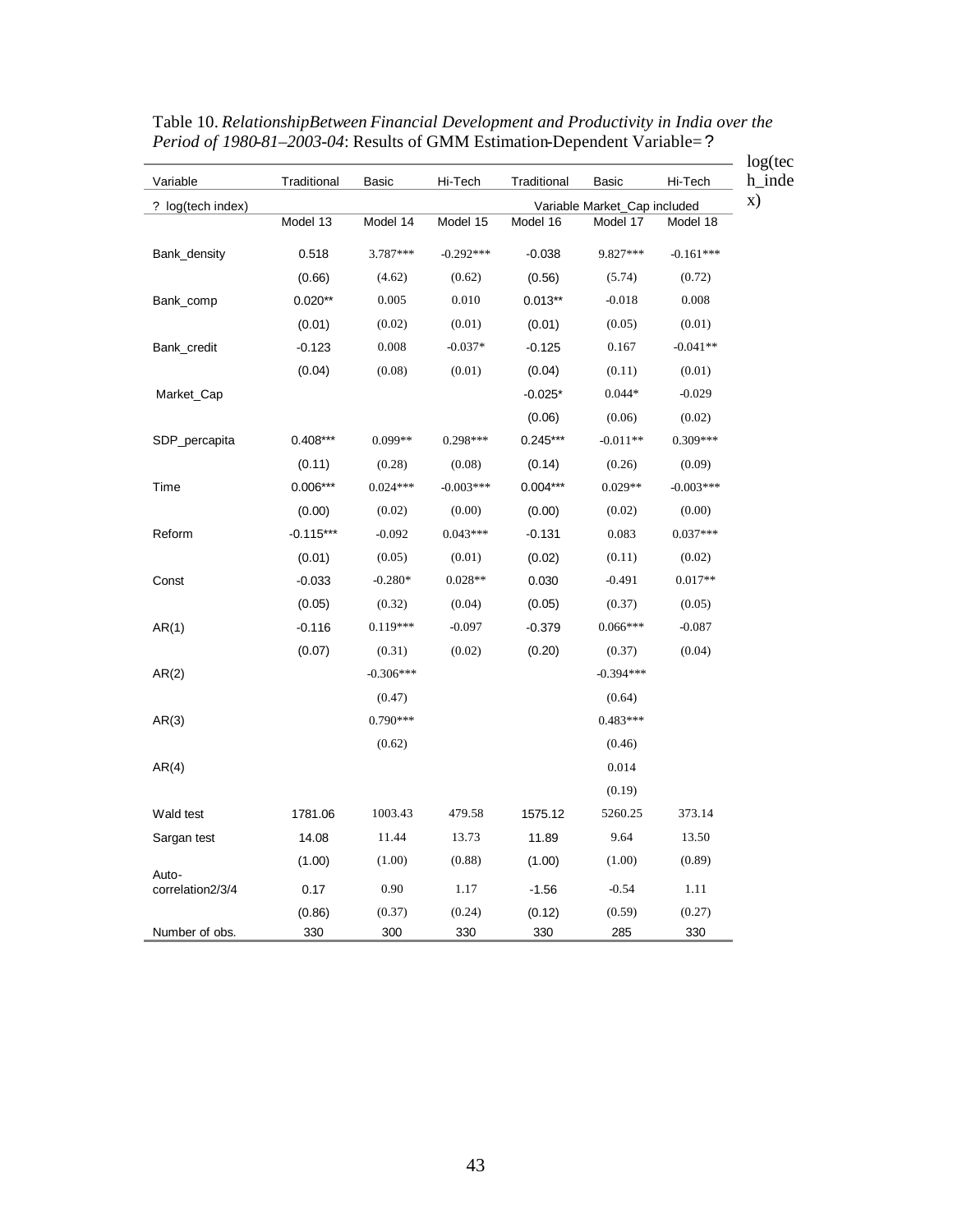# **References**

**Arellano, Manuel, and Stephen R. Bond.**(1991). "Some Tests of Specification for Panel Data: Monte Carlo Evidence and an Application to Employment Equations." Review of Economic Studies 58, no. 2: 277–97.

**Beck, Thorsten, and Ross Levine.** (2002). "Industry Growth and Capital Allocation: Does Having a Market- or Bank-based System Matter?" Journal of Financial Economics 64, no. 2: 147–80.

**Beck, Thorsten; Ross Levine; and Norman Loayza**. (2000). "Finance and the Sources of Growth." Journal of Financial Economics58, nos. 1–2: 261–310.

**Bencivenga, Valerie R., and Bruce D. Smith.** (1991). "Financial Intermediation and Endogenous Growth." Review of Economic Studies 58, no. 2: 195–209.

**Benhabib, Jess, and Mark M. Spiegel.** (1994). "The Role of Human Capital in Economic Development: Evidence from Aggregate Cross-Country Data." Journal of MonetaryEconomics 34, no. 2: 143–74.

**Blundell, Richard, and Stephen Bond**. (1998). "Initial Conditions and Moment Restrictions in Dynamic Panel Data Models." Journal of Econometrics87, no. 1: 115– 43.

**Coelli, Tim J.** (1996). "A Guide to DEAP Version 2.1: A Data Envelopment Analysis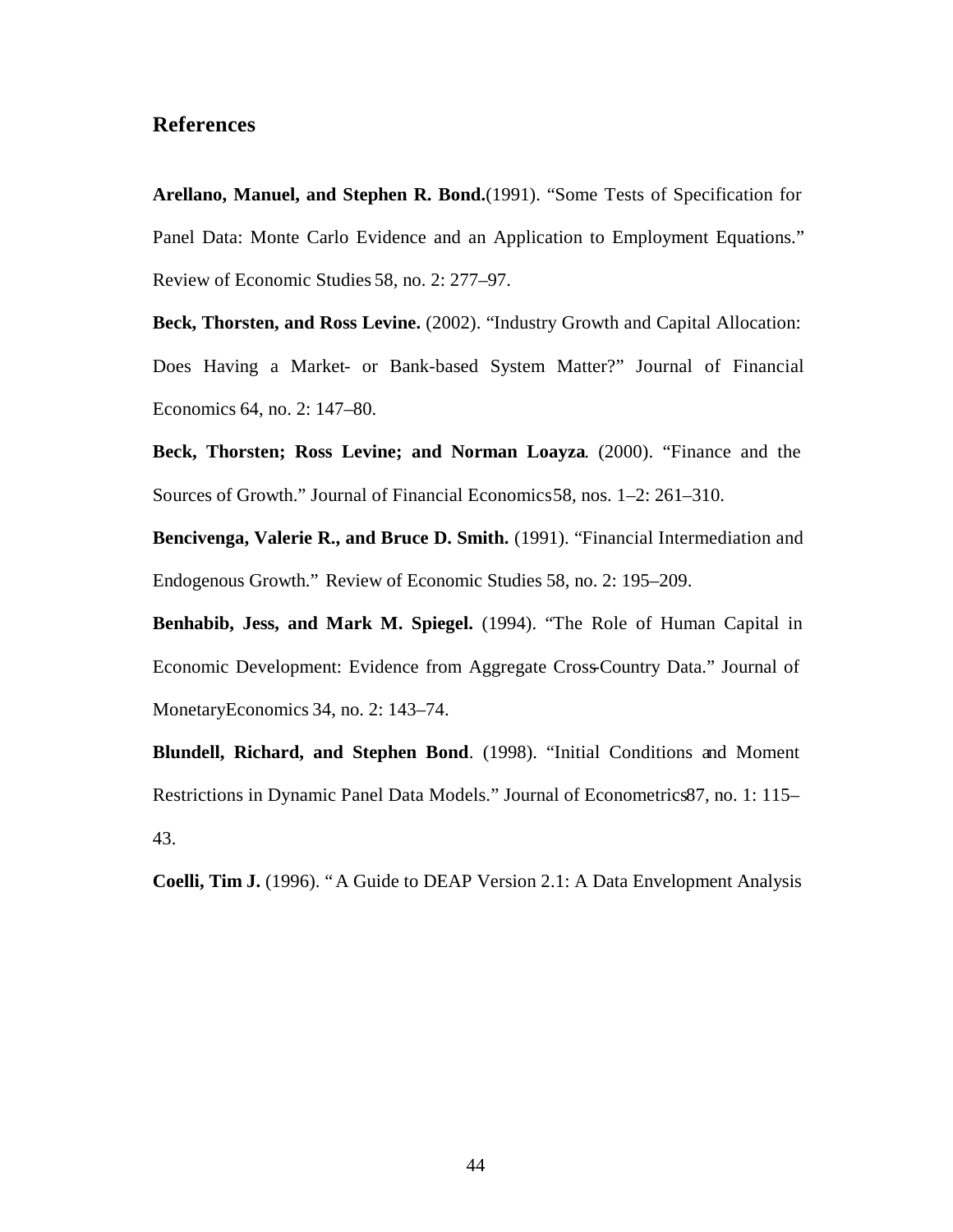(Computer) Program." CEPA Working Papers 8/96. Armidale: University of New England, Australia.

**Greenwood, Jeremy, and Boyan Jovanovic**. (1990). "Financial Development, Growth, and the Distribution of Income." Journal of Political Economy 98, no. 5: 1076–107.

**Jeanneney S.G., Hua P. and Liang Z.**(2006). "Financial Development, Economic Efficiency, and Productivity Growth: Evidence from China". The Developing Economics, XLIV-1:27-52.

**King, Robert G., and Ross Levine.** (1993). "Finance and Growth: Schumpeter Might Be Right." Quarterly Journal of Economics108, no. 3: 717–37.

**Levine, Ross.** (1991). "Stock Markets, Growth, and Tax Policy." *Journal of Finance*  46, no. 4: 1445–65.

Levine, Ross; Norman Loayza; and Thorsten Beck. (2000). "Financial Intermediation and Growth: Causality and Causes." Journal of Monetary Economics 46, no. 1: 31–77.

**Lucas, Robert E.** (1988). "On the Mechanics of Economic Development." Journal of Monetary Economics 22, no. 1: 3–42.

**McKinnon, Ronald I.** (1973). Money and Capital in Economic Development. Washington, D.C.: Brookings Institution.